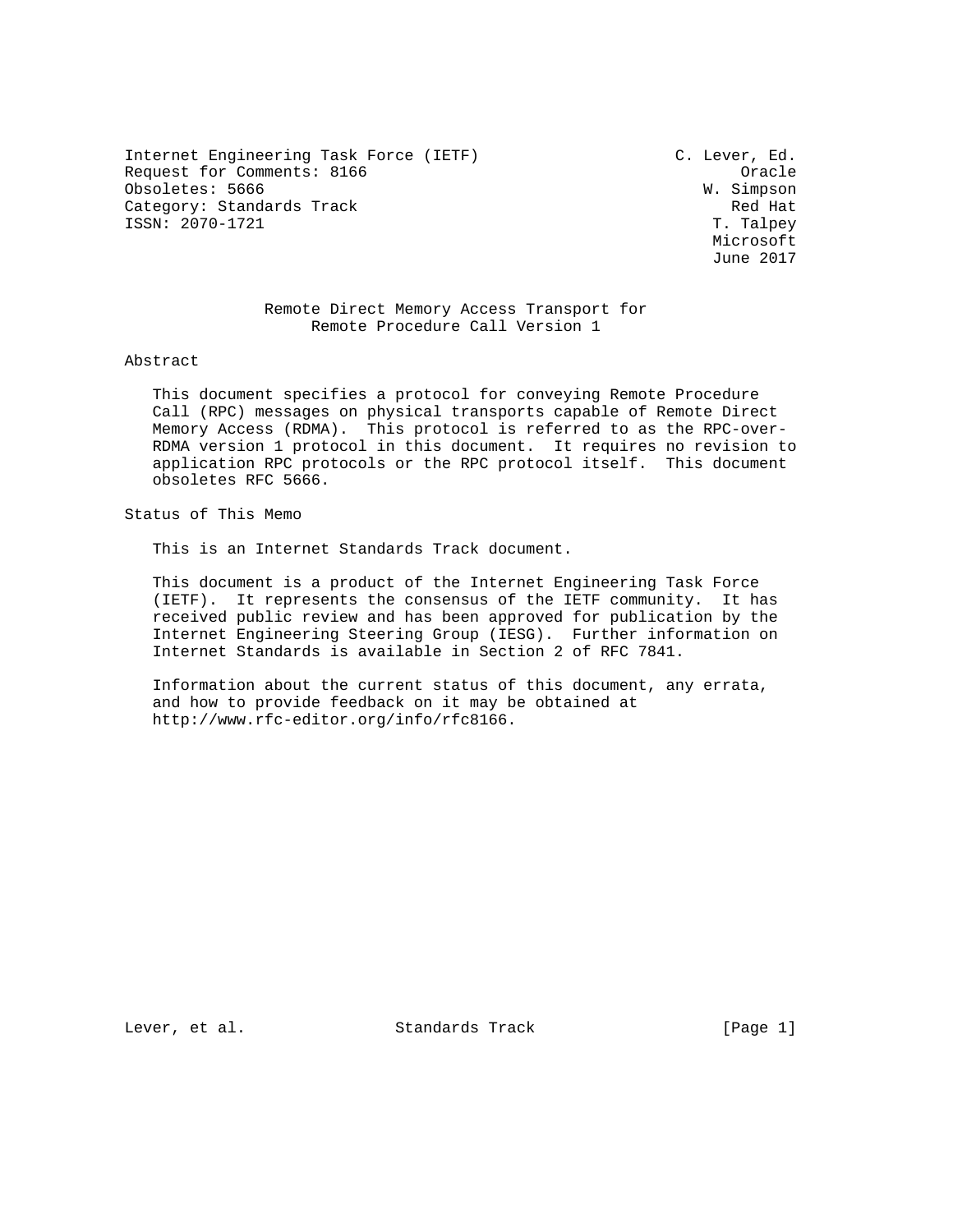Copyright Notice

 Copyright (c) 2017 IETF Trust and the persons identified as the document authors. All rights reserved.

 This document is subject to BCP 78 and the IETF Trust's Legal Provisions Relating to IETF Documents

 (http://trustee.ietf.org/license-info) in effect on the date of publication of this document. Please review these documents carefully, as they describe your rights and restrictions with respect to this document. Code Components extracted from this document must include Simplified BSD License text as described in Section 4.e of the Trust Legal Provisions and are provided without warranty as described in the Simplified BSD License.

 This document may contain material from IETF Documents or IETF Contributions published or made publicly available before November 10, 2008. The person(s) controlling the copyright in some of this material may not have granted the IETF Trust the right to allow modifications of such material outside the IETF Standards Process. Without obtaining an adequate license from the person(s) controlling the copyright in such materials, this document may not be modified outside the IETF Standards Process, and derivative works of it may not be created outside the IETF Standards Process, except to format it for publication as an RFC or to translate it into languages other than English.

Lever, et al. Standards Track [Page 2]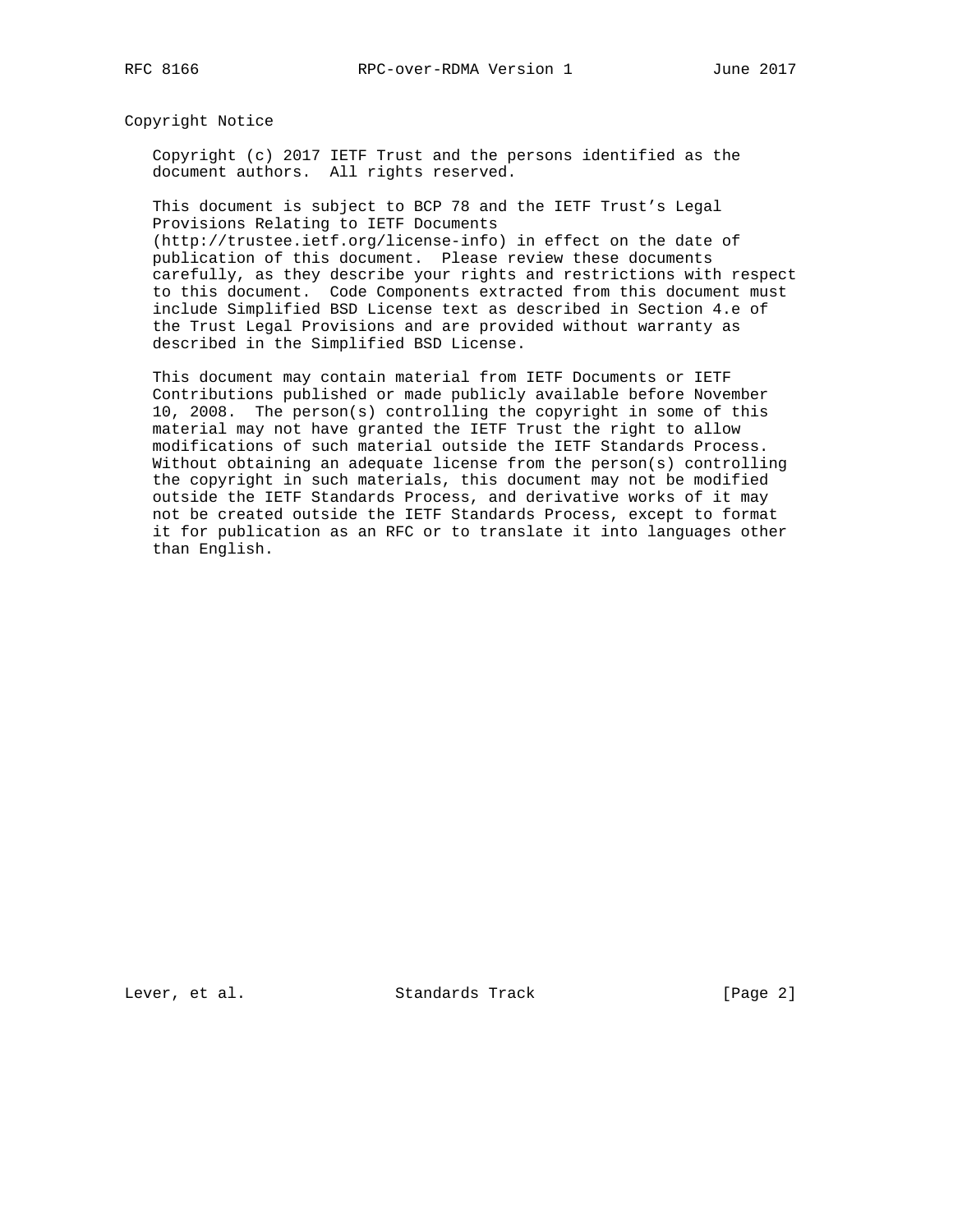| $\overline{4}$<br>1.<br>RPCs on RDMA Transports<br>$\overline{4}$<br>1.1.<br>5<br>5<br>2.1.<br>5<br>2.2.<br>8<br>2.3.<br>RDMA<br>10<br>3. RPC-over-RDMA Protocol Framework<br>3.1.<br>10<br>3.2.<br>11<br>Managing Receiver Resources<br>3.3.<br>11<br>XDR Encoding with Chunks<br>14<br>3.4.<br>19<br>3.5.<br>4. RPC-over-RDMA in Operation<br>23<br>XDR Protocol Definition<br>23<br>$4.1$ .<br>28<br>4.2.<br>4.3.<br>30<br>33<br>4.4.<br>34<br>4.5.<br>37<br>4.6.<br>Protocol Elements No Longer Supported<br>38<br>4.7.<br>39<br>41<br>41<br>6.1.<br>6.2.<br>43<br>Additional Considerations<br>43<br>6.3.<br>43<br>6.4.<br>44 |
|------------------------------------------------------------------------------------------------------------------------------------------------------------------------------------------------------------------------------------------------------------------------------------------------------------------------------------------------------------------------------------------------------------------------------------------------------------------------------------------------------------------------------------------------------------------------------------------------------------------------------------|
|                                                                                                                                                                                                                                                                                                                                                                                                                                                                                                                                                                                                                                    |
|                                                                                                                                                                                                                                                                                                                                                                                                                                                                                                                                                                                                                                    |
|                                                                                                                                                                                                                                                                                                                                                                                                                                                                                                                                                                                                                                    |
|                                                                                                                                                                                                                                                                                                                                                                                                                                                                                                                                                                                                                                    |
|                                                                                                                                                                                                                                                                                                                                                                                                                                                                                                                                                                                                                                    |
|                                                                                                                                                                                                                                                                                                                                                                                                                                                                                                                                                                                                                                    |
|                                                                                                                                                                                                                                                                                                                                                                                                                                                                                                                                                                                                                                    |
|                                                                                                                                                                                                                                                                                                                                                                                                                                                                                                                                                                                                                                    |
|                                                                                                                                                                                                                                                                                                                                                                                                                                                                                                                                                                                                                                    |
|                                                                                                                                                                                                                                                                                                                                                                                                                                                                                                                                                                                                                                    |
|                                                                                                                                                                                                                                                                                                                                                                                                                                                                                                                                                                                                                                    |
|                                                                                                                                                                                                                                                                                                                                                                                                                                                                                                                                                                                                                                    |
|                                                                                                                                                                                                                                                                                                                                                                                                                                                                                                                                                                                                                                    |
|                                                                                                                                                                                                                                                                                                                                                                                                                                                                                                                                                                                                                                    |
|                                                                                                                                                                                                                                                                                                                                                                                                                                                                                                                                                                                                                                    |
|                                                                                                                                                                                                                                                                                                                                                                                                                                                                                                                                                                                                                                    |
|                                                                                                                                                                                                                                                                                                                                                                                                                                                                                                                                                                                                                                    |
|                                                                                                                                                                                                                                                                                                                                                                                                                                                                                                                                                                                                                                    |
|                                                                                                                                                                                                                                                                                                                                                                                                                                                                                                                                                                                                                                    |
|                                                                                                                                                                                                                                                                                                                                                                                                                                                                                                                                                                                                                                    |
|                                                                                                                                                                                                                                                                                                                                                                                                                                                                                                                                                                                                                                    |
|                                                                                                                                                                                                                                                                                                                                                                                                                                                                                                                                                                                                                                    |
|                                                                                                                                                                                                                                                                                                                                                                                                                                                                                                                                                                                                                                    |
|                                                                                                                                                                                                                                                                                                                                                                                                                                                                                                                                                                                                                                    |
|                                                                                                                                                                                                                                                                                                                                                                                                                                                                                                                                                                                                                                    |
|                                                                                                                                                                                                                                                                                                                                                                                                                                                                                                                                                                                                                                    |
|                                                                                                                                                                                                                                                                                                                                                                                                                                                                                                                                                                                                                                    |
| 44<br>Conventional Extensions<br>7.1.                                                                                                                                                                                                                                                                                                                                                                                                                                                                                                                                                                                              |
| 44<br>8.                                                                                                                                                                                                                                                                                                                                                                                                                                                                                                                                                                                                                           |
| 44<br>8.1.                                                                                                                                                                                                                                                                                                                                                                                                                                                                                                                                                                                                                         |
| RPC Message Security<br>46<br>8.2.                                                                                                                                                                                                                                                                                                                                                                                                                                                                                                                                                                                                 |
| 49<br>9.                                                                                                                                                                                                                                                                                                                                                                                                                                                                                                                                                                                                                           |
| 50                                                                                                                                                                                                                                                                                                                                                                                                                                                                                                                                                                                                                                 |
| 50<br>10.1.<br>Normative References                                                                                                                                                                                                                                                                                                                                                                                                                                                                                                                                                                                                |
| 10.2.<br>Informative References<br>51                                                                                                                                                                                                                                                                                                                                                                                                                                                                                                                                                                                              |
| Appendix A. Changes from RFC 5666<br>53                                                                                                                                                                                                                                                                                                                                                                                                                                                                                                                                                                                            |
| 53<br>A.1. Changes to the Specification                                                                                                                                                                                                                                                                                                                                                                                                                                                                                                                                                                                            |
| Changes to the Protocol<br>53<br>A.2.                                                                                                                                                                                                                                                                                                                                                                                                                                                                                                                                                                                              |
| 54                                                                                                                                                                                                                                                                                                                                                                                                                                                                                                                                                                                                                                 |
| 55                                                                                                                                                                                                                                                                                                                                                                                                                                                                                                                                                                                                                                 |

Lever, et al. Standards Track [Page 3]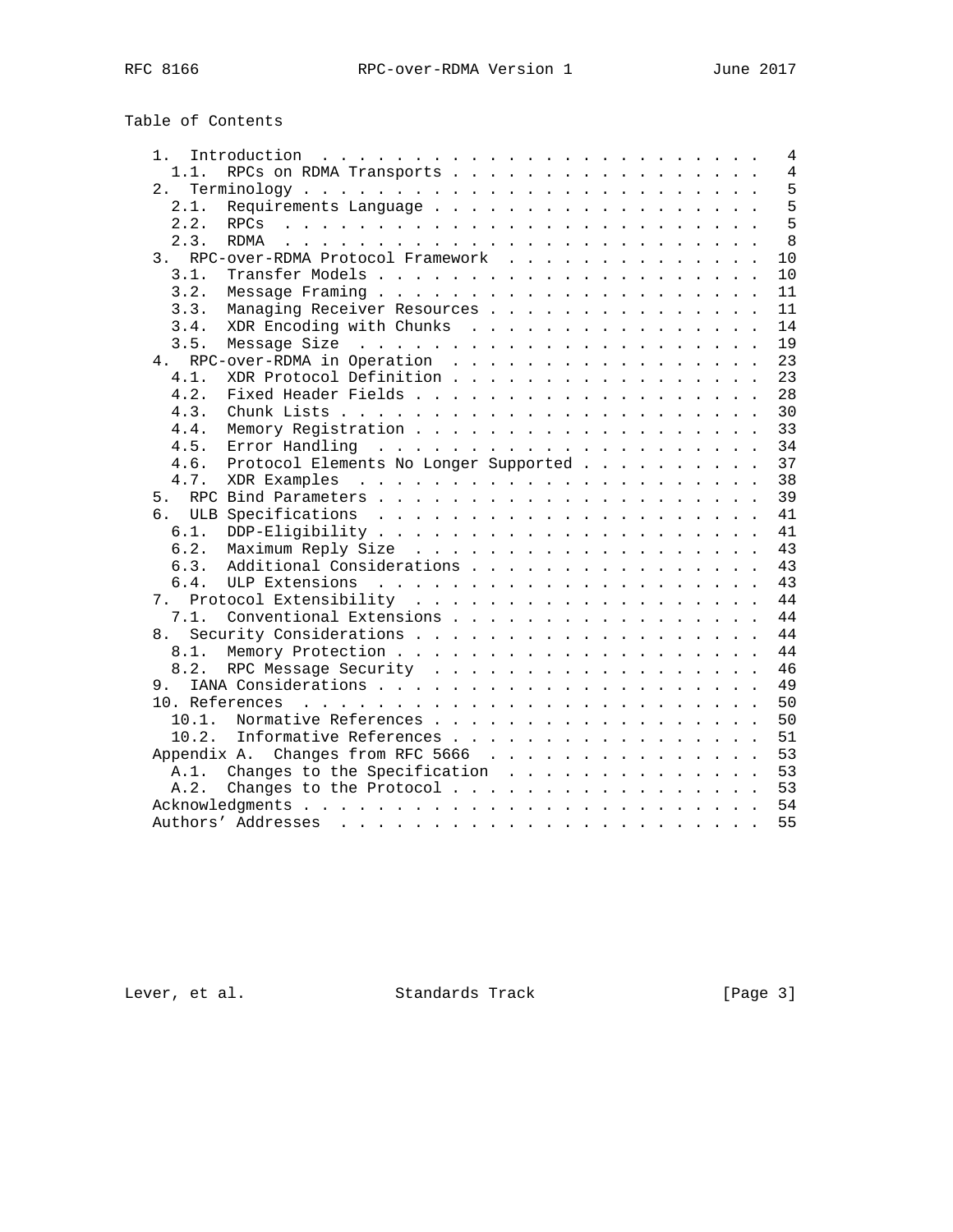# 1. Introduction

 This document specifies the RPC-over-RDMA version 1 protocol, based on existing implementations of RFC 5666 and experience gained through deployment. This document obsoletes RFC 5666.

 This specification clarifies text that was subject to multiple interpretations and removes support for unimplemented RPC-over-RDMA version 1 protocol elements. It clarifies the role of Upper-Layer Bindings (ULBs) and describes what they are to contain.

 In addition, this document describes current practice using RPCSEC\_GSS [RFC7861] on RDMA transports.

 The protocol version number has not been changed because the protocol specified in this document fully interoperates with implementations of the RPC-over-RDMA version 1 protocol specified in [RFC5666].

#### 1.1. RPCs on RDMA Transports

 RDMA [RFC5040] [RFC5041] [IBARCH] is a technique for moving data efficiently between end nodes. By directing data into destination buffers as it is sent on a network, and placing it via direct memory access by hardware, the benefits of faster transfers and reduced host overhead are obtained.

 Open Network Computing Remote Procedure Call (ONC RPC, often shortened in NFSv4 documents to RPC) [RFC5531] is a remote procedure call protocol that runs over a variety of transports. Most RPC implementations today use UDP [RFC768] or TCP [RFC793]. On UDP, RPC messages are encapsulated inside datagrams, while on a TCP byte stream, RPC messages are delineated by a record marking protocol. An RDMA transport also conveys RPC messages in a specific fashion that must be fully described if RPC implementations are to interoperate.

 RDMA transports present semantics that differ from either UDP or TCP. They retain message delineations like UDP but provide reliable and sequenced data transfer like TCP. They also provide an offloaded bulk transfer service not provided by UDP or TCP. RDMA transports are therefore appropriately viewed as a new transport type by RPC.

 In this context, the Network File System (NFS) protocols, as described in [RFC1094], [RFC1813], [RFC7530], [RFC5661], and future NFSv4 minor versions, are all obvious beneficiaries of RDMA transports. A complete problem statement is presented in [RFC5532]. Many other RPC-based protocols can also benefit.

Lever, et al. Standards Track [Page 4]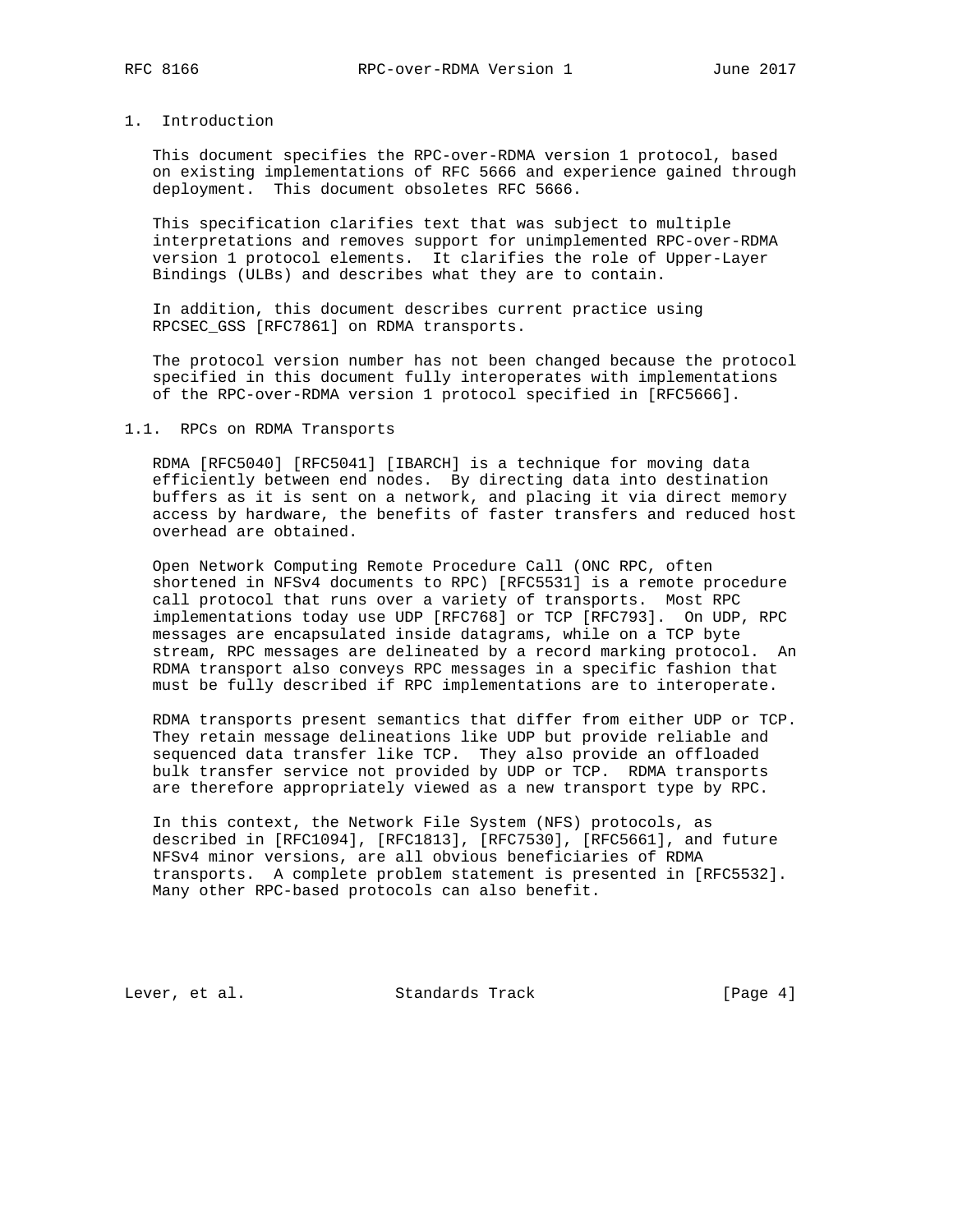Although the RDMA transport described herein can provide relatively transparent support for any RPC application, this document also describes mechanisms that can optimize data transfer even further, when RPC applications are willing to exploit awareness of RDMA as the transport.

# 2. Terminology

#### 2.1. Requirements Language

 The key words "MUST", "MUST NOT", "REQUIRED", "SHALL", "SHALL NOT", "SHOULD", "SHOULD NOT", "RECOMMENDED", "NOT RECOMMENDED", "MAY", and "OPTIONAL" in this document are to be interpreted as described in BCP 14 [RFC2119] [RFC8174] when, and only when, they appear in all capitals, as shown here.

# 2.2. RPCs

 This section highlights key elements of the RPC [RFC5531] and External Data Representation (XDR) [RFC4506] protocols, upon which RPC-over-RDMA version 1 is constructed. Strong grounding with these protocols is recommended before reading this document.

# 2.2.1. Upper-Layer Protocols

 RPCs are an abstraction used to implement the operations of an Upper- Layer Protocol (ULP). "ULP" refers to an RPC Program and Version tuple, which is a versioned set of procedure calls that comprise a single well-defined API. One example of a ULP is the Network File System Version 4.0 [RFC7530].

 In this document, the term "RPC consumer" refers to an implementation of a ULP running on an RPC client endpoint.

## 2.2.2. Requesters and Responders

 Like a local procedure call, every RPC procedure has a set of "arguments" and a set of "results". A calling context invokes a procedure, passing arguments to it, and the procedure subsequently returns a set of results. Unlike a local procedure call, the called procedure is executed remotely rather than in the local application's execution context.

 The RPC protocol as described in [RFC5531] is fundamentally a message-passing protocol between one or more clients (where RPC consumers are running) and a server (where a remote execution context is available to process RPC transactions on behalf of those consumers).

Lever, et al. Standards Track [Page 5]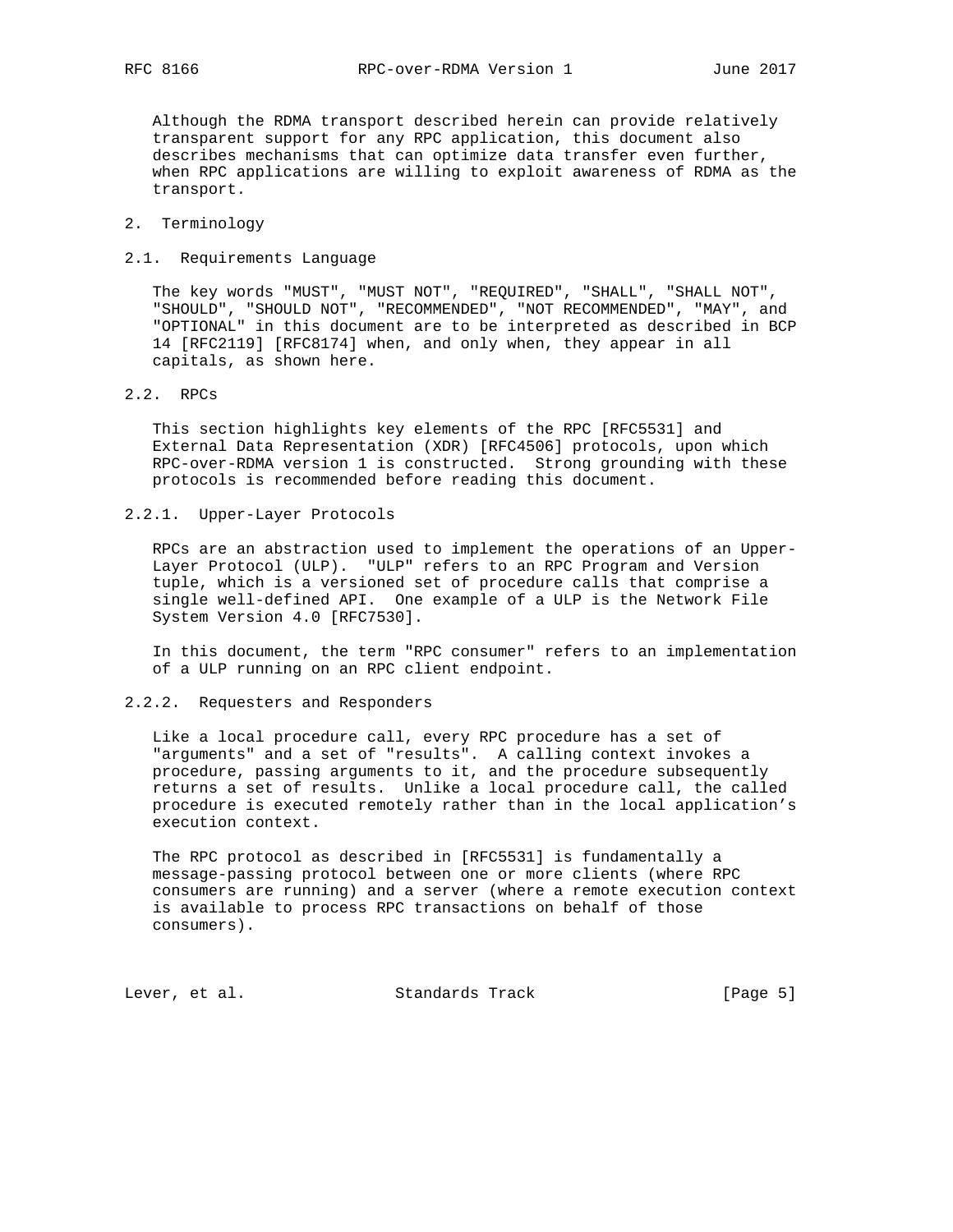ONC RPC transactions are made up of two types of messages:

CALL

 An "RPC Call message" requests that work be done. This type of message is designated by the value zero (0) in the message's msg\_type field. An arbitrary unique value is placed in the message's XID field in order to match this RPC Call message to a corresponding RPC Reply message.

### REPLY

 An "RPC Reply message" reports the results of work requested by an RPC Call message. An RPC Reply message is designated by the value one (1) in the message's msg\_type field. The value contained in an RPC Reply message's XID field is copied from the RPC Call message whose results are being reported.

 The RPC client endpoint acts as a "Requester". It serializes the procedure's arguments and conveys them to a server endpoint via an RPC Call message. This message contains an RPC protocol header, a header describing the requested upper-layer operation, and all arguments.

 The RPC server endpoint acts as a "Responder". It deserializes the arguments and processes the requested operation. It then serializes the operation's results into another byte stream. This byte stream is conveyed back to the Requester via an RPC Reply message. This message contains an RPC protocol header, a header describing the upper-layer reply, and all results.

 The Requester deserializes the results and allows the original caller to proceed. At this point, the RPC transaction designated by the XID in the RPC Call message is complete, and the XID is retired.

 In summary, RPC Call messages are sent by Requesters to Responders to initiate RPC transactions. RPC Reply messages are sent by Responders to Requesters to complete the processing on an RPC transaction.

# 2.2.3. RPC Transports

 The role of an "RPC transport" is to mediate the exchange of RPC messages between Requesters and Responders. An RPC transport bridges the gap between the RPC message abstraction and the native operations of a particular network transport.

 RPC-over-RDMA is a connection-oriented RPC transport. When a connection-oriented transport is used, clients initiate transport connections, while servers wait passively for incoming connection requests.

Lever, et al. Standards Track [Page 6]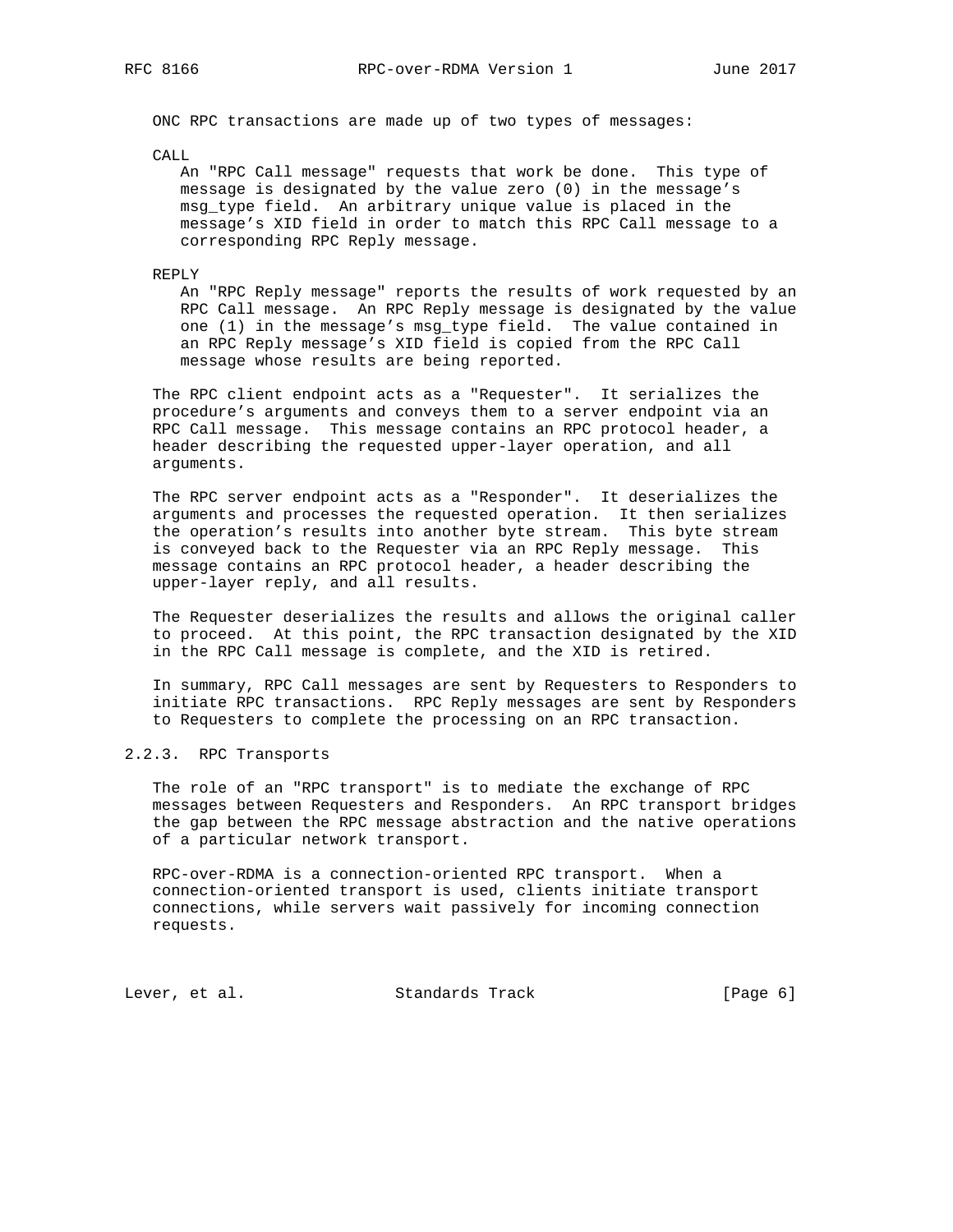# 2.2.4. External Data Representation

 One cannot assume that all Requesters and Responders represent data objects the same way internally. RPC uses External Data Representation (XDR) to translate native data types and serialize arguments and results [RFC4506].

 The XDR protocol encodes data independently of the endianness or size of host-native data types, allowing unambiguous decoding of data on the receiving end. RPC Programs are specified by writing an XDR definition of their procedures, argument data types, and result data types.

 XDR assumes that the number of bits in a byte (octet) and their order are the same on both endpoints and on the physical network. The smallest indivisible unit of XDR encoding is a group of four octets. XDR also flattens lists, arrays, and other complex data types so they can be conveyed as a stream of bytes.

 A serialized stream of bytes that is the result of XDR encoding is referred to as an "XDR stream". A sending endpoint encodes native data into an XDR stream and then transmits that stream to a receiver. A receiving endpoint decodes incoming XDR byte streams into its native data representation format.

# 2.2.4.1. XDR Opaque Data

 Sometimes, a data item must be transferred as is: without encoding or decoding. The contents of such a data item are referred to as "opaque data". XDR encoding places the content of opaque data items directly into an XDR stream without altering it in any way. ULPs or applications perform any needed data translation in this case. Examples of opaque data items include the content of files or generic byte strings.

# 2.2.4.2. XDR Roundup

 The number of octets in a variable-length data item precedes that item in an XDR stream. If the size of an encoded data item is not a multiple of four octets, octets containing zero are added after the end of the item; this is the case so that the next encoded data item in the XDR stream starts on a four-octet boundary. The encoded size of the item is not changed by the addition of the extra octets. These extra octets are never exposed to ULPs.

 This technique is referred to as "XDR roundup", and the extra octets are referred to as "XDR roundup padding".

Lever, et al. Standards Track [Page 7]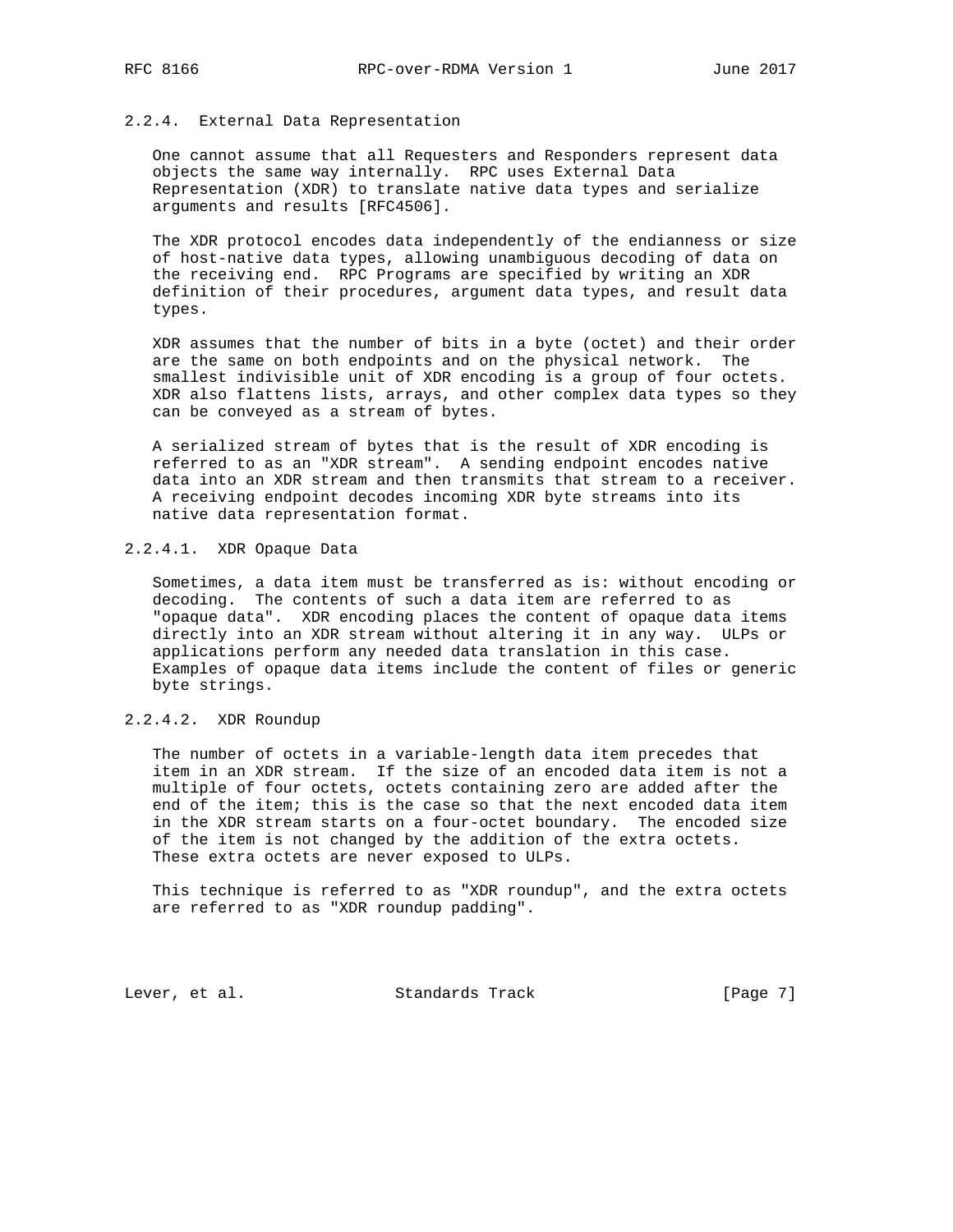# 2.3. RDMA

 RPC Requesters and Responders can be made more efficient if large RPC messages are transferred by a third party, such as intelligent network-interface hardware (data movement offload), and placed in the receiver's memory so that no additional adjustment of data alignment has to be made (direct data placement or "DDP"). RDMA transports enable both optimizations.

### 2.3.1. DDP

 Typically, RPC implementations copy the contents of RPC messages into a buffer before being sent. An efficient RPC implementation sends bulk data without copying it into a separate send buffer first.

 However, socket-based RPC implementations are often unable to receive data directly into its final place in memory. Receivers often need to copy incoming data to finish an RPC operation: sometimes, only to adjust data alignment.

 In this document, "RDMA" refers to the physical mechanism an RDMA transport utilizes when moving data. Although this may not be efficient, before an RDMA transfer, a sender may copy data into an intermediate buffer. After an RDMA transfer, a receiver may copy that data again to its final destination.

 In this document, the term "DDP" refers to any optimized data transfer where it is unnecessary for a receiving host's CPU to copy transferred data to another location after it has been received.

 Just as [RFC5666] did, this document focuses on the use of RDMA Read and Write operations to achieve both data movement offload and DDP. However, not all RDMA-based data transfer qualifies as DDP, and DDP can be achieved using non-RDMA mechanisms.

# 2.3.2. RDMA Transport Requirements

 To achieve good performance during receive operations, RDMA transports require that RDMA consumers provision resources in advance to receive incoming messages.

 An RDMA consumer might provide Receive buffers in advance by posting an RDMA Receive Work Request for every expected RDMA Send from a remote peer. These buffers are provided before the remote peer posts RDMA Send Work Requests; thus, this is often referred to as "pre posting" buffers.

Lever, et al. Standards Track [Page 8]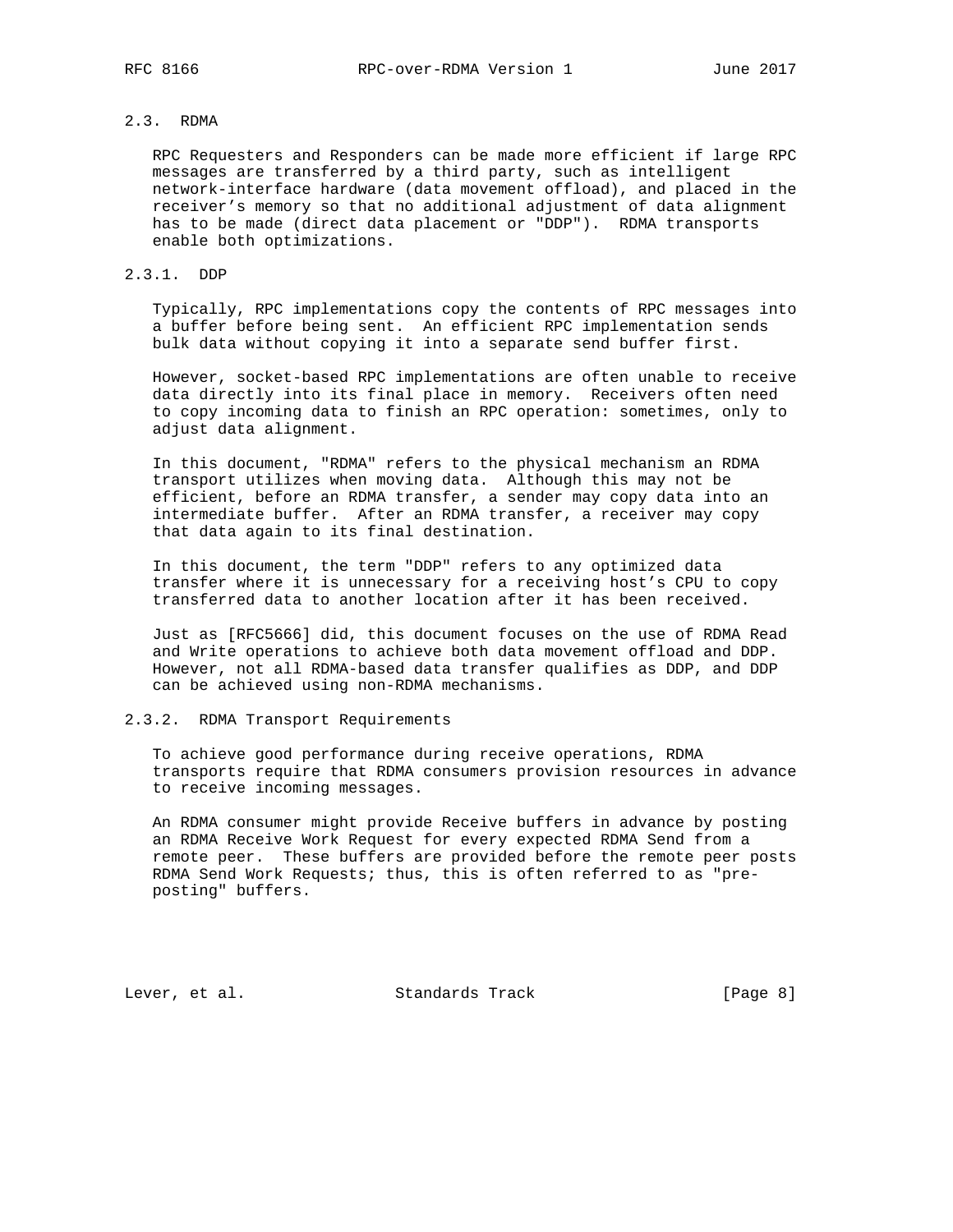An RDMA Receive Work Request remains outstanding until hardware matches it to an inbound Send operation. The resources associated with that Receive must be retained in host memory, or "pinned", until the Receive completes.

 Given these basic tenets of RDMA transport operation, the RPC-over- RDMA version 1 protocol assumes each transport provides the following abstract operations. A more complete discussion of these operations is found in [RFC5040].

Registered Memory

 Registered memory is a region of memory that is assigned a steering tag that temporarily permits access by the RDMA provider to perform data-transfer operations. The RPC-over-RDMA version 1 protocol assumes that each region of registered memory MUST be identified with a steering tag of no more than 32 bits and memory addresses of up to 64 bits in length.

### RDMA Send

 The RDMA provider supports an RDMA Send operation, with completion signaled on the receiving peer after data has been placed in a pre-posted buffer. Sends complete at the receiver in the order they were issued at the sender. The amount of data transferred by a single RDMA Send operation is limited by the size of the remote peer's pre-posted buffers.

RDMA Receive

 The RDMA provider supports an RDMA Receive operation to receive data conveyed by incoming RDMA Send operations. To reduce the amount of memory that must remain pinned awaiting incoming Sends, the amount of pre-posted memory is limited. Flow control to prevent overrunning receiver resources is provided by the RDMA consumer (in this case, the RPC-over-RDMA version 1 protocol).

## RDMA Write

 The RDMA provider supports an RDMA Write operation to place data directly into a remote memory region. The local host initiates an RDMA Write, and completion is signaled there. No completion is signaled on the remote peer. The local host provides a steering tag, memory address, and length of the remote peer's memory region.

 RDMA Writes are not ordered with respect to one another, but are ordered with respect to RDMA Sends. A subsequent RDMA Send completion obtained at the write initiator guarantees that prior RDMA Write data has been successfully placed in the remote peer's memory.

Lever, et al. Standards Track [Page 9]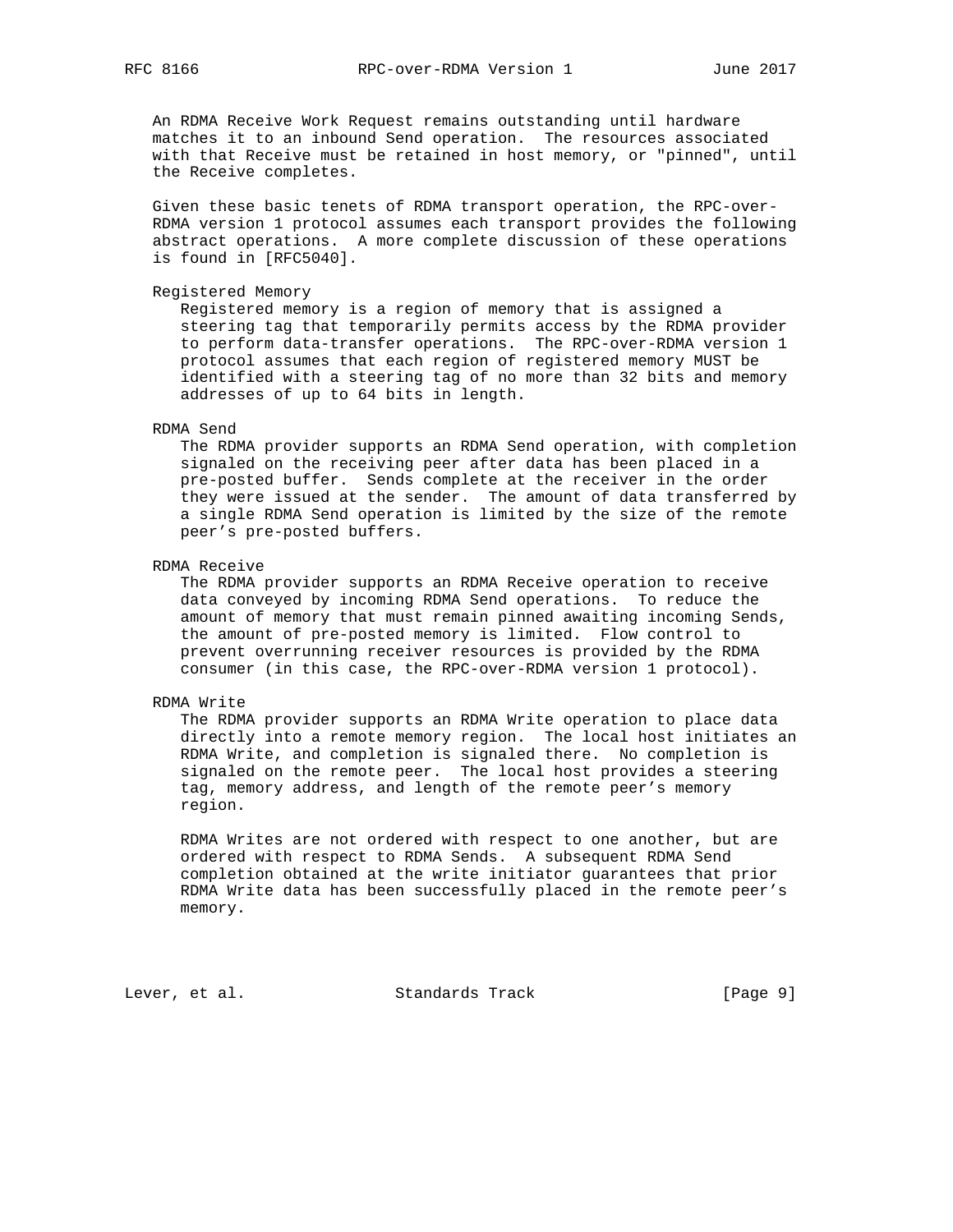# RDMA Read

 The RDMA provider supports an RDMA Read operation to place peer source data directly into the read initiator's memory. The local host initiates an RDMA Read, and completion is signaled there. No completion is signaled on the remote peer. The local host provides steering tags, memory addresses, and a length for the remote source and local destination memory region.

 The local host signals Read completion to the remote peer as part of a subsequent RDMA Send message. The remote peer can then release steering tags and subsequently free associated source memory regions.

 The RPC-over-RDMA version 1 protocol is designed to be carried over RDMA transports that support the above abstract operations. This protocol conveys information sufficient for an RPC peer to direct an RDMA provider to perform transfers containing RPC data and to communicate their result(s).

## 3. RPC-over-RDMA Protocol Framework

# 3.1. Transfer Models

 A "transfer model" designates which endpoint exposes its memory and which is responsible for initiating the transfer of data. To enable RDMA Read and Write operations, for example, an endpoint first exposes regions of its memory to a remote endpoint, which initiates these operations against the exposed memory.

Read-Read

 Requesters expose their memory to the Responder, and the Responder exposes its memory to Requesters. The Responder reads, or pulls, RPC arguments or whole RPC calls from each Requester. Requesters pull RPC results or whole RPC relies from the Responder.

Write-Write

 Requesters expose their memory to the Responder, and the Responder exposes its memory to Requesters. Requesters write, or push, RPC arguments or whole RPC calls to the Responder. The Responder pushes RPC results or whole RPC relies to each Requester.

# Read-Write

 Requesters expose their memory to the Responder, but the Responder does not expose its memory. The Responder pulls RPC arguments or whole RPC calls from each Requester. The Responder pushes RPC results or whole RPC relies to each Requester.

Lever, et al. Standards Track [Page 10]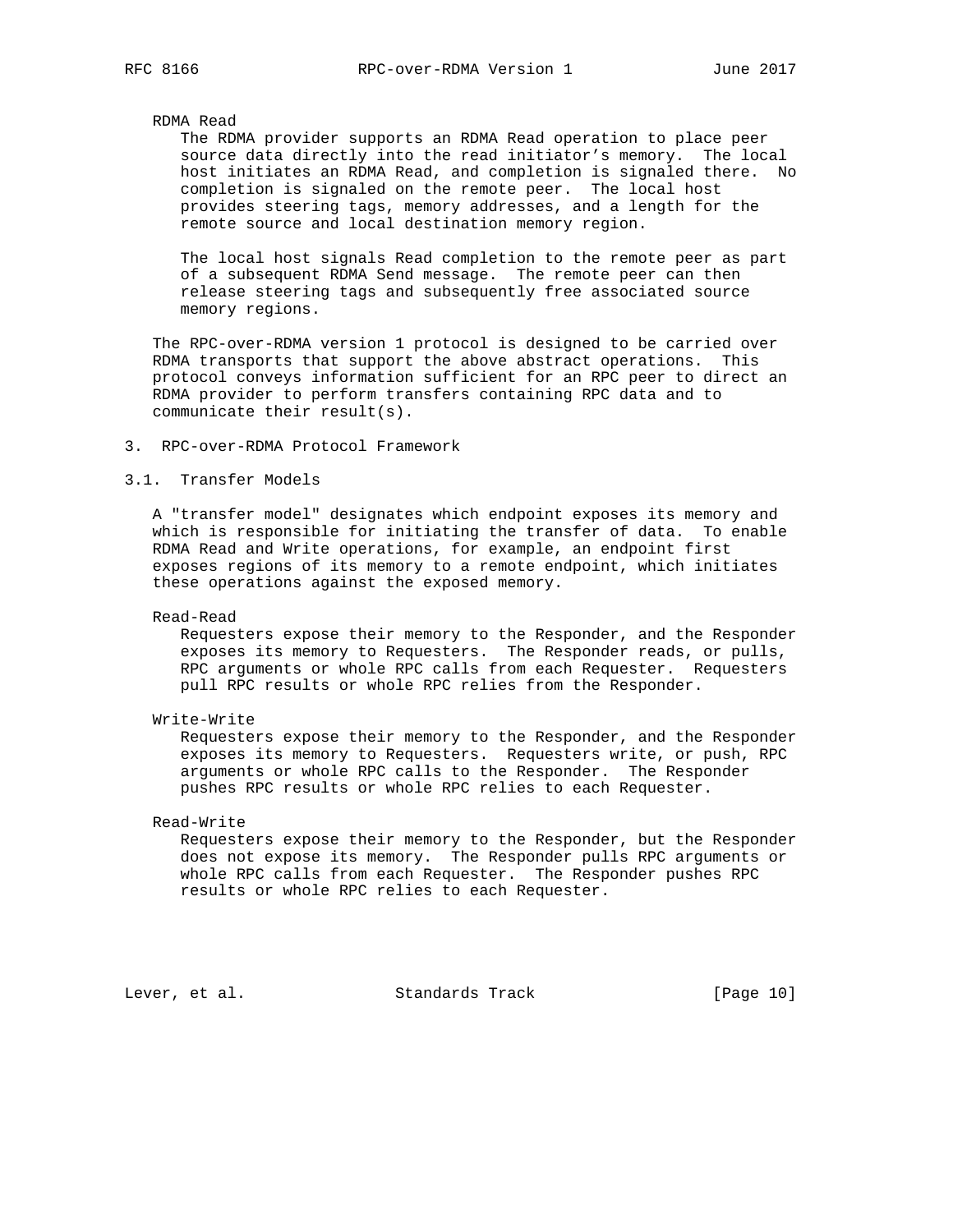Write-Read

 The Responder exposes its memory to Requesters, but Requesters do not expose their memory. Requesters push RPC arguments or whole RPC calls to the Responder. Requesters pull RPC results or whole RPC relies from the Responder.

## 3.2. Message Framing

 On an RPC-over-RDMA transport, each RPC message is encapsulated by an RPC-over-RDMA message. An RPC-over-RDMA message consists of two XDR streams.

RPC Payload Stream

 The "Payload stream" contains the encapsulated RPC message being transferred by this RPC-over-RDMA message. This stream always begins with the Transaction ID (XID) field of the encapsulated RPC message.

Transport Stream

 The "Transport stream" contains a header that describes and controls the transfer of the Payload stream in this RPC-over-RDMA message. This header is analogous to the record marking used for RPC on TCP sockets but is more extensive, since RDMA transports support several modes of data transfer.

 In its simplest form, an RPC-over-RDMA message consists of a Transport stream followed immediately by a Payload stream conveyed together in a single RDMA Send. To transmit large RPC messages, a combination of one RDMA Send operation and one or more other RDMA operations is employed.

 RPC-over-RDMA framing replaces all other RPC framing (such as TCP record marking) when used atop an RPC-over-RDMA association, even when the underlying RDMA protocol may itself be layered atop a transport with a defined RPC framing (such as TCP).

 However, it is possible for RPC-over-RDMA to be dynamically enabled in the course of negotiating the use of RDMA via a ULP exchange. Because RPC framing delimits an entire RPC request or reply, the resulting shift in framing must occur between distinct RPC messages, and in concert with the underlying transport.

#### 3.3. Managing Receiver Resources

 It is critical to provide RDMA Send flow control for an RDMA connection. If any pre-posted Receive buffer on the connection is not large enough to accept an incoming RDMA Send, or if a pre-posted Receive buffer is not available to accept an incoming RDMA Send, the

Lever, et al. Standards Track [Page 11]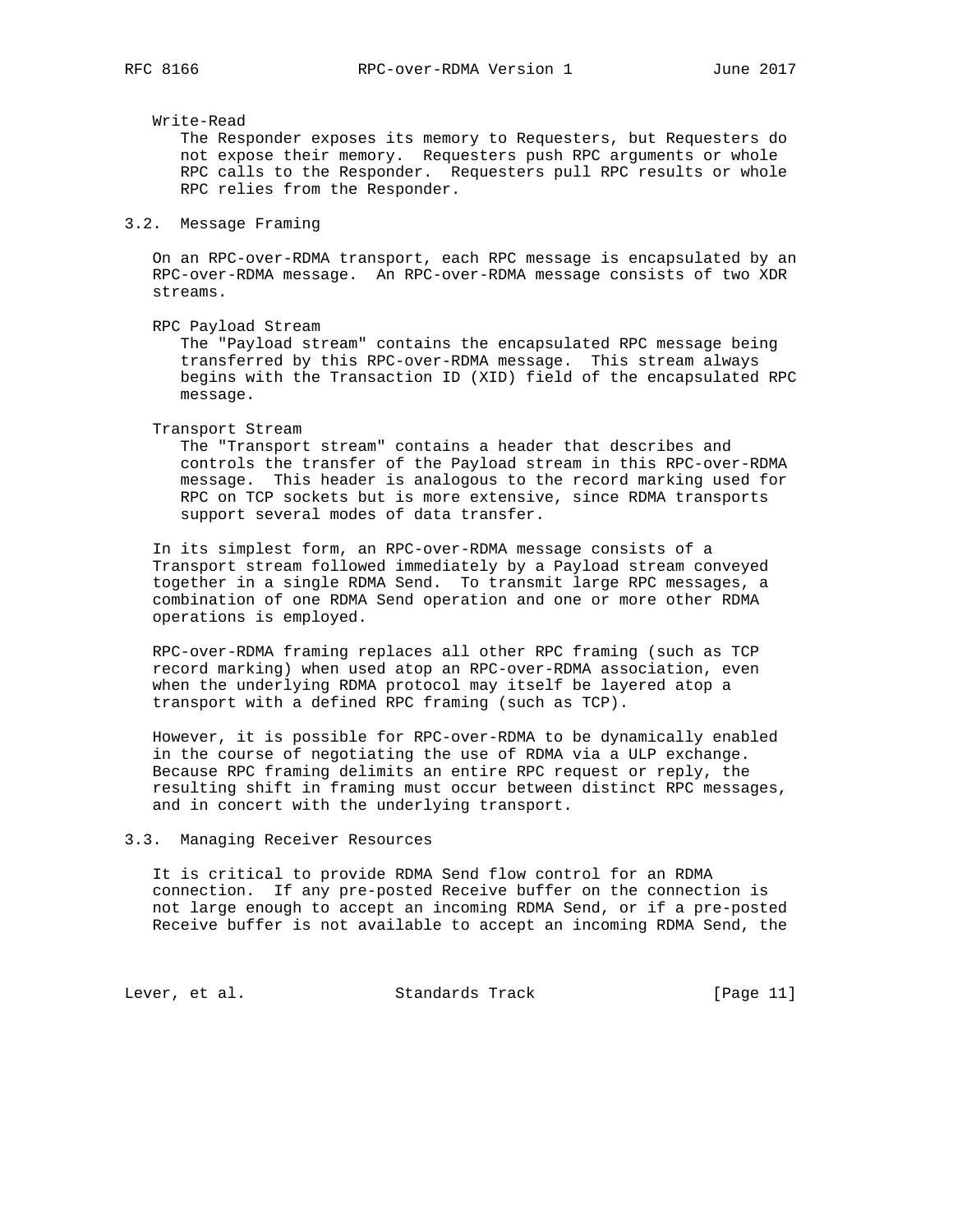RDMA connection can be terminated. This is different than conventional TCP/IP networking, in which buffers are allocated dynamically as messages are received.

 The longevity of an RDMA connection mandates that sending endpoints respect the resource limits of peer receivers. To ensure messages can be sent and received reliably, there are two operational parameters for each connection.

# 3.3.1. RPC-over-RDMA Credits

 Flow control for RDMA Send operations directed to the Responder is implemented as a simple request/grant protocol in the RPC-over-RDMA header associated with each RPC message.

 An RPC-over-RDMA version 1 credit is the capability to handle one RPC-over-RDMA transaction. Each RPC-over-RDMA message sent from Requester to Responder requests a number of credits from the Responder. Each RPC-over-RDMA message sent from Responder to Requester informs the Requester how many credits the Responder has granted. The requested and granted values are carried in each RPC over-RDMA message's rdma\_credit field (see Section 4.2.3).

 Practically speaking, the critical value is the granted value. A Requester MUST NOT send unacknowledged requests in excess of the Responder's granted credit limit. If the granted value is exceeded, the RDMA layer may signal an error, possibly terminating the connection. The granted value MUST NOT be zero, since such a value would result in deadlock.

 RPC calls complete in any order, but the current granted credit limit at the Responder is known to the Requester from RDMA Send ordering properties. The number of allowed new requests the Requester may send is then the lower of the current requested and granted credit values, minus the number of requests in flight. Advertised credit values are not altered when individual RPCs are started or completed.

 The requested and granted credit values MAY be adjusted to match the needs or policies in effect on either peer. For instance, a Responder may reduce the granted credit value to accommodate the available resources in a Shared Receive Queue. The Responder MUST ensure that an increase in receive resources is effected before the next RPC Reply message is sent.

 A Requester MUST maintain enough receive resources to accommodate expected replies. Responders have to be prepared for there to be no receive resources available on Requesters with no pending RPC transactions.

Lever, et al. Standards Track [Page 12]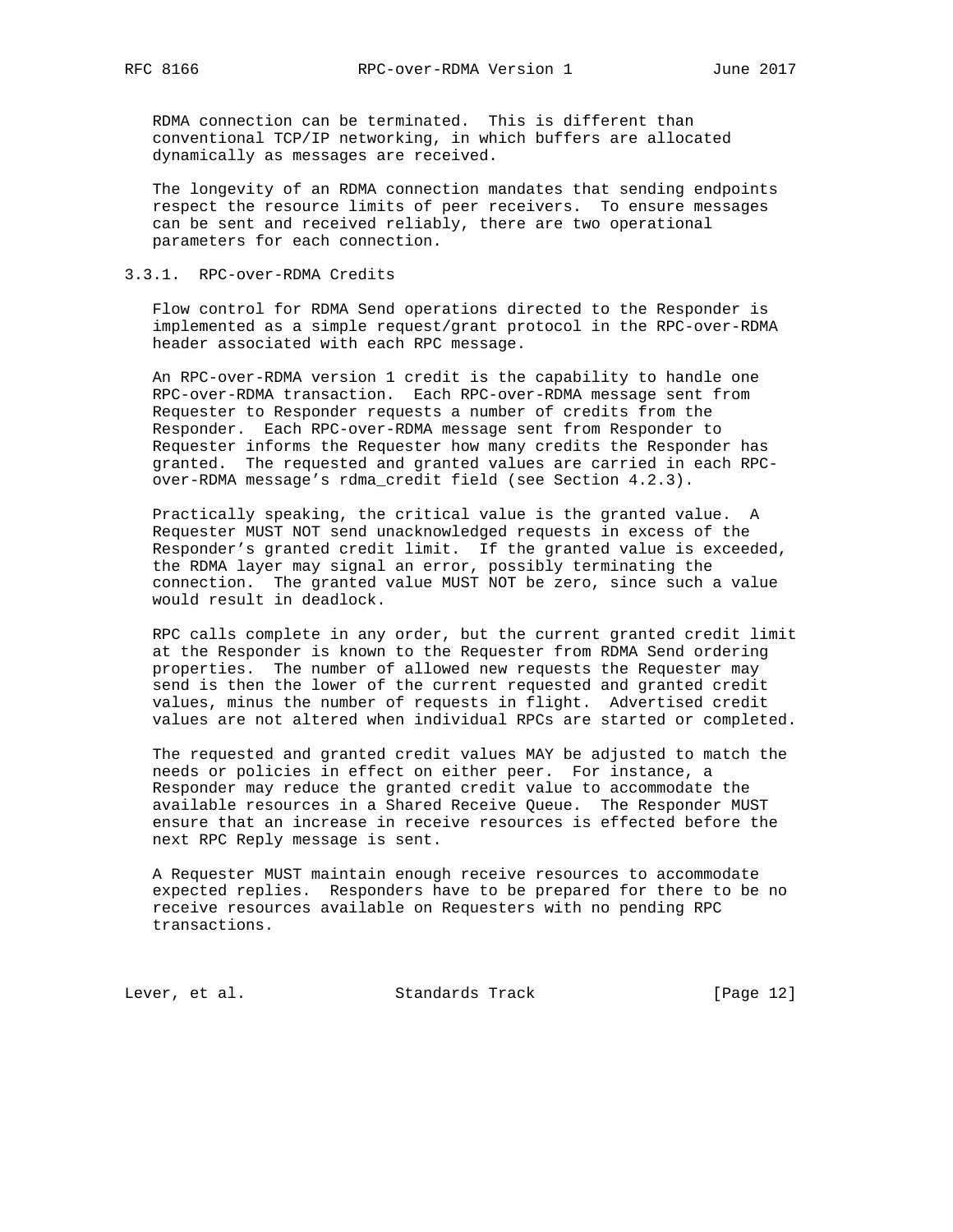Certain RDMA implementations may impose additional flow-control restrictions, such as limits on RDMA Read operations in progress at the Responder. Accommodation of such restrictions is considered the responsibility of each RPC-over-RDMA version 1 implementation.

# 3.3.2. Inline Threshold

 An "inline threshold" value is the largest message size (in octets) that can be conveyed in one direction between peer implementations using RDMA Send and Receive. The inline threshold value is the smaller of the largest number of bytes the sender can post via a single RDMA Send operation and the largest number of bytes the receiver can accept via a single RDMA Receive operation. Each connection has two inline threshold values: one for messages flowing from Requester-to-Responder (referred to as the "call inline threshold") and one for messages flowing from Responder-to-Requester (referred to as the "reply inline threshold").

 Unlike credit limits, inline threshold values are not advertised to peers via the RPC-over-RDMA version 1 protocol, and there is no provision for inline threshold values to change during the lifetime of an RPC-over-RDMA version 1 connection.

## 3.3.3. Initial Connection State

 When a connection is first established, peers might not know how many receive resources the other has, nor how large the other peer's inline thresholds are.

 As a basis for an initial exchange of RPC requests, each RPC-over- RDMA version 1 connection provides the ability to exchange at least one RPC message at a time, whose RPC Call and Reply messages are no more than 1024 bytes in size. A Responder MAY exceed this basic level of configuration, but a Requester MUST NOT assume more than one credit is available and MUST receive a valid reply from the Responder carrying the actual number of available credits, prior to sending its next request.

 Receiver implementations MUST support inline thresholds of 1024 bytes but MAY support larger inline thresholds values. An independent mechanism for discovering a peer's inline thresholds before a connection is established may be used to optimize the use of RDMA Send and Receive operations. In the absence of such a mechanism, senders and receives MUST assume the inline thresholds are 1024 bytes.

Lever, et al. Standards Track [Page 13]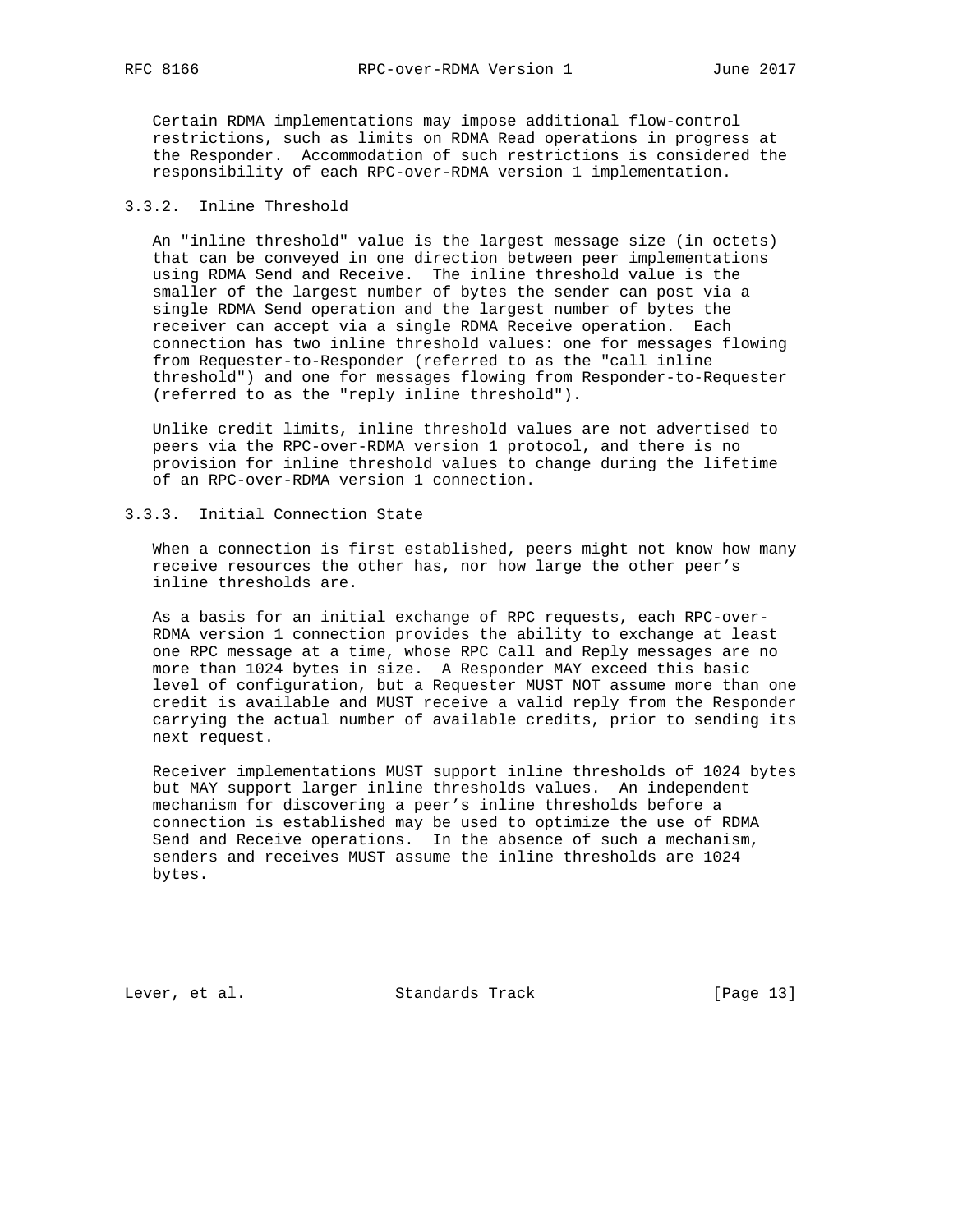# 3.4. XDR Encoding with Chunks

 When a DDP capability is available, the transport places the contents of one or more XDR data items directly into the receiver's memory, separately from the transfer of other parts of the containing XDR stream.

#### 3.4.1. Reducing an XDR Stream

 RPC-over-RDMA version 1 provides a mechanism for moving part of an RPC message via a data transfer distinct from an RDMA Send/Receive pair. The sender removes one or more XDR data items from the Payload stream. They are conveyed via other mechanisms, such as one or more RDMA Read or Write operations. As the receiver decodes an incoming message, it skips over directly placed data items.

 The portion of an XDR stream that is split out and moved separately is referred to as a "chunk". In some contexts, data in an RPC-over- RDMA header that describes these split out regions of memory may also be referred to as a "chunk".

 A Payload stream after chunks have been removed is referred to as a "reduced" Payload stream. Likewise, a data item that has been removed from a Payload stream to be transferred separately is referred to as a "reduced" data item.

# 3.4.2. DDP-Eligibility

 Not all XDR data items benefit from DDP. For example, small data items or data items that require XDR unmarshaling by the receiver do not benefit from DDP. In addition, it is impractical for receivers to prepare for every possible XDR data item in a protocol to be transferred in a chunk.

 To maintain interoperability on an RPC-over-RDMA transport, a determination must be made of which few XDR data items in each ULP are allowed to use DDP.

 This is done by additional specifications that describe how ULPs employ DDP. A "ULB specification" identifies which specific individual XDR data items in a ULP MAY be transferred via DDP. Such data items are referred to as "DDP-eligible". All other XDR data items MUST NOT be reduced.

Detailed requirements for ULBs are provided in Section 6.

Lever, et al. Standards Track [Page 14]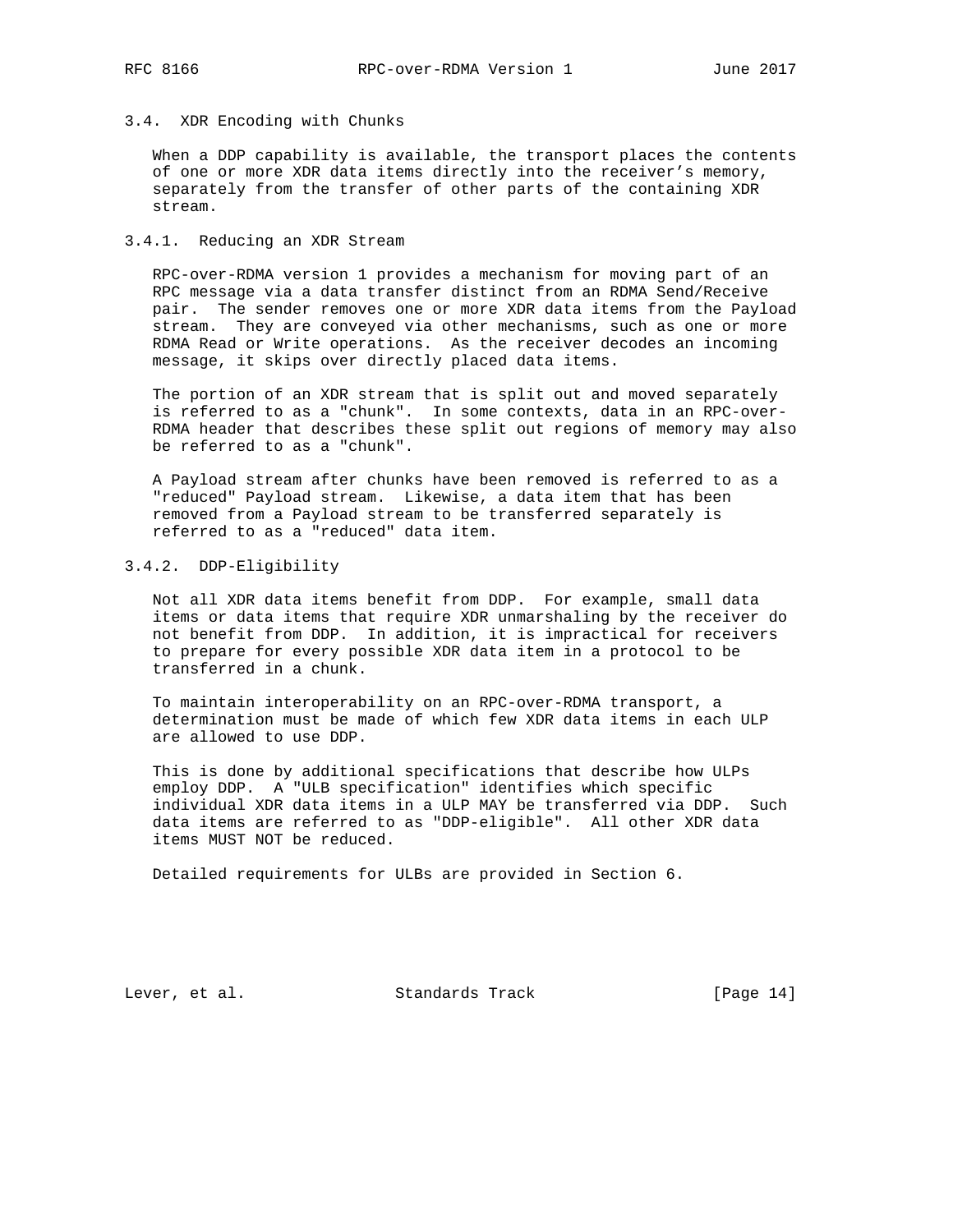# 3.4.3. RDMA Segments

 When encoding a Payload stream that contains a DDP-eligible data item, a sender may choose to reduce that data item. When it chooses to do so, the sender does not place the item into the Payload stream. Instead, the sender records in the RPC-over-RDMA header the location and size of the memory region containing that data item.

 The Requester provides location information for DDP-eligible data items in both RPC Call and Reply messages. The Responder uses this information to retrieve arguments contained in the specified region of the Requester's memory or place results in that memory region.

 An "RDMA segment", or "plain segment", is an RPC-over-RDMA Transport header data object that contains the precise coordinates of a contiguous memory region that is to be conveyed separately from the Payload stream. Plain segments contain the following information:

#### Handle

 Steering tag (STag) or R\_key generated by registering this memory with the RDMA provider.

#### Length

 The length of the RDMA segment's memory region, in octets. An "empty segment" is an RDMA segment with the value zero (0) in its length field.

Offset

 The offset or beginning memory address of the RDMA segment's memory region.

See [RFC5040] for further discussion.

3.4.4. Chunks

 In RPC-over-RDMA version 1, a "chunk" refers to a portion of the Payload stream that is moved independently of the RPC-over-RDMA Transport header and Payload stream. Chunk data is removed from the sender's Payload stream, transferred via separate operations, and then reinserted into the receiver's Payload stream to form a complete RPC message.

 Each chunk is comprised of RDMA segments. Each RDMA segment represents a single contiguous piece of that chunk. A Requester MAY divide a chunk into RDMA segments using any boundaries that are convenient. The length of a chunk is the sum of the lengths of the RDMA segments that comprise it.

Lever, et al. Standards Track [Page 15]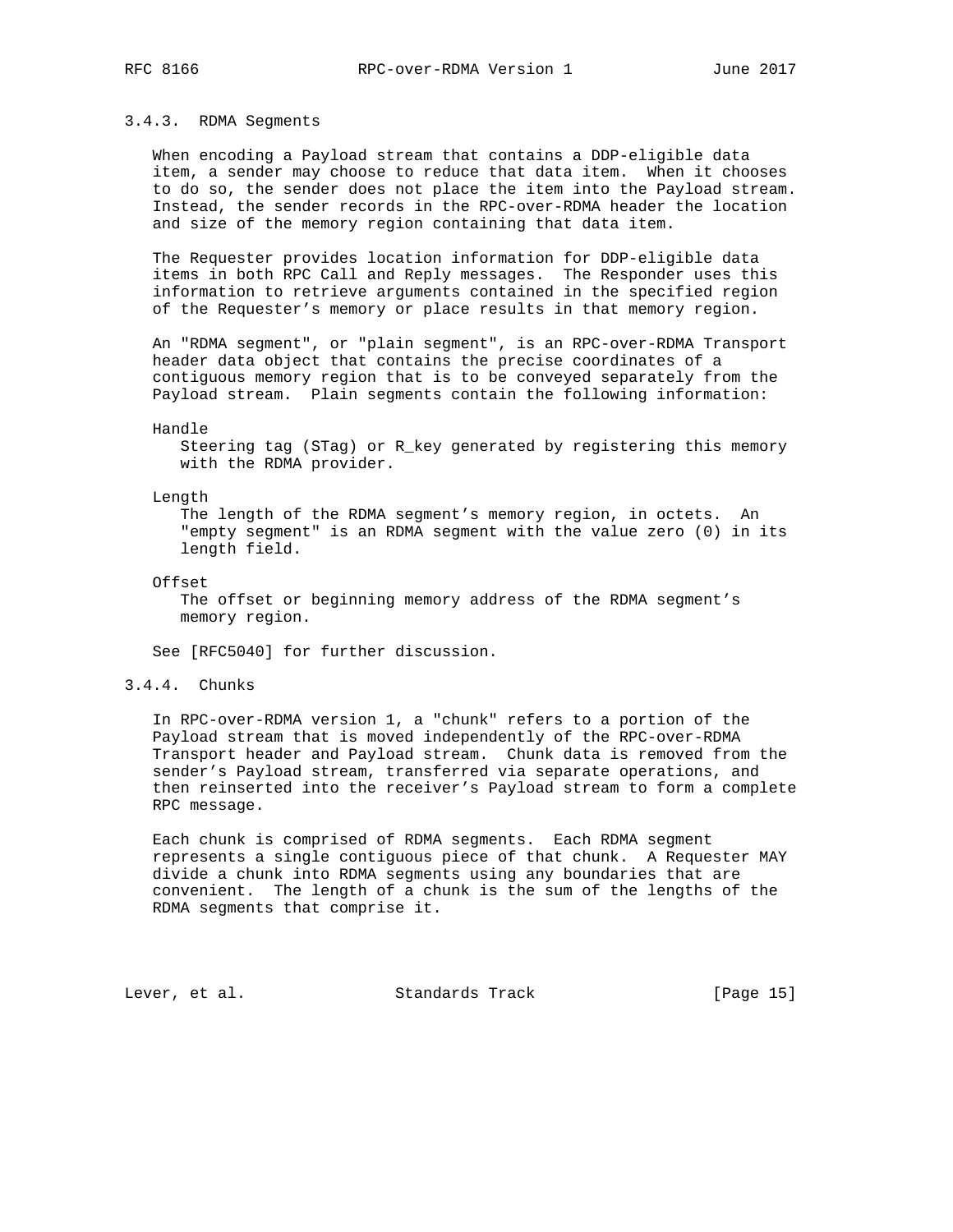The RPC-over-RDMA version 1 transport protocol does not place a limit on chunk size. However, each ULP may cap the amount of data that can be transferred by a single RPC (for example, NFS has "rsize" and "wsize", which restrict the payload size of NFS READ and WRITE operations). The Responder can use such limits to sanity check chunk sizes before using them in RDMA operations.

#### 3.4.4.1. Counted Arrays

 If a chunk contains a counted array data type, the count of array elements MUST remain in the Payload stream, while the array elements MUST be moved to the chunk. For example, when encoding an opaque byte array as a chunk, the count of bytes stays in the Payload stream, while the bytes in the array are removed from the Payload stream and transferred within the chunk.

 Individual array elements appear in a chunk in their entirety. For example, when encoding an array of arrays as a chunk, the count of items in the enclosing array stays in the Payload stream, but each enclosed array, including its item count, is transferred as part of the chunk.

# 3.4.4.2. Optional-Data

 If a chunk contains an optional-data data type, the "is present" field MUST remain in the Payload stream, while the data, if present, MUST be moved to the chunk.

# 3.4.4.3. XDR Unions

 A union data type MUST NOT be made DDP-eligible, but one or more of its arms MAY be DDP-eligible, subject to the other requirements in this section.

# 3.4.4.4. Chunk Roundup

 Except in special cases (covered in Section 3.5.3), a chunk MUST contain exactly one XDR data item. This makes it straightforward to reduce variable-length data items without affecting the XDR alignment of data items in the Payload stream.

 When a variable-length XDR data item is reduced, the sender MUST remove XDR roundup padding for that data item from the Payload stream so that data items remaining in the Payload stream begin on four-byte alignment.

Lever, et al. Standards Track [Page 16]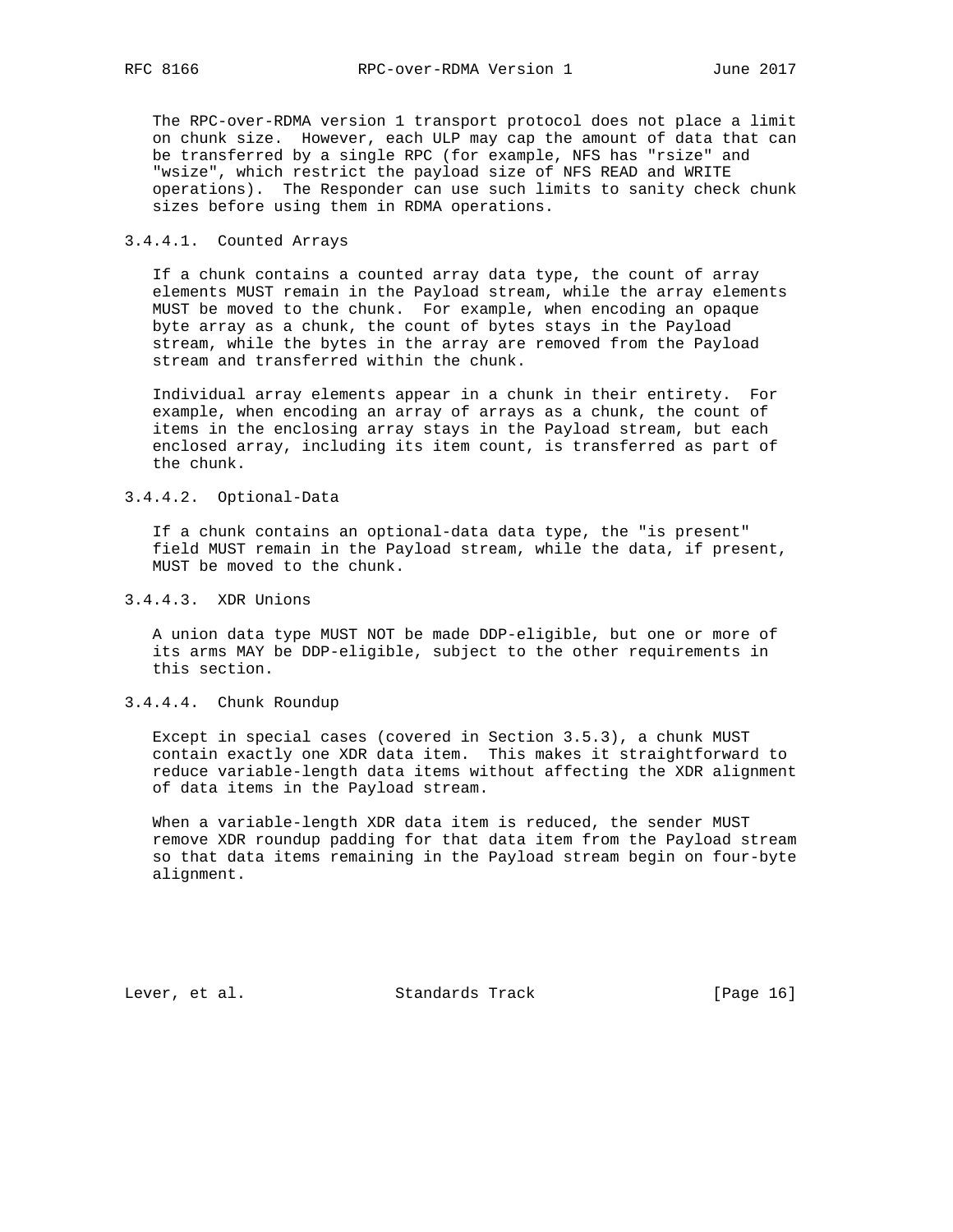# 3.4.5. Read Chunks

 A "Read chunk" represents an XDR data item that is to be pulled from the Requester to the Responder.

 A Read chunk is a list of one or more RDMA read segments. An RDMA read segment consists of a Position field followed by a plain segment. See Section 4.1.2 for details.

Position

 The byte offset in the unreduced Payload stream where the receiver reinserts the data item conveyed in a chunk. The Position value MUST be computed from the beginning of the unreduced Payload stream, which begins at Position zero. All RDMA read segments belonging to the same Read chunk have the same value in their Position field.

 While constructing an RPC Call message, a Requester registers memory regions that contain data to be transferred via RDMA Read operations. It advertises the coordinates of these regions in the RPC-over-RDMA Transport header of the RPC Call message.

 After receiving an RPC Call message sent via an RDMA Send operation, a Responder transfers the chunk data from the Requester using RDMA Read operations. The Responder reconstructs the transferred chunk data by concatenating the contents of each RDMA segment, in list order, into the received Payload stream at the Position value recorded in that RDMA segment.

 Put another way, the Responder inserts the first RDMA segment in a Read chunk into the Payload stream at the byte offset indicated by its Position field. RDMA segments whose Position field value match this offset are concatenated afterwards, until there are no more RDMA segments at that Position value.

 The Position field in a read segment indicates where the containing Read chunk starts in the Payload stream. The value in this field MUST be a multiple of four. All segments in the same Read chunk share the same Position value, even if one or more of the RDMA segments have a non-four-byte-aligned length.

Lever, et al. Standards Track [Page 17]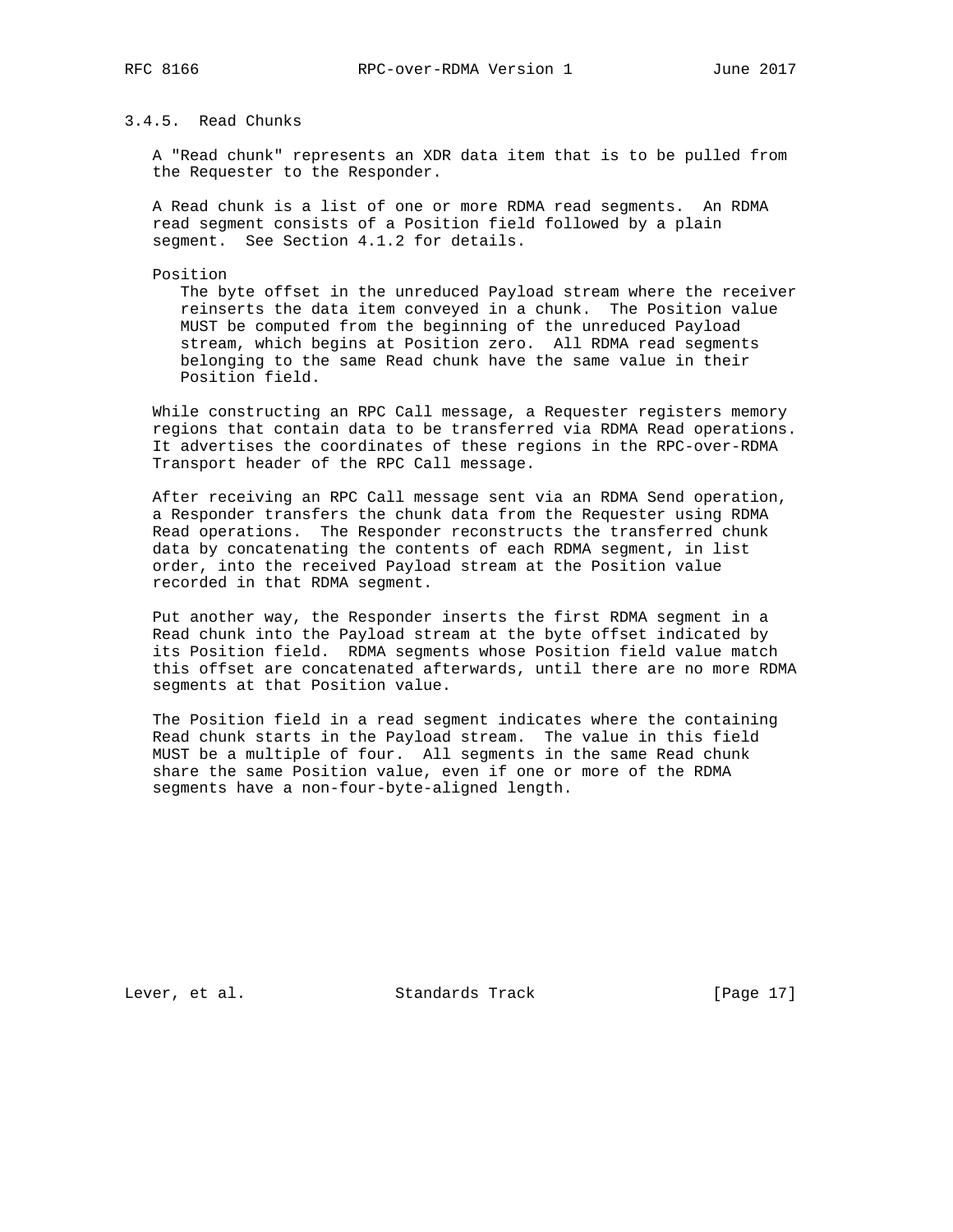# 3.4.5.1. Decoding Read Chunks

 While decoding a received Payload stream, whenever the XDR offset in the Payload stream matches that of a Read chunk, the Responder initiates an RDMA Read to pull the chunk's data content into registered local memory.

 The Responder acknowledges its completion of use of Read chunk source buffers when it sends an RPC Reply message to the Requester. The Requester may then release Read chunks advertised in the request.

## 3.4.5.2. Read Chunk Roundup

 When reducing a variable-length argument data item, the Requester SHOULD NOT include the data item's XDR roundup padding in the chunk. The length of a Read chunk is determined as follows:

 o If the Requester chooses to include roundup padding in a Read chunk, the chunk's total length MUST be the sum of the encoded length of the data item and the length of the roundup padding. The length of the data item that was encoded into the Payload stream remains unchanged.

 The sender can increase the length of the chunk by adding another RDMA segment containing only the roundup padding, or it can do so by extending the final RDMA segment in the chunk.

 o If the sender chooses not to include roundup padding in the chunk, the chunk's total length MUST be the same as the encoded length of the data item.

# 3.4.6. Write Chunks

 While constructing an RPC Call message, a Requester prepares memory regions in which to receive DDP-eligible result data items. A "Write chunk" represents an XDR data item that is to be pushed from a Responder to a Requester. It is made up of an array of zero or more plain segments.

 Write chunks are provisioned by a Requester long before the Responder has prepared the reply Payload stream. A Requester often does not know the actual length of the result data items to be returned, since the result does not yet exist. Thus, it MUST register Write chunks long enough to accommodate the maximum possible size of each returned data item.

Lever, et al. Standards Track [Page 18]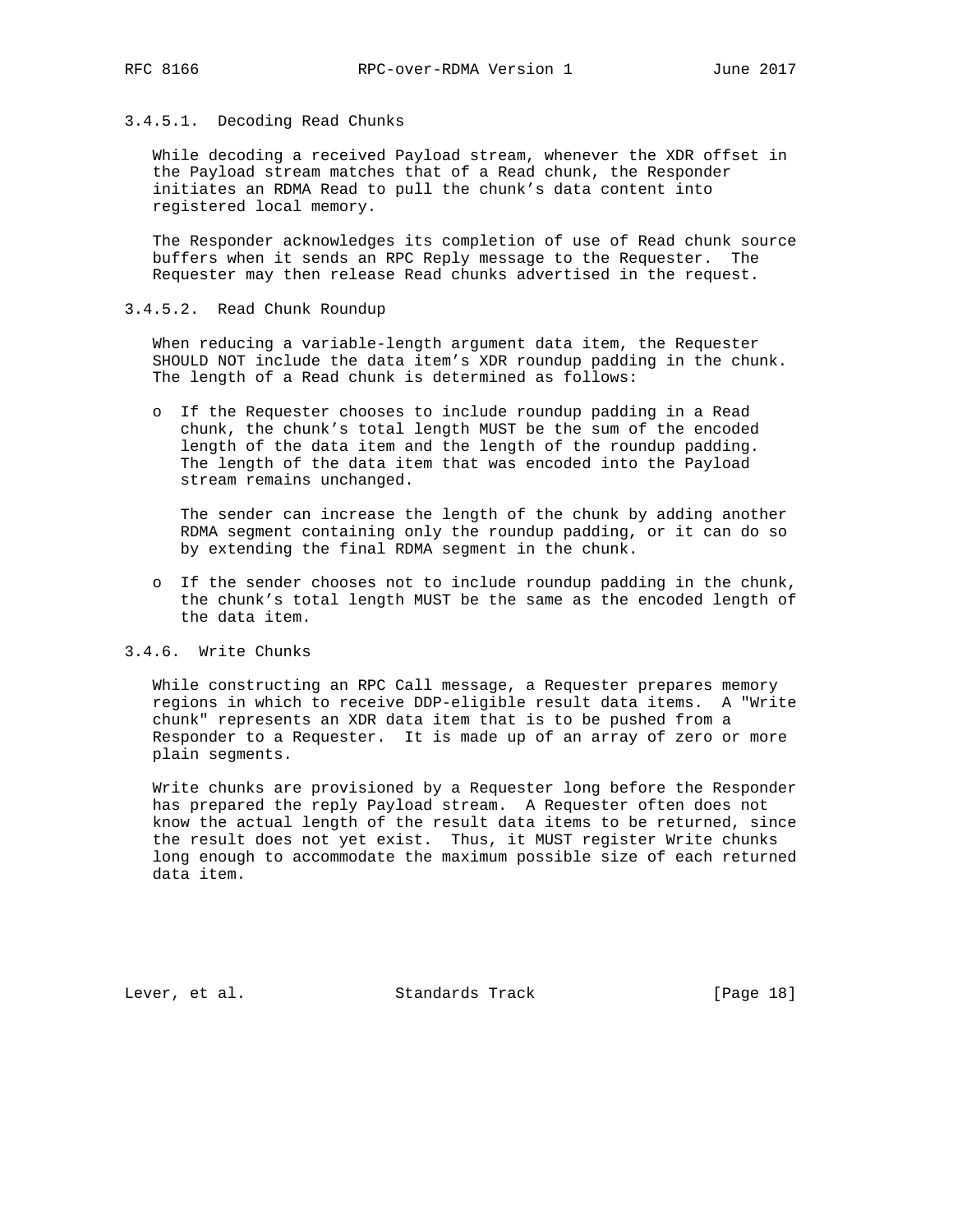In addition, the XDR position of DDP-eligible data items in the reply's Payload stream is not predictable when a Requester constructs an RPC Call message. Therefore, RDMA segments in a Write chunk do not have a Position field.

 For each Write chunk provided by a Requester, the Responder pushes one data item to the Requester, filling the chunk contiguously and in segment array order until that data item has been completely written to the Requester. The Responder MUST copy the segment count and all segments from the Requester-provided Write chunk into the RPC Reply message's Transport header. As it does so, the Responder updates each segment length field to reflect the actual amount of data that is being returned in that segment. The Responder then sends the RPC Reply message via an RDMA Send operation.

 An "empty Write chunk" is a Write chunk with a zero segment count. By definition, the length of an empty Write chunk is zero. An "unused Write chunk" has a non-zero segment count, but all of its segments are empty segments.

#### 3.4.6.1. Decoding Write Chunks

 After receiving the RPC Reply message, the Requester reconstructs the transferred data by concatenating the contents of each segment, in array order, into the RPC Reply message's XDR stream at the known XDR position of the associated DDP-eligible result data item.

### 3.4.6.2. Write Chunk Roundup

 When provisioning a Write chunk for a variable-length result data item, the Requester SHOULD NOT include additional space for XDR roundup padding. A Responder MUST NOT write XDR roundup padding into a Write chunk, even if the Requester made space available for it. Therefore, when returning a single variable-length result data item, a returned Write chunk's total length MUST be the same as the encoded length of the result data item.

# 3.5. Message Size

 A receiver of RDMA Send operations is required by RDMA to have previously posted one or more adequately sized buffers. Memory savings are achieved on both Requesters and Responders by posting small Receive buffers. However, not all RPC messages are small. RPC-over-RDMA version 1 provides several mechanisms that allow messages of any size to be conveyed efficiently.

Lever, et al. Standards Track [Page 19]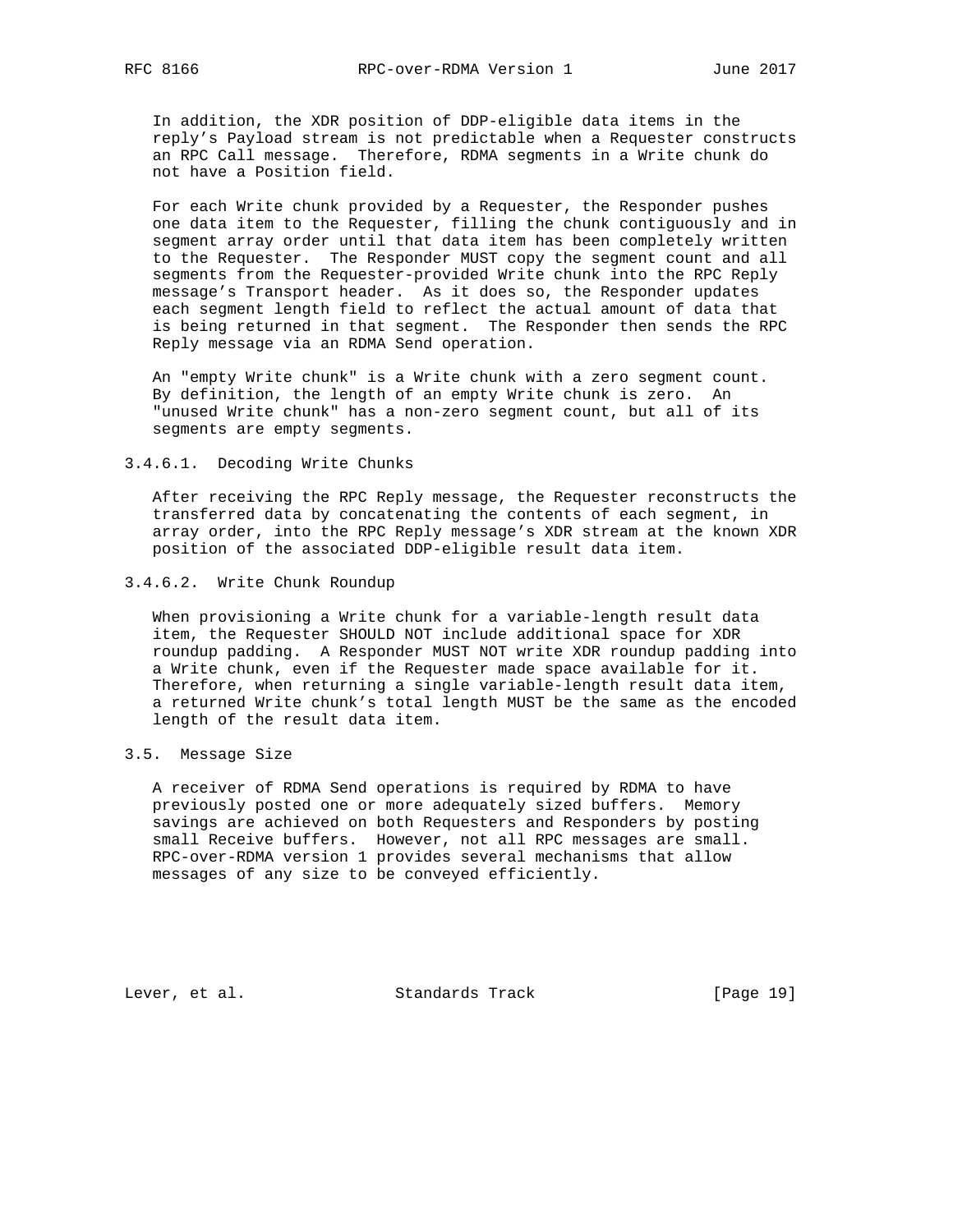## 3.5.1. Short Messages

 RPC messages are frequently smaller than typical inline thresholds. For example, the NFS version 3 GETATTR operation is only 56 bytes: 20 bytes of RPC header, a 32-byte file handle argument, and 4 bytes for its length. The reply to this common request is about 100 bytes.

 Since all RPC messages conveyed via RPC-over-RDMA require an RDMA Send operation, the most efficient way to send an RPC message that is smaller than the inline threshold is to append the Payload stream directly to the Transport stream. An RPC-over-RDMA header with a small RPC Call or Reply message immediately following is transferred using a single RDMA Send operation. No other operations are needed.

An RPC-over-RDMA transaction using Short Messages:



### 3.5.2. Chunked Messages

 If DDP-eligible data items are present in a Payload stream, a sender MAY reduce some or all of these items by removing them from the Payload stream. The sender uses a separate mechanism to transfer the reduced data items. The Transport stream with the reduced Payload stream immediately following is then transferred using a single RDMA Send operation.

 After receiving the Transport and Payload streams of an RPC Call message accompanied by Read chunks, the Responder uses RDMA Read operations to move reduced data items in Read chunks. Before sending the Transport and Payload streams of an RPC Reply message containing Write chunks, the Responder uses RDMA Write operations to move reduced data items in Write and Reply chunks.

Lever, et al. Standards Track [Page 20]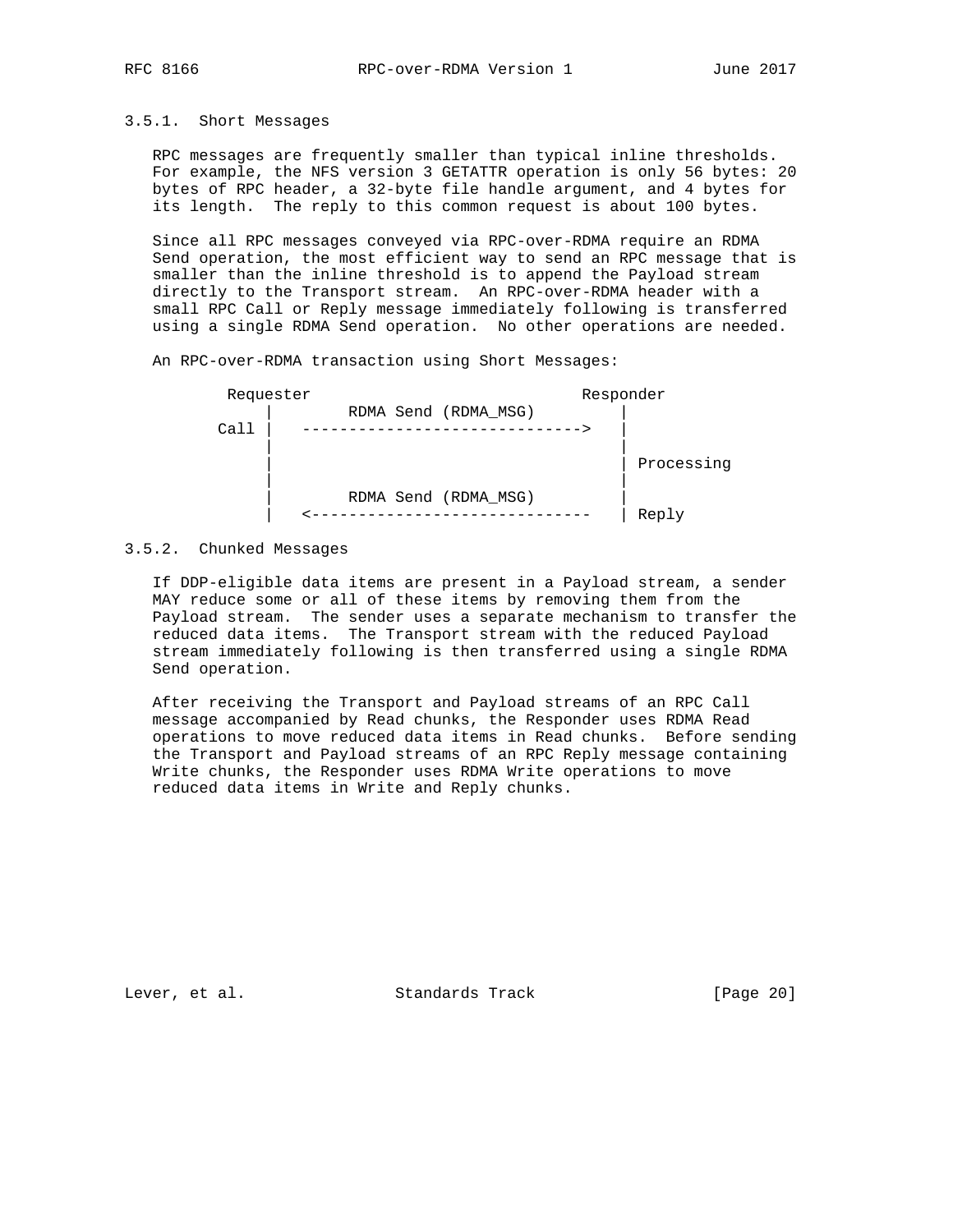Requester Responder | RDMA Send (RDMA\_MSG) | ---------------------------------> | RDMA Read | | <------------------------------ | RDMA Response (arg data) | ------------------------------> | | | | Processing | | | RDMA Send (RDMA\_MSG) | | <------------------------------ | Reply An RPC-over-RDMA transaction with a Write chunk:



An RPC-over-RDMA transaction with a Read chunk:

# 3.5.3. Long Messages

 When a Payload stream is larger than the receiver's inline threshold, the Payload stream is reduced by removing DDP-eligible data items and placing them in chunks to be moved separately. If there are no DDP eligible data items in the Payload stream, or the Payload stream is still too large after it has been reduced, the RDMA transport MUST use RDMA Read or Write operations to convey the Payload stream itself. This mechanism is referred to as a "Long Message".

 To transmit a Long Message, the sender conveys only the Transport stream with an RDMA Send operation. The Payload stream is not included in the Send buffer in this instance. Instead, the Requester provides chunks that the Responder uses to move the Payload stream.

#### Long Call

 To send a Long Call message, the Requester provides a special Read chunk that contains the RPC Call message's Payload stream. Every RDMA read segment in this chunk MUST contain zero in its Position field. Thus, this chunk is known as a "Position Zero Read chunk".

Lever, et al. Standards Track [Page 21]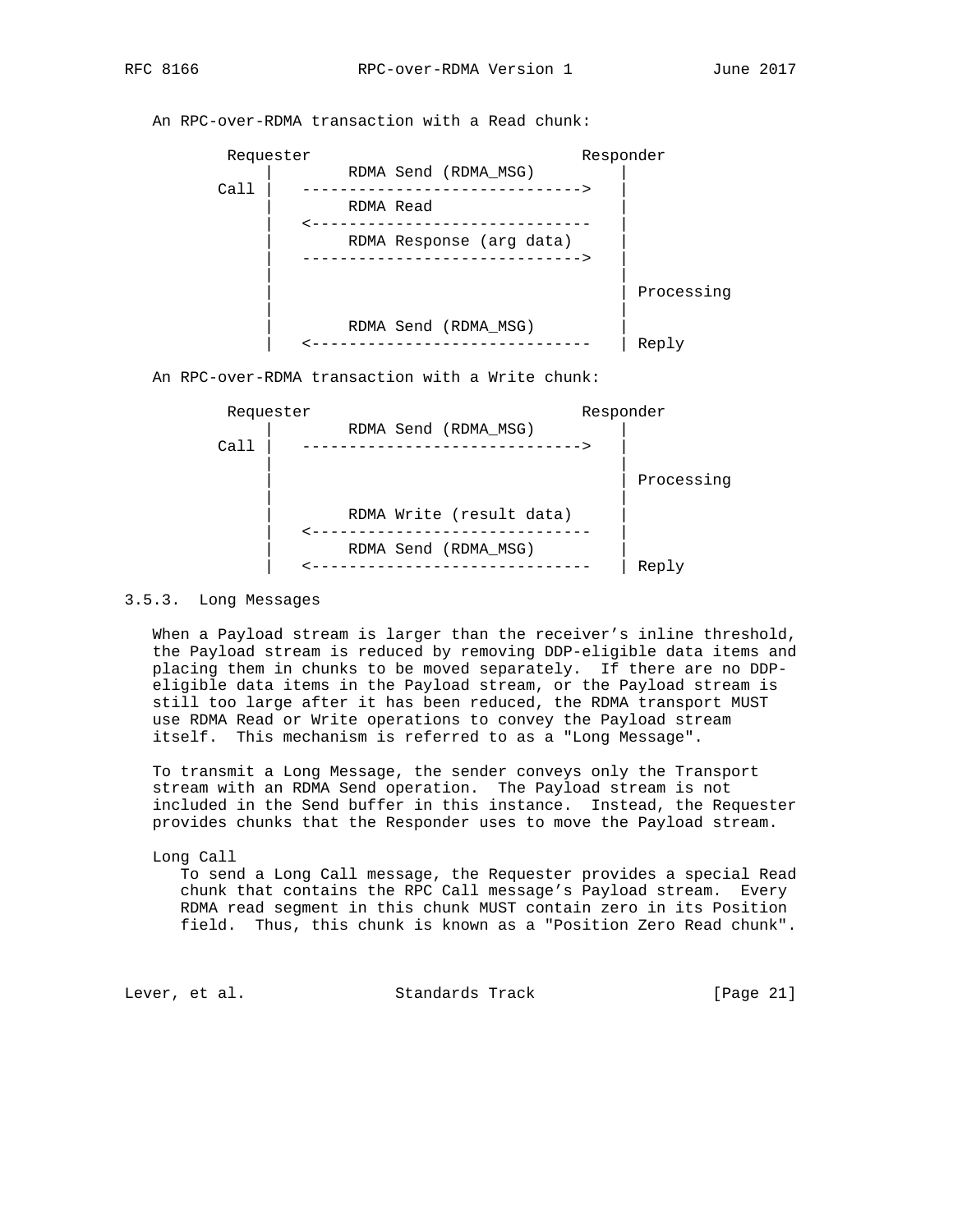Long Reply

 To send a Long Reply, the Requester provides a single special Write chunk in advance, known as the "Reply chunk", that will contain the RPC Reply message's Payload stream. The Requester sizes the Reply chunk to accommodate the maximum expected reply size for that upper-layer operation.

 Though the purpose of a Long Message is to handle large RPC messages, Requesters MAY use a Long Message at any time to convey an RPC Call message.

 A Responder chooses which form of reply to use based on the chunks provided by the Requester. If Write chunks were provided and the Responder has a DDP-eligible result, it first reduces the reply Payload stream. If a Reply chunk was provided and the reduced Payload stream is larger than the reply inline threshold, the Responder MUST use the Requester-provided Reply chunk for the reply.

 XDR data items may appear in these special chunks without regard to their DDP-eligibility. As these chunks contain a Payload stream, such chunks MUST include appropriate XDR roundup padding to maintain proper XDR alignment of their contents.

| Requester |                                                           | Responder  |
|-----------|-----------------------------------------------------------|------------|
|           | RDMA Send (RDMA NOMSG)                                    |            |
| Call      | -------------------<br>RDMA Read                          |            |
|           | RDMA Response (RPC call)<br>----------------------------- |            |
|           |                                                           | Processing |
|           | RDMA Send (RDMA MSG)                                      | Reply      |

An RPC-over-RDMA transaction using a Long Call:

Lever, et al. Standards Track [Page 22]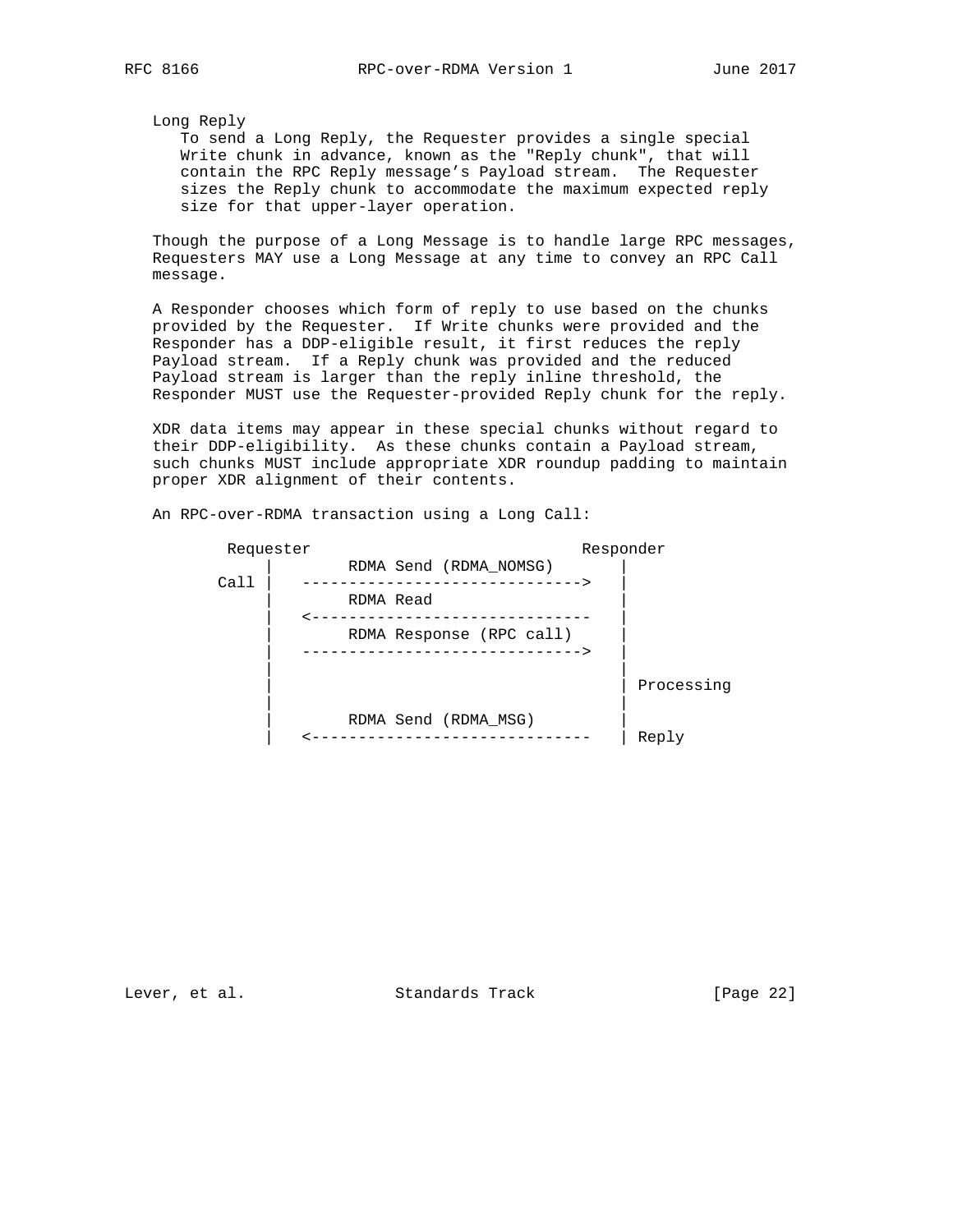An RPC-over-RDMA transaction using a Long Reply:



#### 4. RPC-over-RDMA in Operation

 Every RPC-over-RDMA version 1 message has a header that includes a copy of the message's transaction ID, data for managing RDMA flow control credits, and lists of RDMA segments describing chunks. All RPC-over-RDMA header content is contained in the Transport stream; thus, it MUST be XDR encoded.

 RPC message layout is unchanged from that described in [RFC5531] except for the possible reduction of data items that are moved by separate operations.

 The RPC-over-RDMA protocol passes RPC messages without regard to their type (CALL or REPLY). Apart from restrictions imposed by ULBs, each endpoint of a connection MAY send RDMA\_MSG or RDMA\_NOMSG message header types at any time (subject to credit limits).

4.1. XDR Protocol Definition

 This section contains a description of the core features of the RPC over-RDMA version 1 protocol, expressed in the XDR language [RFC4506].

 This description is provided in a way that makes it simple to extract into ready-to-compile form. The reader can apply the following shell script to this document to produce a machine-readable XDR description of the RPC-over-RDMA version 1 protocol.

```
 <CODE BEGINS>
```

```
 #!/bin/sh
 grep '^ *///' | sed 's?^ /// ??' | sed 's?^ *///$??'
```
<CODE ENDS>

Lever, et al. Standards Track [Page 23]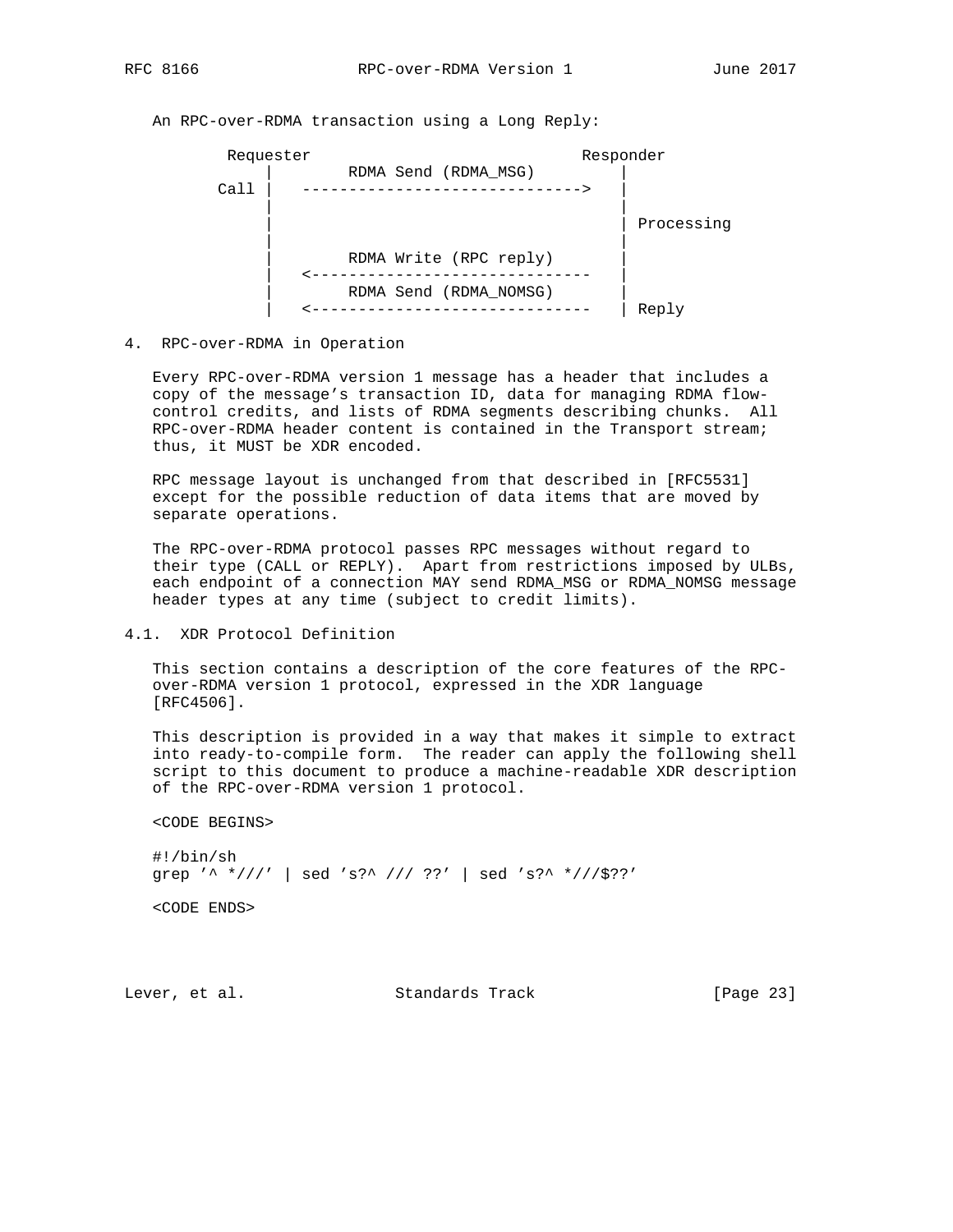That is, if the above script is stored in a file called "extract.sh" and this document is in a file called "spec.txt", then the reader can do the following to extract an XDR description file:

<CODE BEGINS>

sh extract.sh < spec.txt > rpcrdma\_corev1.x

<CODE ENDS>

4.1.1. Code Component License

 Code components extracted from this document must include the following license text. When the extracted XDR code is combined with other complementary XDR code, which itself has an identical license, only a single copy of the license text need be preserved.

Lever, et al. Standards Track [Page 24]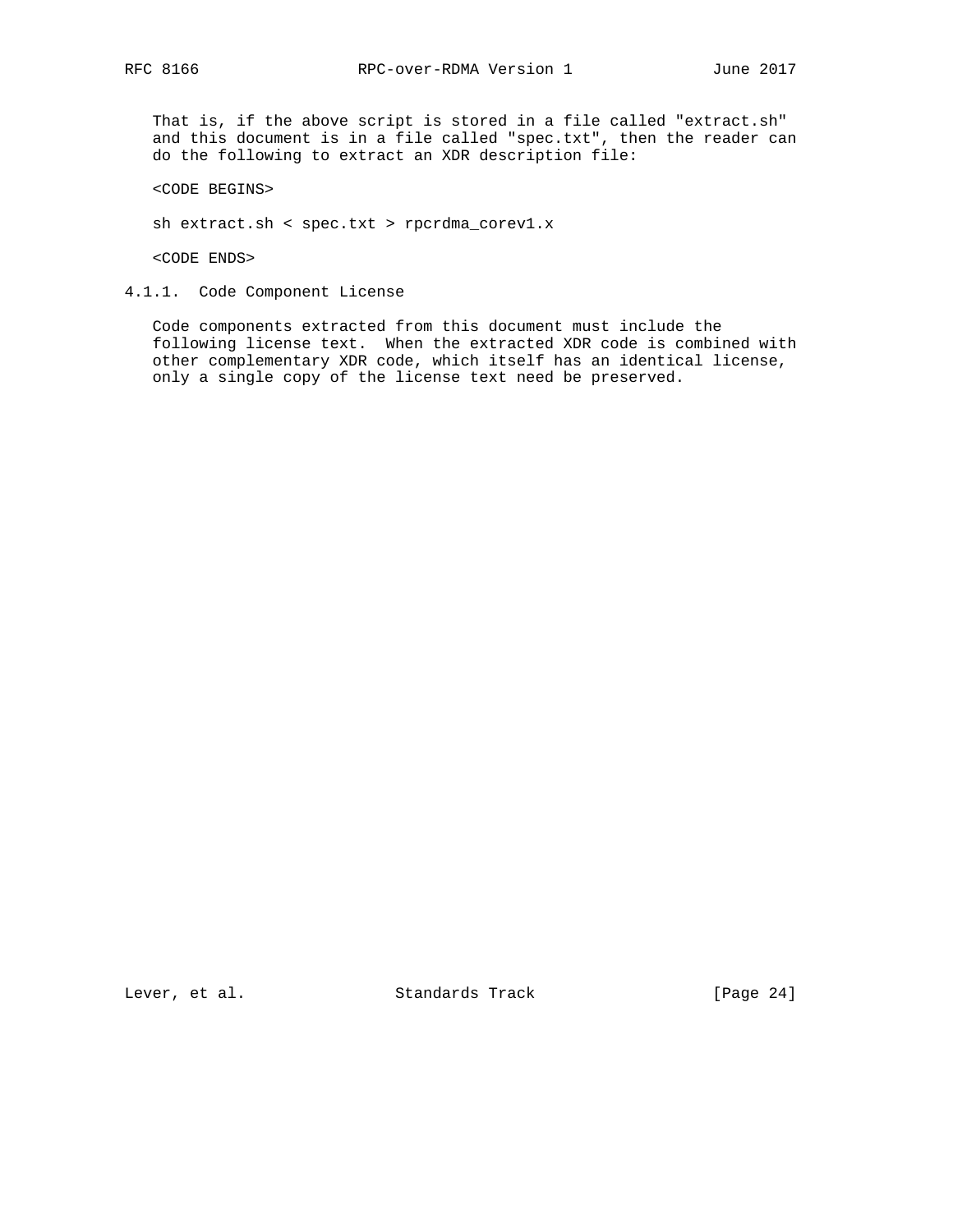<CODE BEGINS>

 /// /\* /// \* Copyright (c) 2010-2017 IETF Trust and the persons /// \* identified as authors of the code. All rights reserved.  $1/1$  /// \* The authors of the code are: /// \* B. Callaghan, T. Talpey, and C. Lever  $1/1$  /// \* Redistribution and use in source and binary forms, with /// \* or without modification, are permitted provided that the /// \* following conditions are met:  $1/1$ ///  $*$  - Redistributions of source code must retain the above ///  $*$  copyright notice, this list of conditions and the copyright notice, this list of conditions and the /// \* following disclaimer.  $///$  /// \* - Redistributions in binary form must reproduce the above /// \* copyright notice, this list of conditions and the /// \* following disclaimer in the documentation and/or other /// \* materials provided with the distribution. /// \* /// \* - Neither the name of Internet Society, IETF or IETF /// \* Trust, nor the names of specific contributors, may be /// \* used to endorse or promote products derived from this /// \* software without specific prior written permission. /// \* /// \* THIS SOFTWARE IS PROVIDED BY THE COPYRIGHT HOLDERS /// \* AND CONTRIBUTORS "AS IS" AND ANY EXPRESS OR IMPLIED /// \* WARRANTIES, INCLUDING, BUT NOT LIMITED TO, THE /// \* IMPLIED WARRANTIES OF MERCHANTABILITY AND FITNESS /// \* FOR A PARTICULAR PURPOSE ARE DISCLAIMED. IN NO /// \* EVENT SHALL THE COPYRIGHT OWNER OR CONTRIBUTORS BE /// \* LIABLE FOR ANY DIRECT, INDIRECT, INCIDENTAL, SPECIAL, /// \* EXEMPLARY, OR CONSEQUENTIAL DAMAGES (INCLUDING, BUT /// \* NOT LIMITED TO, PROCUREMENT OF SUBSTITUTE GOODS OR /// \* SERVICES; LOSS OF USE, DATA, OR PROFITS; OR BUSINESS /// \* INTERRUPTION) HOWEVER CAUSED AND ON ANY THEORY OF /// \* LIABILITY, WHETHER IN CONTRACT, STRICT LIABILITY, /// \* OR TORT (INCLUDING NEGLIGENCE OR OTHERWISE) ARISING /// \* IN ANY WAY OUT OF THE USE OF THIS SOFTWARE, EVEN IF /// \* ADVISED OF THE POSSIBILITY OF SUCH DAMAGE. /// \*/ ///

<CODE ENDS>

Lever, et al. Standards Track [Page 25]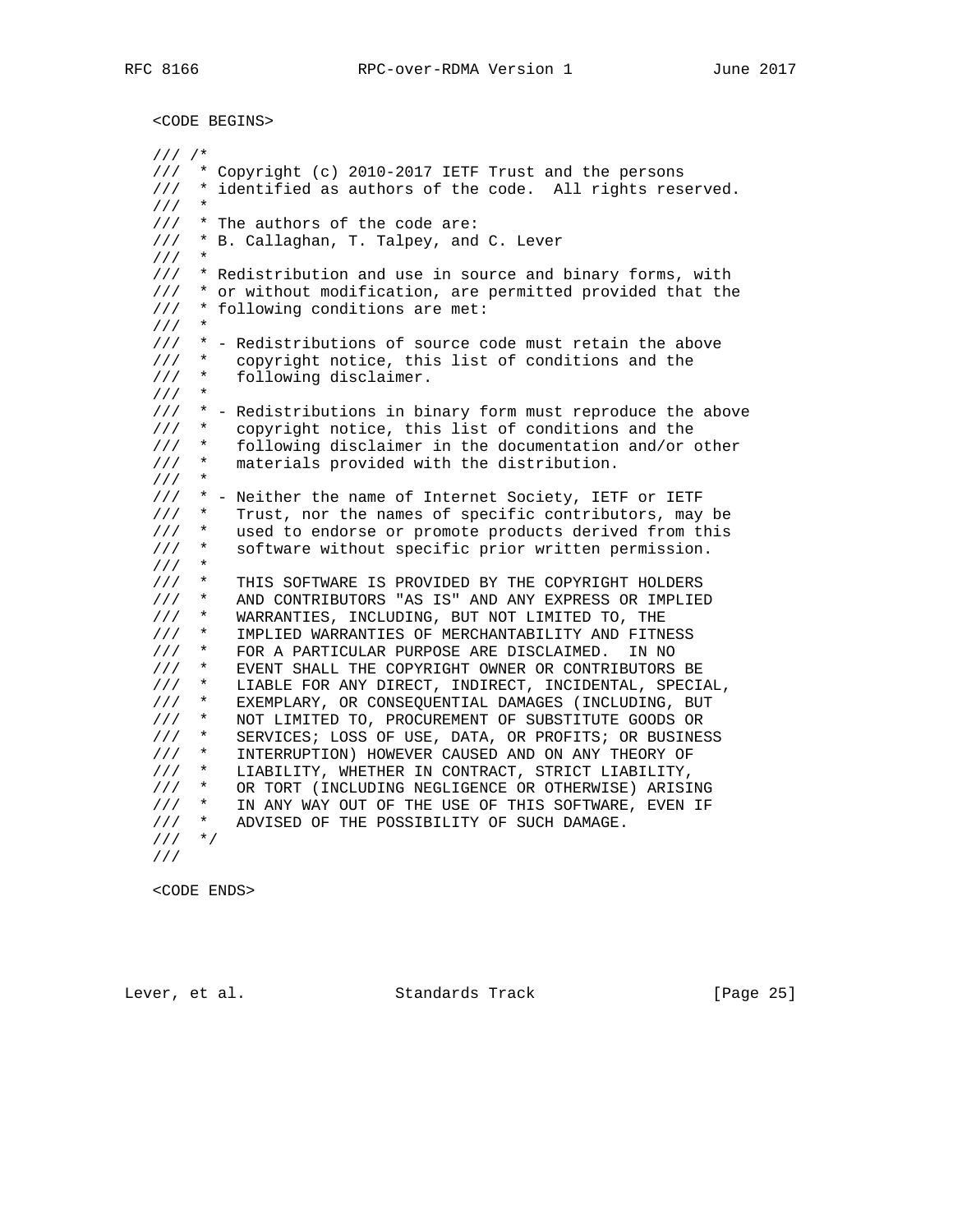# 4.1.2. RPC-over-RDMA Version 1 XDR

 XDR data items defined in this section encodes the Transport Header Stream in each RPC-over-RDMA version 1 message. Comments identify items that cannot be changed in subsequent versions.

```
 <CODE BEGINS>
```

```
 /// /*
   /// * Plain RDMA segment (Section 3.4.3)
   /// */
   /// struct xdr_rdma_segment {
 /// uint32 handle; /* Registered memory handle */
 /// uint32 length; /* Length of the chunk in bytes */
 /// uint64 offset; /* Chunk virtual address or offset */
   /// };
   ///
   /// /*
   /// * RDMA read segment (Section 3.4.5)
   /// */
   /// struct xdr_read_chunk {
 /// uint32 position; /* Position in XDR stream */
 /// struct xdr_rdma_segment target;
   /// };
   ///
   /// /*
 /// * Read list (Section 4.3.1)
/// */
   /// struct xdr_read_list {
  /// struct xdr_read_chunk entry;<br>/// struct xdr_read_list *next;
            struct xdr_read_list *next;
   /// };
   ///
   /// /*
 /// * Write chunk (Section 3.4.6)
/// */
   /// struct xdr_write_chunk {
   /// struct xdr_rdma_segment target<>;
   /// };
   ///
   /// /*
   /// * Write list (Section 4.3.2)
   /// */
   /// struct xdr_write_list {
   /// struct xdr_write_chunk entry;
            struct xdr_write_list *next;
   /// };
   ///
```

| Standards Track<br>Lever, et al. | [Page 26] |
|----------------------------------|-----------|
|----------------------------------|-----------|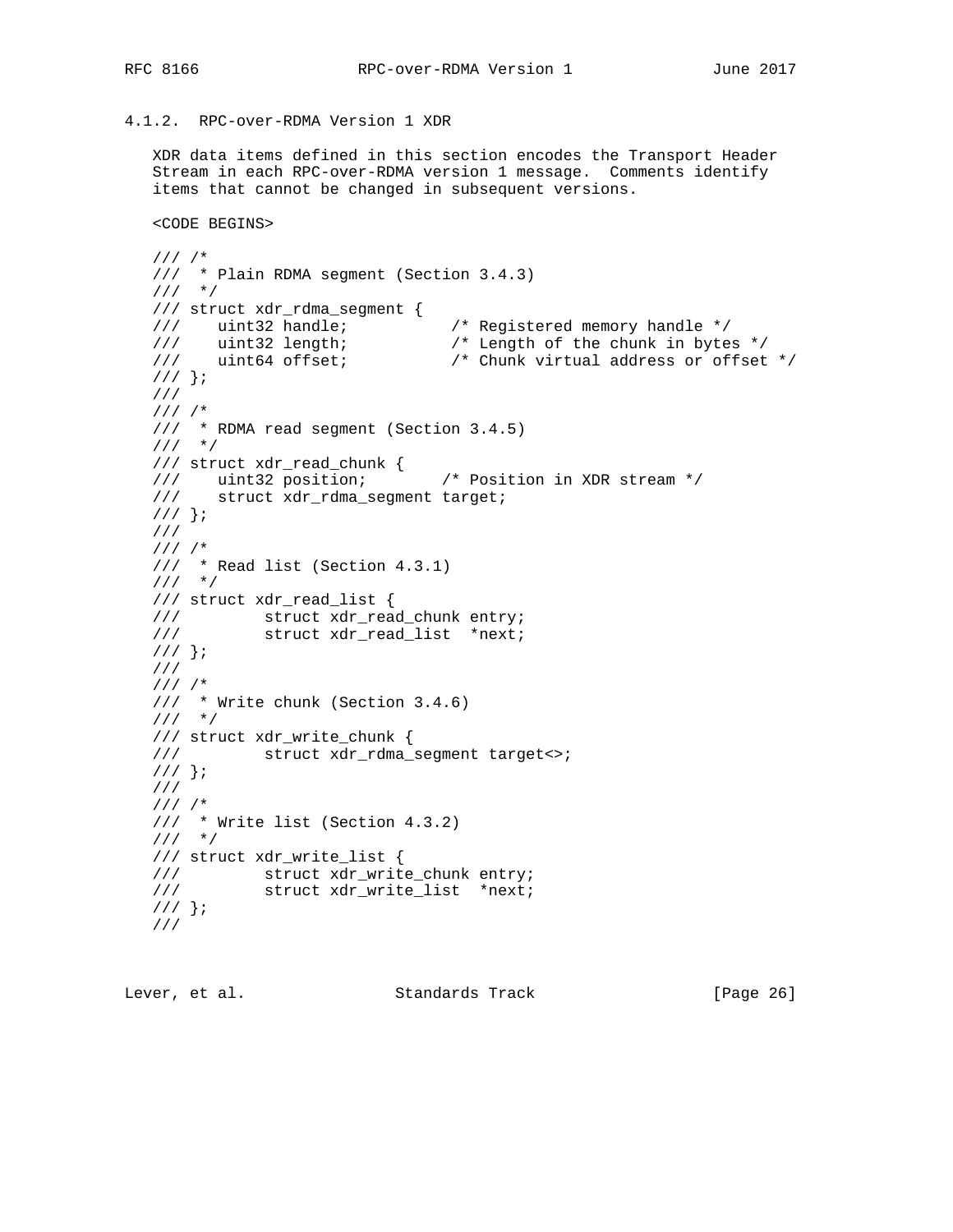```
 /// /*
   /// * Chunk lists (Section 4.3)
   /// */
 /// struct rpc_rdma_header {
 /// struct xdr_read_list *rdma_reads;
 /// struct xdr_write_list *rdma_writes;
 /// struct xdr_write_chunk *rdma_reply;
 /// /* rpc body follows */
  11/ } ;
   ///
   /// struct rpc_rdma_header_nomsg {
   /// struct xdr_read_list *rdma_reads;
 /// struct xdr_write_list *rdma_writes;
 /// struct xdr_write_chunk *rdma_reply;
   /// };
   ///
   /// /* Not to be used */
   /// struct rpc_rdma_header_padded {
  /// uint32 rdma_align;<br>/// uint32 rdma_align;
/// uint32 rdma_thresh;
/// struct xdr_read_list *rdma_reads;
 /// struct xdr_write_list *rdma_writes;
 /// struct xdr_write_chunk *rdma_reply;
 /// /* rpc body follows */
   /// };
   ///
  11/1 /// * Error handling (Section 4.5)
/// */
   /// enum rpc_rdma_errcode {
 /// ERR_VERS = 1, /* Value fixed for all versions */
 /// ERR_CHUNK = 2
  /// } ;
   ///
   /// /* Structure fixed for all versions */
   /// struct rpc_rdma_errvers {
 /// uint32 rdma_vers_low;
 /// uint32 rdma_vers_high;
  \left\{ \frac{1}{2} \right\} ;
   ///
   /// union rpc_rdma_error switch (rpc_rdma_errcode err) {
   /// case ERR_VERS:
/// rpc_rdma_errvers range;
 /// case ERR_CHUNK:
 /// void;
   /// };
   ///
   /// /*
```
Lever, et al. Standards Track [Page 27]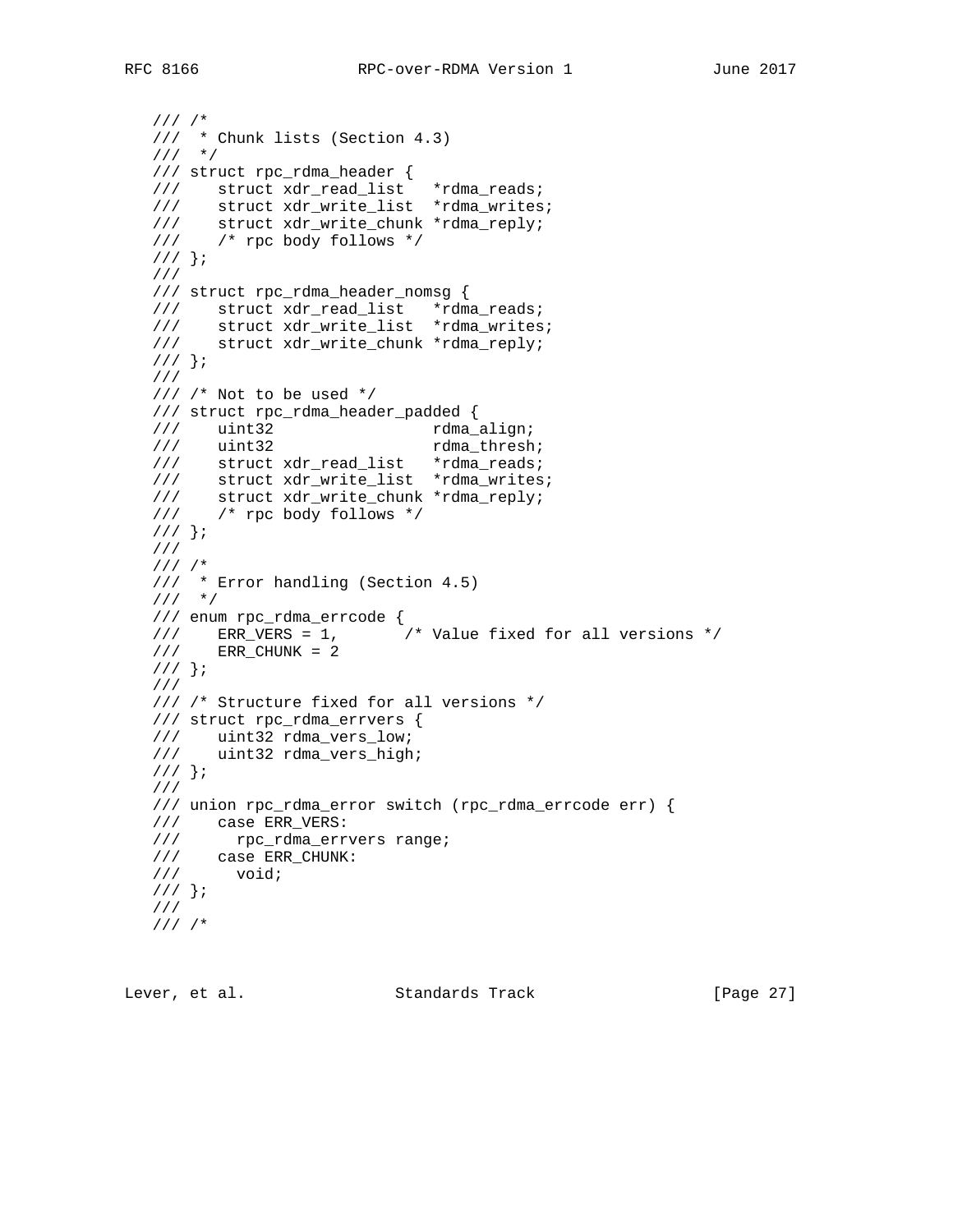```
 /// * Procedures (Section 4.2.4)
   /// */
   /// enum rdma_proc {
  /// RDMA_MSG = 0, \rightarrow Value fixed for all versions */
 /// RDMA_NOMSG = 1, /* Value fixed for all versions */
11/7 RDMA_MSGP = 2, 1 \frac{1}{2} Not to be used */
11/7 RDMA_DONE = 3, 14 Not to be used */
 /// RDMA_ERROR = 4 /* Value fixed for all versions */
   /// };
   ///
   /// /* The position of the proc discriminator field is
   /// * fixed for all versions */
   /// union rdma_body switch (rdma_proc proc) {
 /// case RDMA_MSG:
 /// rpc_rdma_header rdma_msg;
 /// case RDMA_NOMSG:
 /// rpc_rdma_header_nomsg rdma_nomsg;
 /// case RDMA_MSGP: /* Not to be used */
 /// rpc_rdma_header_padded rdma_msgp;
 /// case RDMA_DONE: /* Not to be used */
 /// void;
 /// case RDMA_ERROR:
 /// rpc_rdma_error rdma_error;
   /// };
   ///
   /// /*
   /// * Fixed header fields (Section 4.2)
  11/ */
   /// struct rdma_msg {
 /// uint32 rdma_xid; /* Position fixed for all versions */
 /// uint32 rdma_vers; /* Position fixed for all versions */
 /// uint32 rdma_credit; /* Position fixed for all versions */
 /// rdma_body rdma_body;
   /// };
```
<CODE ENDS>

4.2. Fixed Header Fields

 The RPC-over-RDMA header begins with four fixed 32-bit fields that control the RDMA interaction.

 The first three words are individual fields in the rdma\_msg structure. The fourth word is the first word of the rdma\_body union, which acts as the discriminator for the switched union. The contents of this field are described in Section 4.2.4.

Lever, et al. Standards Track [Page 28]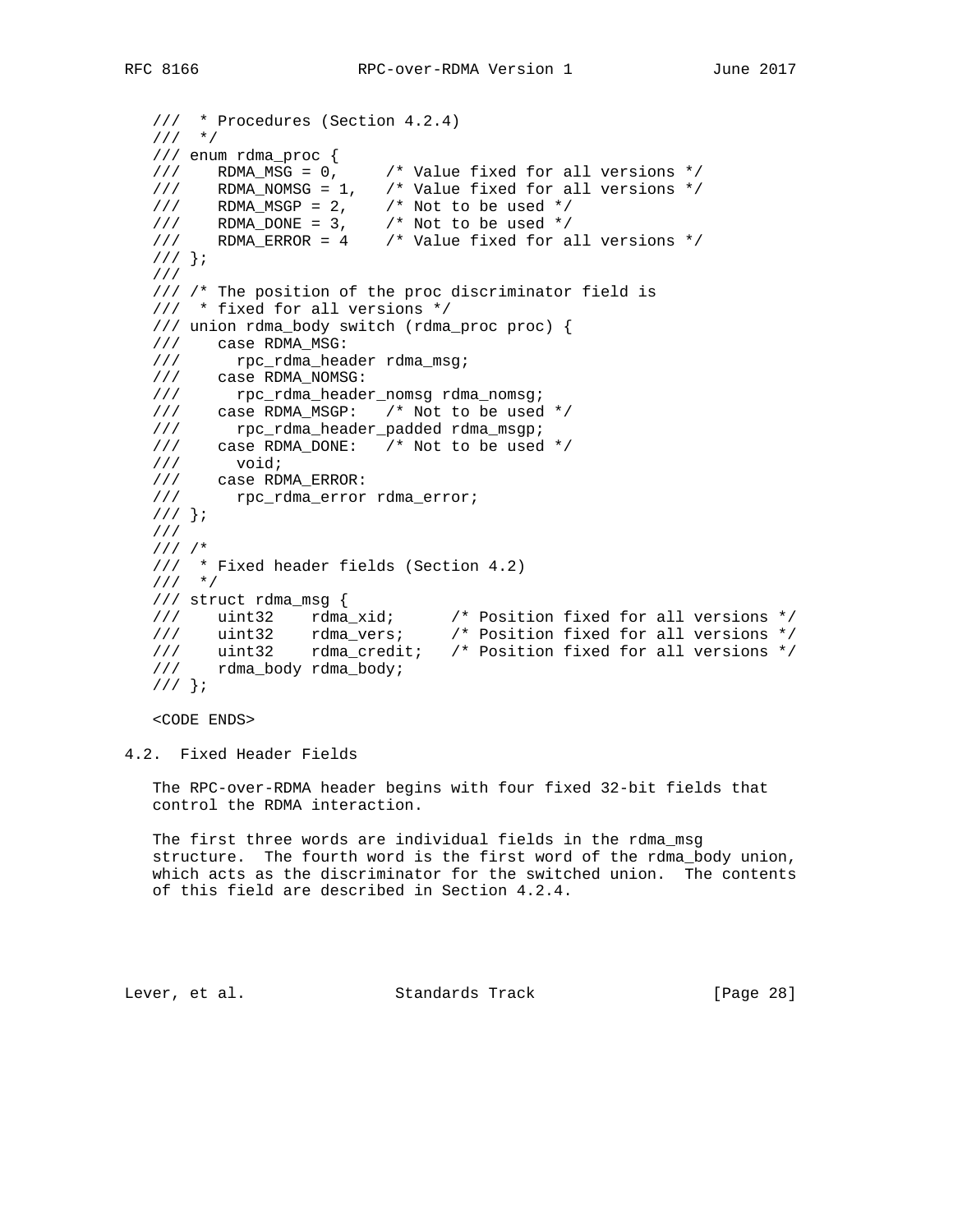These four fields must remain with the same meanings and in the same positions in all subsequent versions of the RPC-over-RDMA protocol.

4.2.1. Transaction ID (XID)

 The XID generated for the RPC Call and Reply messages. Having the XID at a fixed location in the header makes it easy for the receiver to establish context as soon as each RPC-over-RDMA message arrives. This XID MUST be the same as the XID in the RPC message. The receiver MAY perform its processing based solely on the XID in the RPC-over-RDMA header, and thereby ignore the XID in the RPC message, if it so chooses.

4.2.2. Version Number

 For RPC-over-RDMA version 1, this field MUST contain the value one (1). Rules regarding changes to this transport protocol version number can be found in Section 7.

4.2.3. Credit Value

 When sent with an RPC Call message, the requested credit value is provided. When sent with an RPC Reply message, the granted credit value is returned. Further discussion of how the credit value is determined can be found in Section 3.3.

- 4.2.4. Procedure Number
	- RDMA\_MSG = 0 indicates that chunk lists and a Payload stream follow. The format of the chunk lists is discussed below.
	- RDMA\_NOMSG = 1 indicates that after the chunk lists there is no Payload stream. In this case, the chunk lists provide information to allow the Responder to transfer the Payload stream using explicit RDMA operations.

RDMA\_MSGP = 2 is reserved.

RDMA\_DONE = 3 is reserved.

 RDMA\_ERROR = 4 is used to signal an encoding error in the RPC over-RDMA header.

 An RDMA\_MSG procedure conveys the Transport stream and the Payload stream via an RDMA Send operation. The Transport stream contains the four fixed fields followed by the Read and Write lists and the Reply

Lever, et al. Standards Track [Page 29]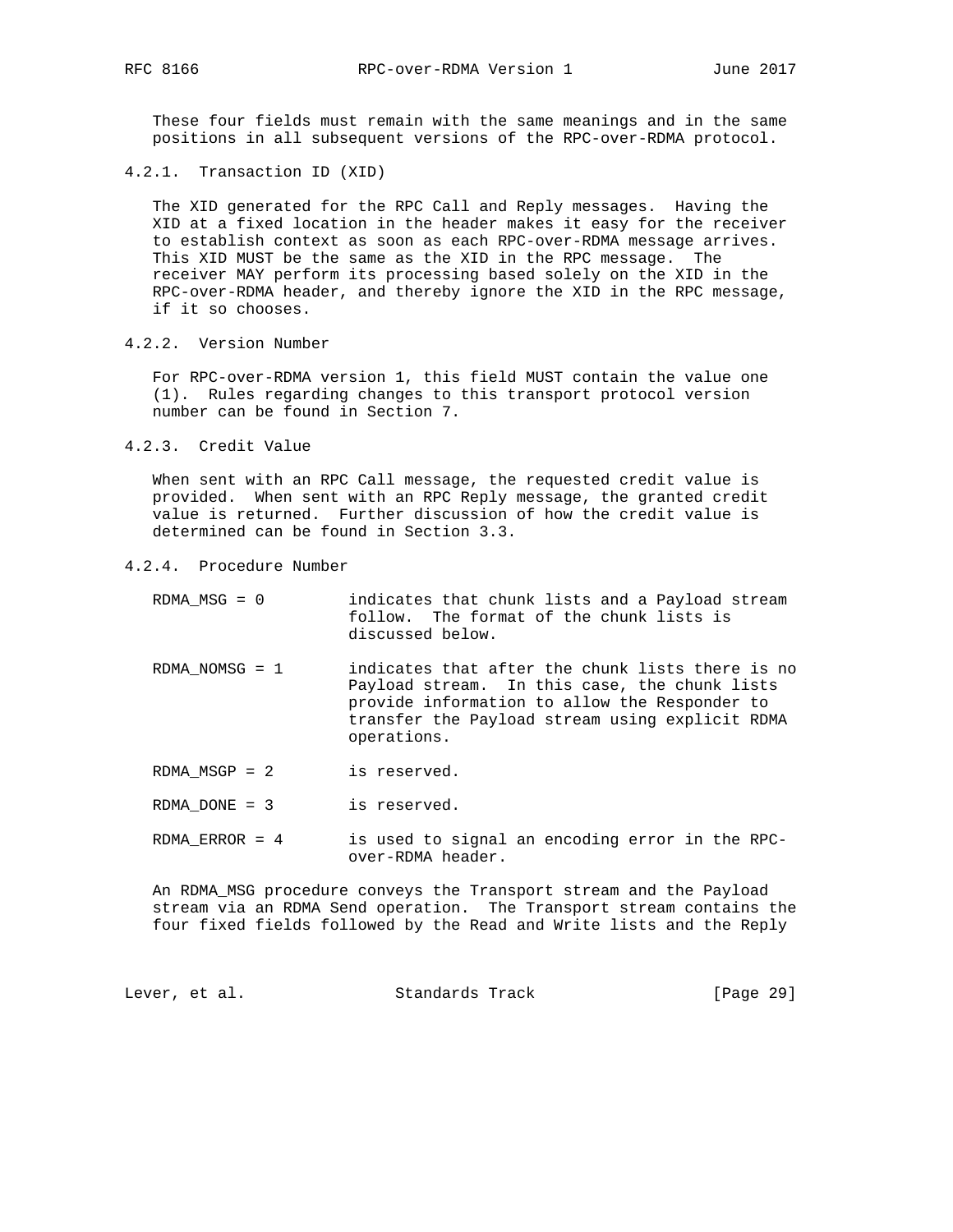chunk, though any or all three MAY be marked as not present. The Payload stream then follows, beginning with its XID field. If a Read or Write chunk list is present, a portion of the Payload stream has been reduced and is conveyed via separate operations.

 An RDMA\_NOMSG procedure conveys the Transport stream via an RDMA Send operation. The Transport stream contains the four fixed fields followed by the Read and Write chunk lists and the Reply chunk. Though any of these MAY be marked as not present, one MUST be present and MUST hold the Payload stream for this RPC-over-RDMA message. If a Read or Write chunk list is present, a portion of the Payload stream has been excised and is conveyed via separate operations.

 An RDMA\_ERROR procedure conveys the Transport stream via an RDMA Send operation. The Transport stream contains the four fixed fields followed by formatted error information. No Payload stream is conveyed in this type of RPC-over-RDMA message.

 A Requester MUST NOT send an RPC-over-RDMA header with the RDMA\_ERROR procedure. A Responder MUST silently discard RDMA\_ERROR procedures.

 The Transport stream and Payload stream can be constructed in separate buffers. However, the total length of the gathered buffers cannot exceed the inline threshold.

# 4.3. Chunk Lists

 The chunk lists in an RPC-over-RDMA version 1 header are three XDR optional-data fields that follow the fixed header fields in RDMA\_MSG and RDMA\_NOMSG procedures. Read Section 4.19 of [RFC4506] carefully to understand how optional-data fields work. Examples of XDR-encoded chunk lists are provided in Section 4.7 as an aid to understanding.

 Often, an RPC-over-RDMA message has no associated chunks. In this case, the Read list, Write list, and Reply chunk are all marked "not present".

# 4.3.1. Read List

 Each RDMA\_MSG or RDMA\_NOMSG procedure has one "Read list". The Read list is a list of zero or more RDMA read segments, provided by the Requester, that are grouped by their Position fields into Read chunks. Each Read chunk advertises the location of argument data the Responder is to pull from the Requester. The Requester has reduced the data items in these chunks from the call's Payload stream.

Lever, et al. Standards Track [Page 30]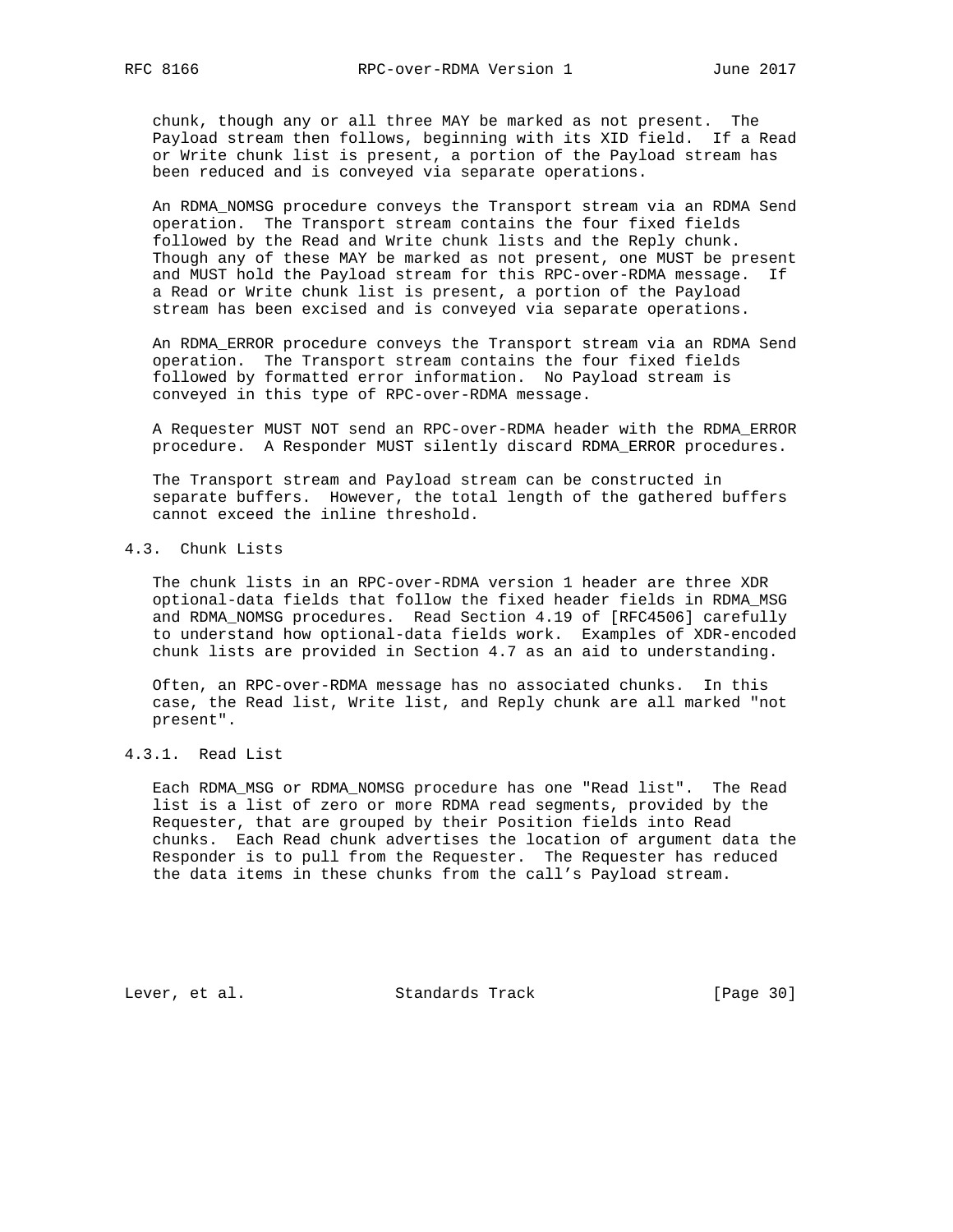A Requester may transmit the Payload stream of an RPC Call message using a Position Zero Read chunk. If the RPC Call message has no argument data that is DDP-eligible and the Position Zero Read chunk is not being used, the Requester leaves the Read list empty.

Responders MUST leave the Read list empty in all replies.

4.3.1.1. Matching Read Chunks to Arguments

 When reducing a DDP-eligible argument data item, a Requester records the XDR stream offset of that data item in the Read chunk's Position field. The Responder can then tell unambiguously where that chunk is to be reinserted into the received Payload stream to form a complete RPC Call message.

4.3.2. Write List

 Each RDMA\_MSG or RDMA\_NOMSG procedure has one "Write list". The Write list is a list of zero or more Write chunks, provided by the Requester. Each Write chunk is an array of plain segments; thus, the Write list is a list of counted arrays.

 If an RPC Reply message has no possible DDP-eligible result data items, the Requester leaves the Write list empty. When a Requester provides a Write list, the Responder MUST push data corresponding to DDP-eligible result data items to Requester memory referenced in the Write list. The Responder removes these data items from the reply's Payload stream.

# 4.3.2.1. Matching Write Chunks to Results

 A Requester constructs the Write list for an RPC transaction before the Responder has formulated its reply. When there is only one DDP eligible result data item, the Requester inserts only a single Write chunk in the Write list. If the returned Write chunk is not an unused Write chunk, the Requester knows with certainty which result data item is contained in it.

 When a Requester has provided multiple Write chunks, the Responder fills in each Write chunk with one DDP-eligible result until there are either no more DDP-eligible results or no more Write chunks.

 The Requester might not be able to predict in advance which DDP eligible data item goes in which chunk. Thus, the Requester is responsible for allocating and registering Write chunks large enough to accommodate the largest result data item that might be associated with each chunk in the Write list.

Lever, et al. Standards Track [Page 31]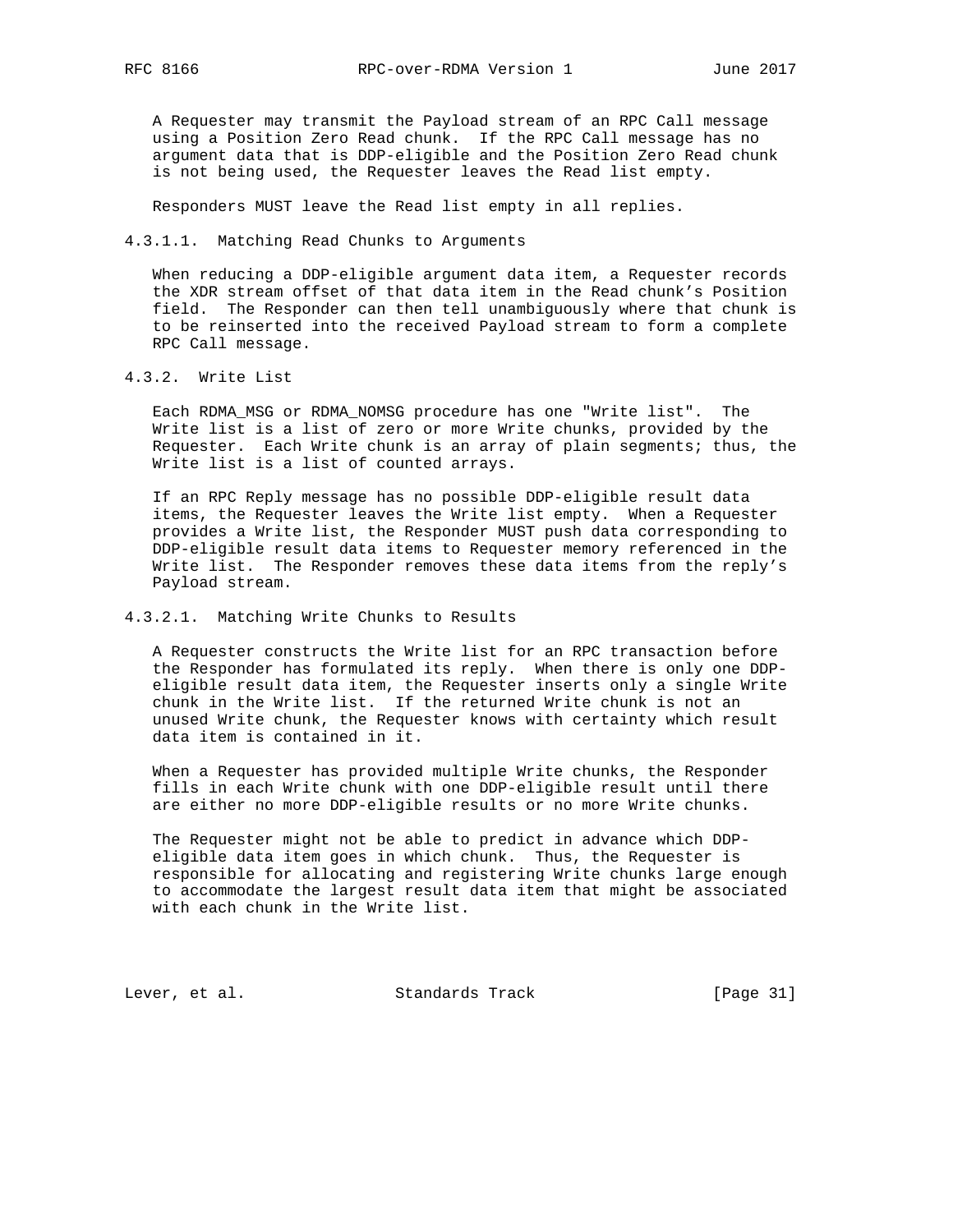As a Requester decodes a reply Payload stream, it is clear from the contents of the RPC Reply message which Write chunk contains which result data item.

4.3.2.2. Unused Write Chunks

 There are occasions when a Requester provides a non-empty Write chunk but the Responder is not able to use it. For example, a ULP may define a union result where some arms of the union contain a DDP eligible data item while other arms do not. The Responder is required to use Requester-provided Write chunks in this case, but if the Responder returns a result that uses an arm of the union that has no DDP-eligible data item, that Write chunk remains unconsumed.

 If there is a subsequent DDP-eligible result data item in the RPC Reply message, it MUST be placed in that unconsumed Write chunk. Therefore, the Requester MUST provision each Write chunk so it can be filled with the largest DDP-eligible data item that can be placed in it.

 If this is the last or only Write chunk available and it remains unconsumed, the Responder MUST return this Write chunk as an unused Write chunk (see Section 3.4.6). The Responder sets the segment count to a value matching the Requester-provided Write chunk, but returns only empty segments in that Write chunk.

 Unused Write chunks, or unused bytes in Write chunk segments, are returned to the RPC consumer as part of RPC completion. Even if a Responder indicates that a Write chunk is not consumed, the Responder may have written data into one or more segments before choosing not to return that data item. The Requester MUST NOT assume that the memory regions backing a Write chunk have not been modified.

# 4.3.2.3. Empty Write Chunks

 To force a Responder to return a DDP-eligible result inline, a Requester employs the following mechanism:

- o When there is only one DDP-eligible result item in an RPC Reply message, the Requester provides an empty Write list.
- o When there are multiple DDP-eligible result data items and a Requester prefers that a data item is returned inline, the Requester provides an empty Write chunk for that item (see Section 3.4.6). The Responder MUST return the corresponding result data item inline and MUST return an empty Write chunk in that Write list position in the RPC Reply message.

Lever, et al. Standards Track [Page 32]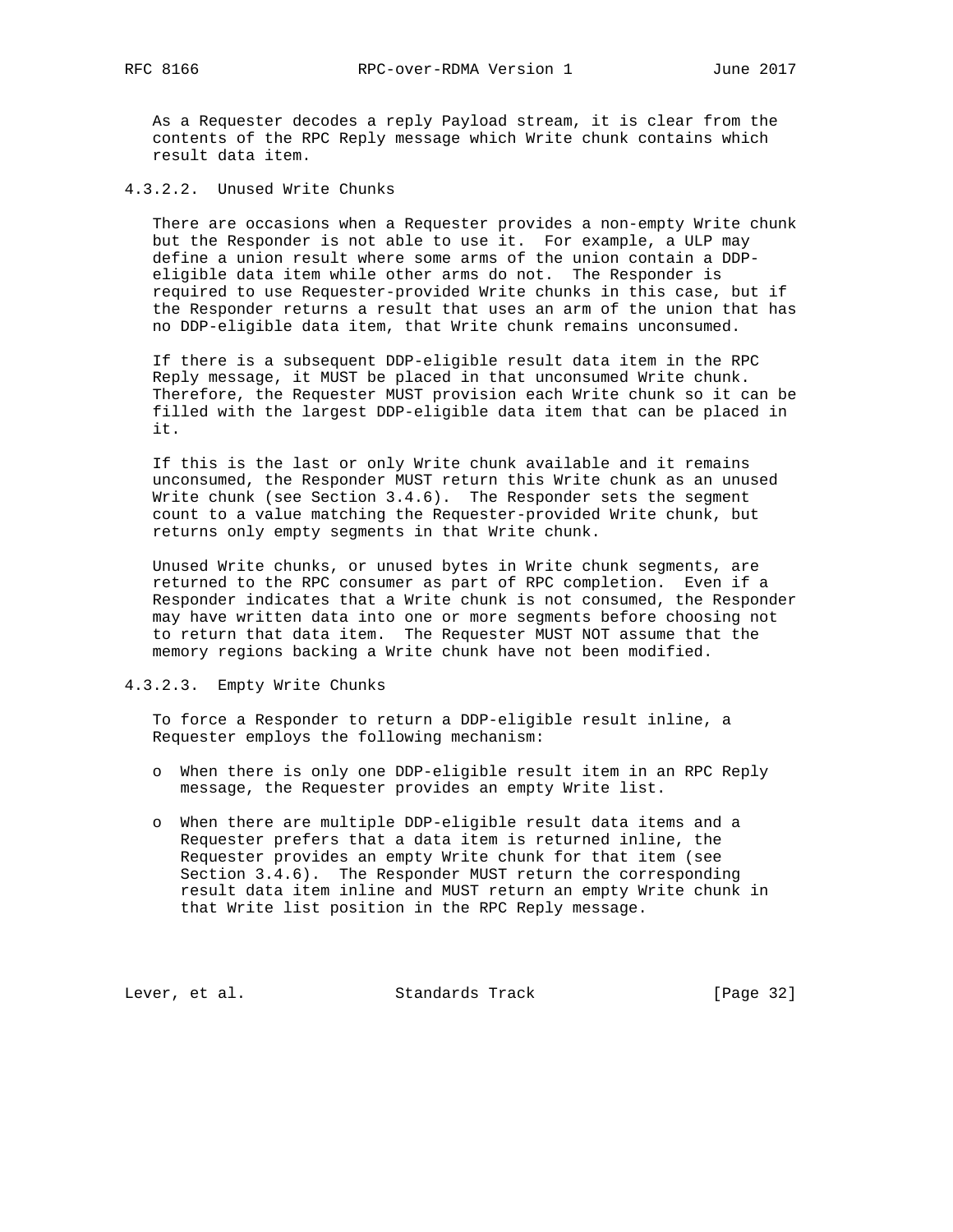As always, a Requester and Responder must prepare for a Long Reply to be used if the resulting RPC Reply might be too large to be conveyed in an RDMA Send.

# 4.3.3. Reply Chunk

 Each RDMA\_MSG or RDMA\_NOMSG procedure has one "Reply chunk" slot. A Requester MUST provide a Reply chunk whenever the maximum possible size of the RPC Reply message's Transport and Payload streams is larger than the inline threshold for messages from Responder to Requester. Otherwise, the Requester marks the Reply chunk as not present.

 If the Transport stream and Payload stream together are smaller than the reply inline threshold, the Responder MAY return the RPC Reply message as a Short message rather than using the Requester-provided Reply chunk.

 When a Requester provides a Reply chunk in an RPC Call message, the Responder MUST copy that chunk into the Transport header of the RPC Reply message. As with Write chunks, the Responder modifies the copied Reply chunk in the RPC Reply message to reflect the actual amount of data that is being returned in the Reply chunk.

# 4.4. Memory Registration

 The cost of registering and invalidating memory can be a significant proportion of the cost of an RPC-over-RDMA transaction. Thus, an important implementation consideration is how to minimize registration activity without exposing system memory needlessly.

## 4.4.1. Registration Longevity

 Data transferred via RDMA Read and Write can reside in a memory allocation not in the control of the RPC-over-RDMA transport. These memory allocations can persist outside the bounds of an RPC transaction. They are registered and invalidated as needed, as part of each RPC transaction.

 The Requester endpoint must ensure that memory regions associated with each RPC transaction are protected from Responder access before allowing upper-layer access to the data contained in them. Moreover, the Requester must not access these memory regions while the Responder has access to them.

Lever, et al. Standards Track [Page 33]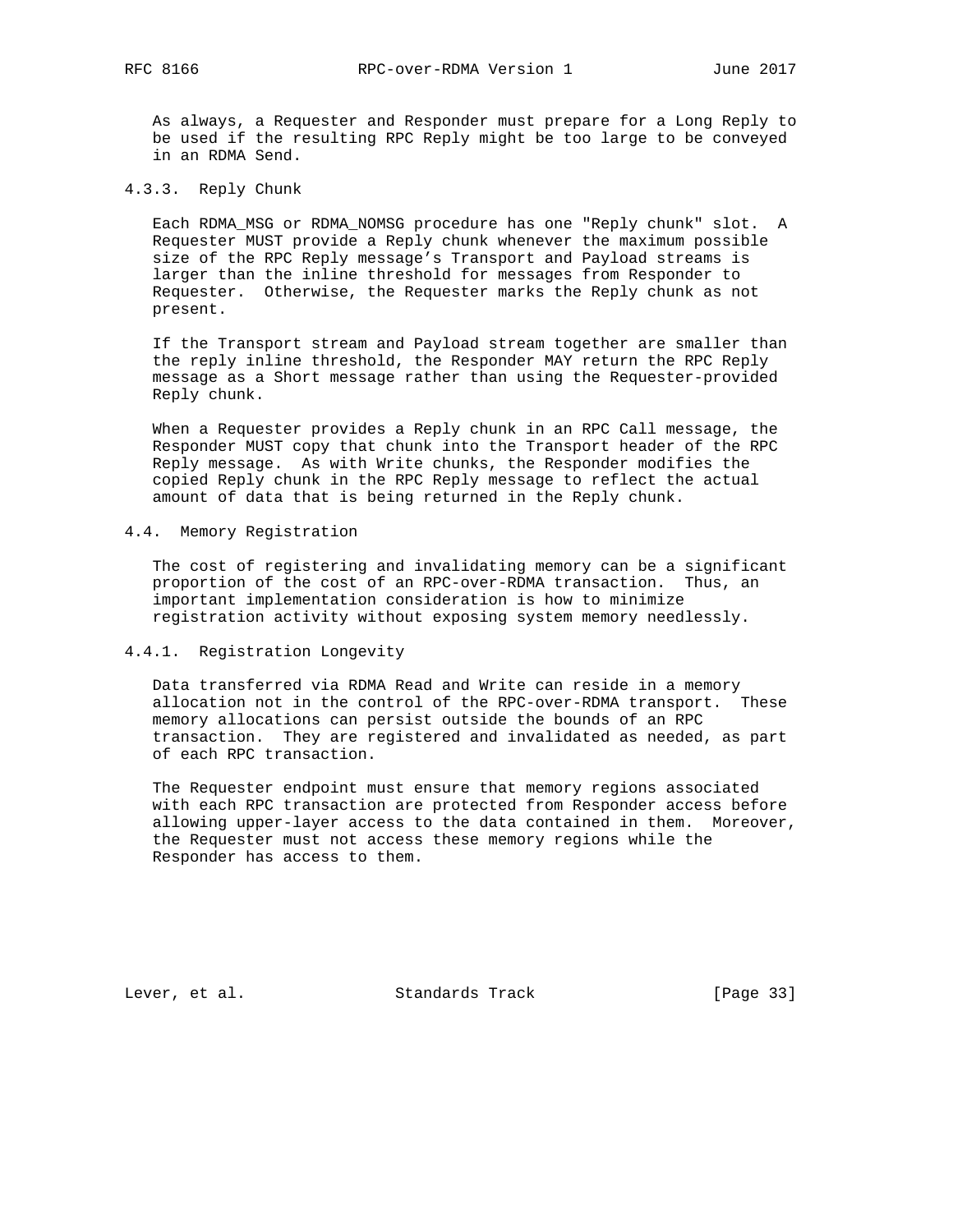This includes memory regions that are associated with canceled RPCs. A Responder cannot know that the Requester is no longer waiting for a reply, and it might proceed to read or even update memory that the Requester might have released for other use.

## 4.4.2. Communicating DDP-Eligibility

 The interface by which a ULP implementation communicates the eligibility of a data item locally to its local RPC-over-RDMA endpoint is not described by this specification.

 Depending on the implementation and constraints imposed by ULBs, it is possible to implement reduction transparently to upper layers. Such implementations may lead to inefficiencies, either because they require the RPC layer to perform expensive registration and invalidation of memory "on the fly", or they may require using RDMA chunks in RPC Reply messages, along with the resulting additional handshaking with the RPC-over-RDMA peer.

 However, these issues are internal and generally confined to the local interface between RPC and its upper layers, one in which implementations are free to innovate. The only requirement, beyond constraints imposed by the ULB, is that the resulting RPC-over-RDMA protocol sent to the peer be valid for the upper layer.

# 4.4.3. Registration Strategies

 The choice of which memory registration strategies to employ is left to Requester and Responder implementers. To support the widest array of RDMA implementations, as well as the most general steering tag scheme, an Offset field is included in each RDMA segment.

 While zero-based offset schemes are available in many RDMA implementations, their use by RPC requires individual registration of each memory region. For such implementations, this can be a significant overhead. By providing an offset in each chunk, many pre-registration or region-based registrations can be readily supported.

# 4.5. Error Handling

 A receiver performs basic validity checks on the RPC-over-RDMA header and chunk contents before it passes the RPC message to the RPC layer. If an incoming RPC-over-RDMA message is not as long as a minimal size RPC-over-RDMA header (28 bytes), the receiver cannot trust the value of the XID field; therefore, it MUST silently discard the message before performing any parsing. If other errors are detected in the RPC-over-RDMA header of an RPC Call message, a Responder MUST send an

Lever, et al. Standards Track [Page 34]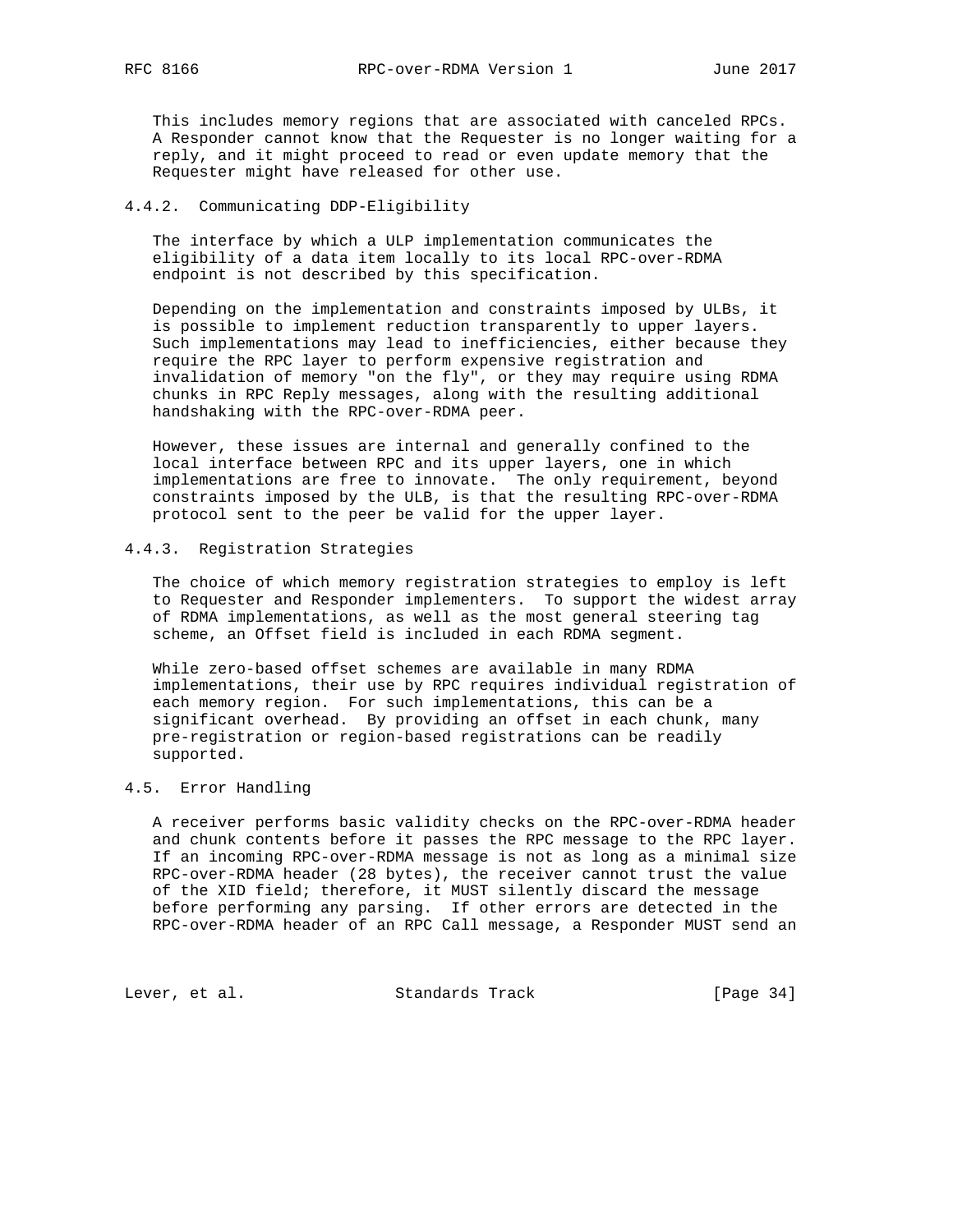RDMA\_ERROR message back to the Requester. If errors are detected in the RPC-over-RDMA header of an RPC Reply message, a Requester MUST silently discard the message.

To form an RDMA\_ERROR procedure:

- o The rdma\_xid field MUST contain the same XID that was in the rdma\_xid field in the failing request;
- o The rdma\_vers field MUST contain the same version that was in the rdma\_vers field in the failing request;
- o The rdma\_proc field MUST contain the value RDMA\_ERROR; and
- o The rdma\_err field contains a value that reflects the type of error that occurred, as described below.

 An RDMA\_ERROR procedure indicates a permanent error. Receipt of this procedure completes the RPC transaction associated with XID in the rdma\_xid field. A receiver MUST silently discard an RDMA\_ERROR procedure that it cannot decode.

## 4.5.1. Header Version Mismatch

 When a Responder detects an RPC-over-RDMA header version that it does not support (currently this document defines only version 1), it MUST reply with an RDMA\_ERROR procedure and set the rdma\_err value to ERR\_VERS, also providing the low and high inclusive version numbers it does, in fact, support.

# 4.5.2. XDR Errors

 A receiver might encounter an XDR parsing error that prevents it from processing the incoming Transport stream. Examples of such errors include an invalid value in the rdma\_proc field; an RDMA\_NOMSG message where the Read list, Write list, and Reply chunk are marked not present; or the value of the rdma\_xid field does not match the value of the XID field in the accompanying RPC message. If the rdma\_vers field contains a recognized value, but an XDR parsing error occurs, the Responder MUST reply with an RDMA\_ERROR procedure and set the rdma\_err value to ERR\_CHUNK.

 When a Responder receives a valid RPC-over-RDMA header but the Responder's ULP implementation cannot parse the RPC arguments in the RPC Call message, the Responder SHOULD return an RPC Reply message with status GARBAGE\_ARGS, using an RDMA\_MSG procedure. This type of parsing failure might be due to mismatches between chunk sizes or offsets and the contents of the Payload stream, for example.

Lever, et al. Standards Track [Page 35]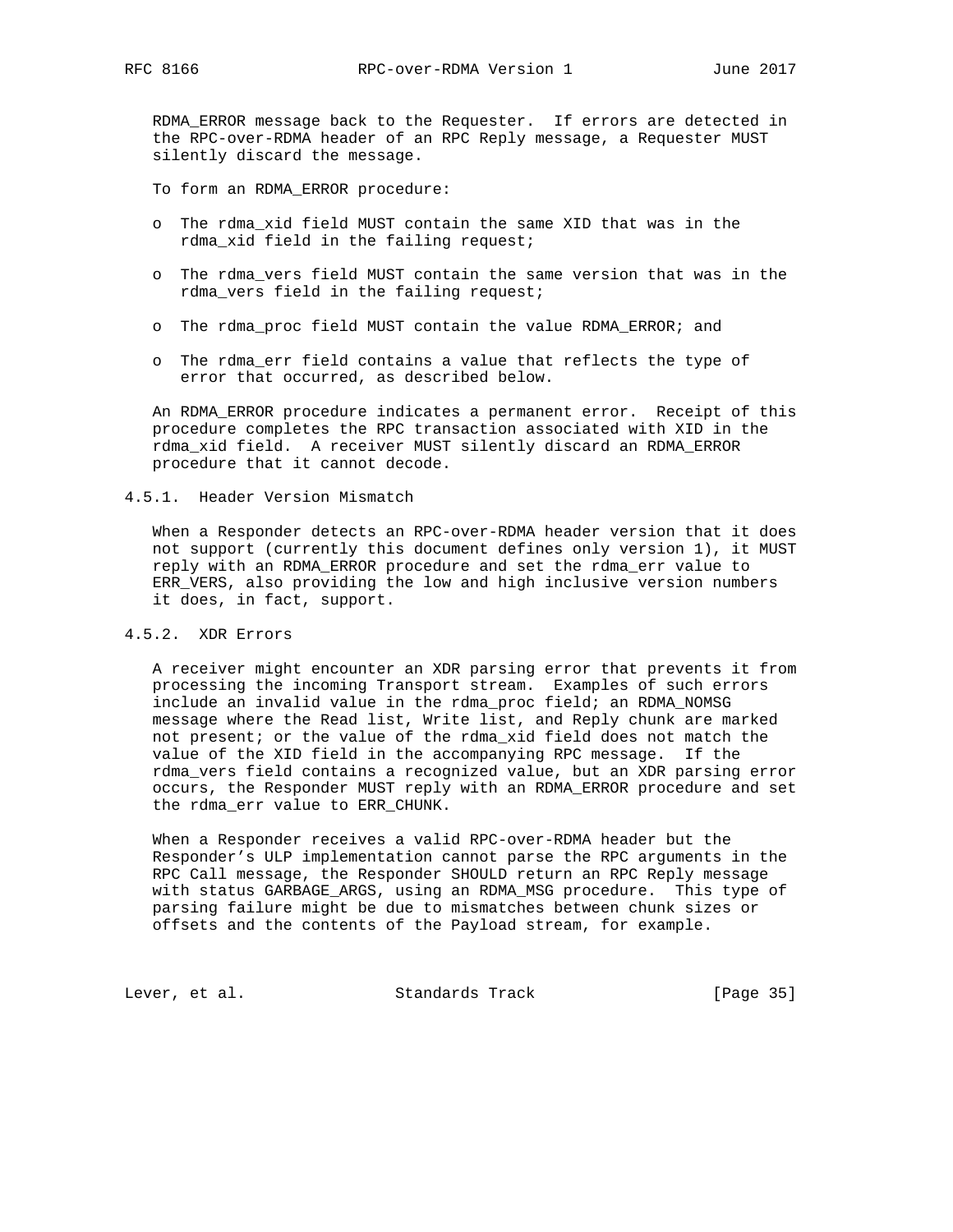### 4.5.3. Responder RDMA Operational Errors

 In RPC-over-RDMA version 1, the Responder initiates RDMA Read and Write operations that target the Requester's memory. Problems might arise as the Responder attempts to use Requester-provided resources for RDMA operations. For example:

- o Usually, chunks can be validated only by using their contents to perform data transfers. If chunk contents are invalid (e.g., a memory region is no longer registered or a chunk length exceeds the end of the registered memory region), a Remote Access Error occurs.
- o If a Requester's Receive buffer is too small, the Responder's Send operation completes with a Local Length Error.
- o If the Requester-provided Reply chunk is too small to accommodate a large RPC Reply message, a Remote Access Error occurs. A Responder might detect this problem before attempting to write past the end of the Reply chunk.

 RDMA operational errors are typically fatal to the connection. To avoid a retransmission loop and repeated connection loss that deadlocks the connection, once the Requester has re-established a connection, the Responder should send an RDMA\_ERROR reply with an rdma\_err value of ERR\_CHUNK to indicate that no RPC-level reply is possible for that XID.

# 4.5.4. Other Operational Errors

 While a Requester is constructing an RPC Call message, an unrecoverable problem might occur that prevents the Requester from posting further RDMA Work Requests on behalf of that message. As with other transports, if a Requester is unable to construct and transmit an RPC Call message, the associated RPC transaction fails immediately.

 After a Requester has received a reply, if it is unable to invalidate a memory region due to an unrecoverable problem, the Requester MUST close the connection to protect that memory from Responder access before the associated RPC transaction is complete.

 While a Responder is constructing an RPC Reply message or error message, an unrecoverable problem might occur that prevents the Responder from posting further RDMA Work Requests on behalf of that message. If a Responder is unable to construct and transmit an RPC Reply or RPC-over-RDMA error message, the Responder MUST close the connection to signal to the Requester that a reply was lost.

Lever, et al. Standards Track [Page 36]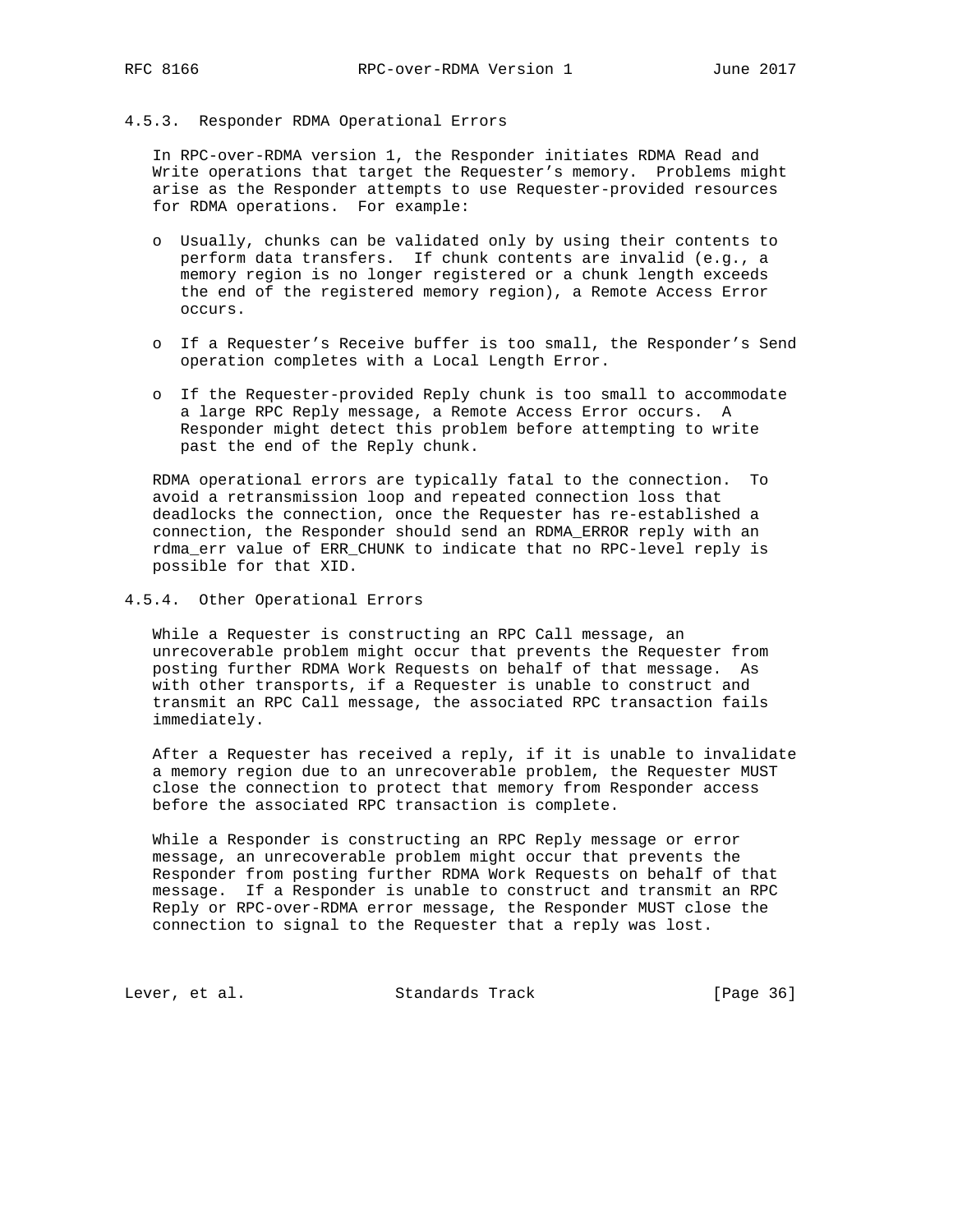# 4.5.5. RDMA Transport Errors

 The RDMA connection and physical link provide some degree of error detection and retransmission. iWARP's Marker PDU Aligned (MPA) layer (when used over TCP), the Stream Control Transmission Protocol (SCTP), as well as the InfiniBand [IBARCH] link layer all provide Cyclic Redundancy Check (CRC) protection of the RDMA payload, and CRC-class protection is a general attribute of such transports.

 Additionally, the RPC layer itself can accept errors from the transport and recover via retransmission. RPC recovery can handle complete loss and re-establishment of a transport connection.

 The details of reporting and recovery from RDMA link-layer errors are described in specific link-layer APIs and operational specifications and are outside the scope of this protocol specification. See Section 8 for further discussion of the use of RPC-level integrity schemes to detect errors.

4.6. Protocol Elements No Longer Supported

 The following protocol elements are no longer supported in RPC-over- RDMA version 1. Related enum values and structure definitions remain in the RPC-over-RDMA version 1 protocol for backwards compatibility.

4.6.1. RDMA\_MSGP

 The specification of RDMA\_MSGP in Section 3.9 of [RFC5666] is incomplete. To fully specify RDMA\_MSGP would require:

- o Updating the definition of DDP-eligibility to include data items that may be transferred, with padding, via RDMA\_MSGP procedures
- o Adding full operational descriptions of the alignment and threshold fields
- o Discussing how alignment preferences are communicated between two peers without using CCP
- o Describing the treatment of RDMA\_MSGP procedures that convey Read or Write chunks

 The RDMA\_MSGP message type is beneficial only when the padded data payload is at the end of an RPC message's argument or result list. This is not typical for NFSv4 COMPOUND RPCs, which often include a GETATTR operation as the final element of the compound operation array.

Lever, et al. Standards Track [Page 37]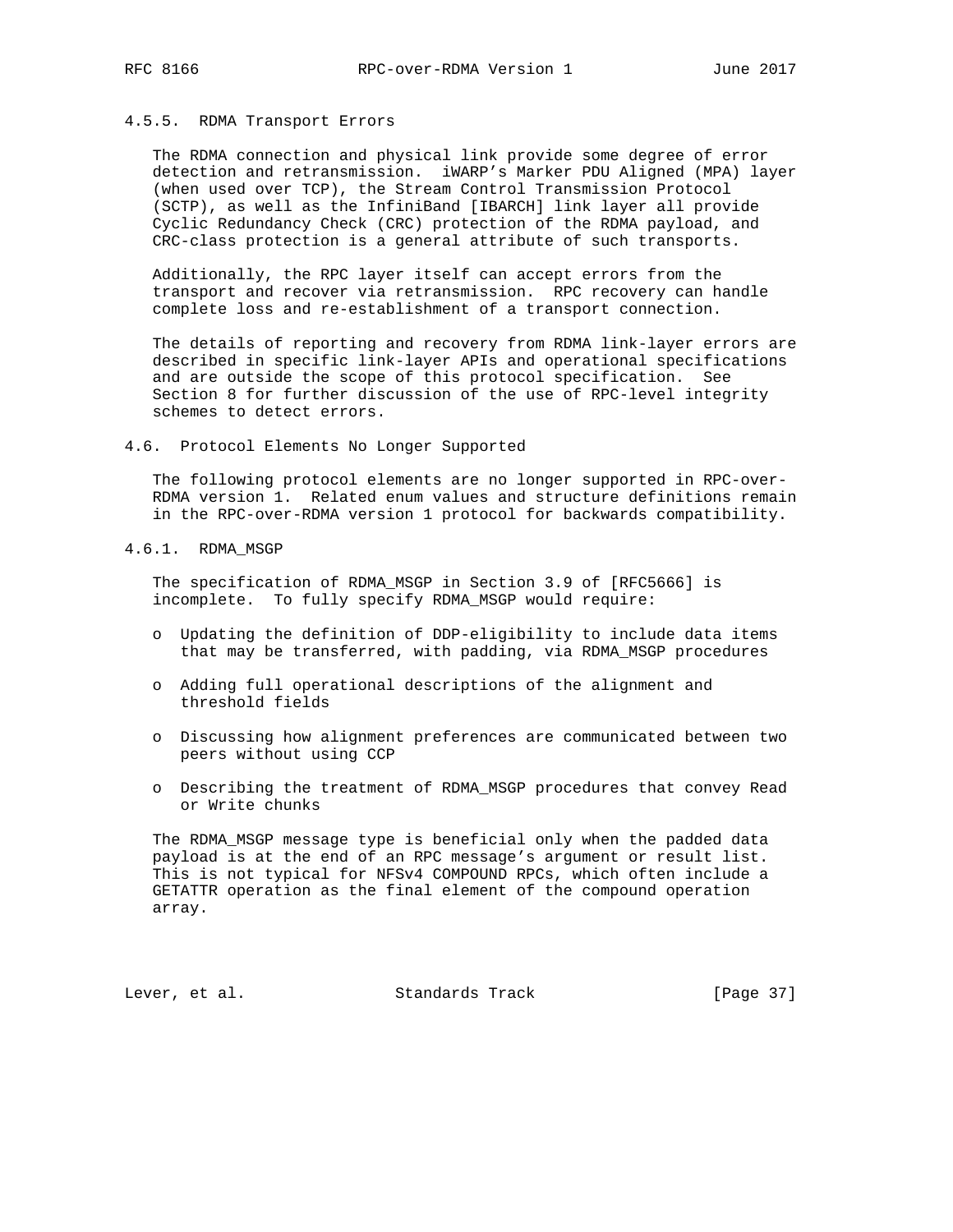Without a full specification of RDMA\_MSGP, there has been no fully implemented prototype of it. Without a complete prototype of RDMA\_MSGP support, it is difficult to assess whether this protocol element has benefit or can even be made to work interoperably.

 Therefore, senders MUST NOT send RDMA\_MSGP procedures. When receiving an RDMA\_MSGP procedure, Responders SHOULD reply with an RDMA\_ERROR procedure, setting the rdma\_err field to ERR\_CHUNK; Requesters MUST silently discard the message.

# 4.6.2. RDMA\_DONE

 Because no implementation of RPC-over-RDMA version 1 uses the Read- Read transfer model, there is never a need to send an RDMA\_DONE procedure.

 Therefore, senders MUST NOT send RDMA\_DONE messages. Receivers MUST silently discard RDMA\_DONE messages.

#### 4.7. XDR Examples

 RPC-over-RDMA chunk lists are complex data types. In this section, illustrations are provided to help readers grasp how chunk lists are represented inside an RPC-over-RDMA header.

 A plain segment is the simplest component, being made up of a 32-bit handle (H), a 32-bit length (L), and 64 bits of offset (OO). Once flattened into an XDR stream, plain segments appear as

HLOO

 An RDMA read segment has an additional 32-bit position field (P). RDMA read segments appear as

#### PHLOO

 A Read chunk is a list of RDMA read segments. Each RDMA read segment is preceded by a 32-bit word containing a one if a segment follows or a zero if there are no more segments in the list. In XDR form, this would look like

1 PHLOO 1 PHLOO 1 PHLOO 0

 where P would hold the same value for each RDMA read segment belonging to the same Read chunk.

Lever, et al. Standards Track [Page 38]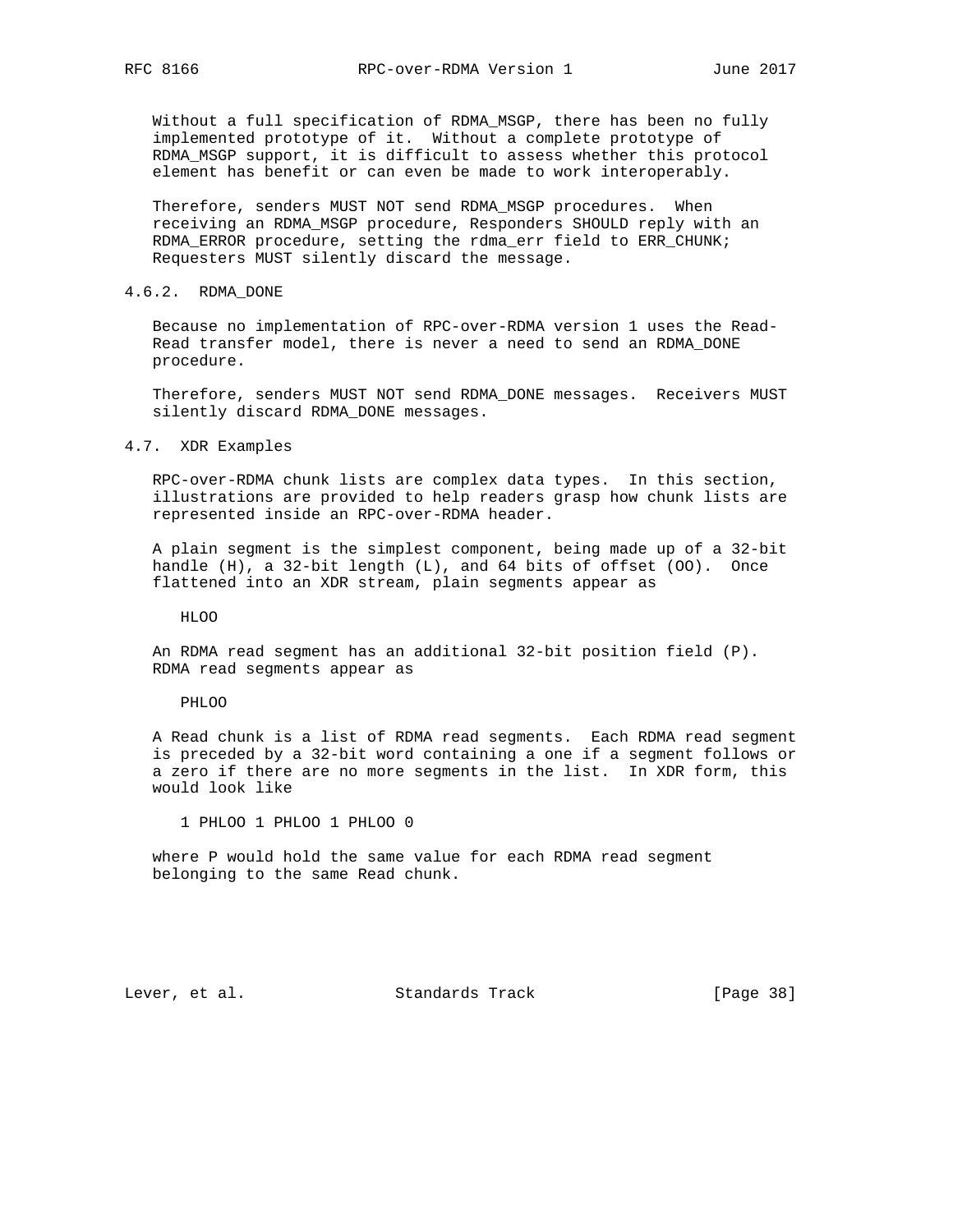The Read list is also a list of RDMA read segments. In XDR form, this would look like a Read chunk, except that the P values could vary across the list. An empty Read list is encoded as a single 32-bit zero.

 One Write chunk is a counted array of plain segments. In XDR form, the count would appear as the first 32-bit word, followed by an HLOO for each element of the array. For instance, a Write chunk with three elements would look like

3 HLOO HLOO HLOO

 The Write list is a list of counted arrays. In XDR form, this is a combination of optional-data and counted arrays. To represent a Write list containing a Write chunk with three segments and a Write chunk with two segments, XDR would encode

1 3 HLOO HLOO HLOO 1 2 HLOO HLOO 0

An empty Write list is encoded as a single 32-bit zero.

 The Reply chunk is a Write chunk. However, since it is an optional data field, there is a 32-bit field in front of it that contains a one if the Reply chunk is present or a zero if it is not. After encoding, a Reply chunk with two segments would look like

1 2 HLOO HLOO

 Frequently, a Requester does not provide any chunks. In that case, after the four fixed fields in the RPC-over-RDMA header, there are simply three 32-bit fields that contain zero.

5. RPC Bind Parameters

 In setting up a new RDMA connection, the first action by a Requester is to obtain a transport address for the Responder. The means used to obtain this address, and to open an RDMA connection, is dependent on the type of RDMA transport and is the responsibility of each RPC protocol binding and its local implementation.

 RPC services normally register with a portmap or rpcbind service [RFC1833], which associates an RPC Program number with a service address. This policy is no different with RDMA transports. However, a different and distinct service address (port number) might sometimes be required for ULP operation with RPC-over-RDMA.

Lever, et al. Standards Track [Page 39]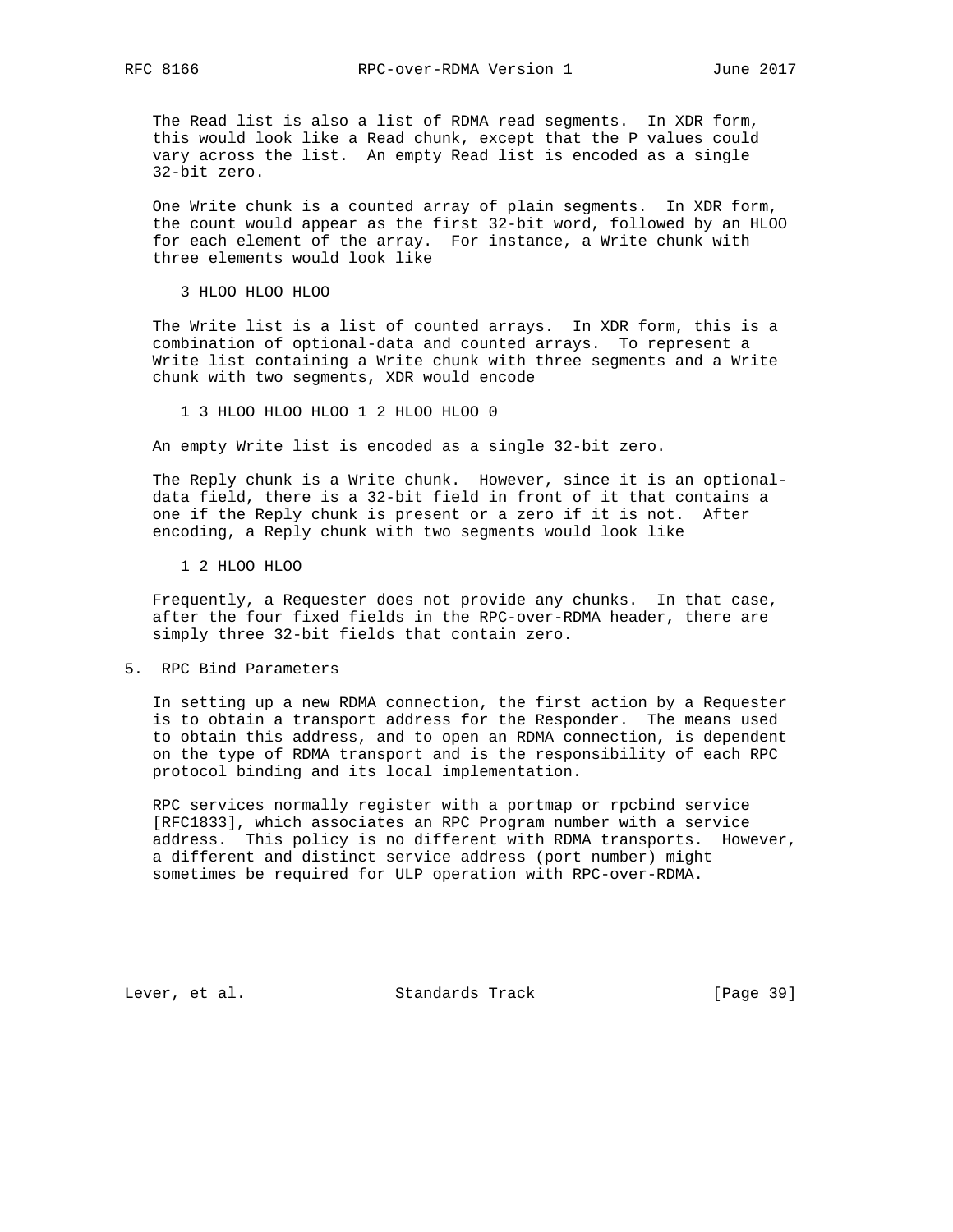When mapped atop the iWARP transport [RFC5040] [RFC5041], which uses IP port addressing due to its layering on TCP and/or SCTP, port mapping is trivial and consists merely of issuing the port in the connection process. The NFS/RDMA protocol service address has been assigned port 20049 by IANA, for both iWARP/TCP and iWARP/SCTP [RFC5667].

 When mapped atop InfiniBand [IBARCH], which uses a service endpoint naming scheme based on a Group Identifier (GID), a translation MUST be employed. One such translation is described in Annexes A3 (Application Specific Identifiers), A4 (Sockets Direct Protocol (SDP)), and A11 (RDMA IP CM Service) of [IBARCH], which is appropriate for translating IP port addressing to the InfiniBand network. Therefore, in this case, IP port addressing may be readily employed by the upper layer.

 When a mapping standard or convention exists for IP ports on an RDMA interconnect, there are several possibilities for each upper layer to consider:

- o One possibility is to have the Responder register its mapped IP port with the rpcbind service under the netid (or netids) defined here. An RPC-over-RDMA-aware Requester can then resolve its desired service to a mappable port and proceed to connect. This is the most flexible and compatible approach, for those upper layers that are defined to use the rpcbind service.
- o A second possibility is to have the Responder's portmapper register itself on the RDMA interconnect at a "well-known" service address (on UDP or TCP, this corresponds to port 111). A Requester could connect to this service address and use the portmap protocol to obtain a service address in response to a program number, e.g., an iWARP port number or an InfiniBand GID.
- o Alternately, the Requester could simply connect to the mapped well-known port for the service itself, if it is appropriately defined. By convention, the NFS/RDMA service, when operating atop such an InfiniBand fabric, uses the same 20049 assignment as for iWARP.

 Historically, different RPC protocols have taken different approaches to their port assignment. Therefore, the specific method is left to each RPC-over-RDMA-enabled ULB and is not addressed in this document.

Lever, et al. Standards Track [Page 40]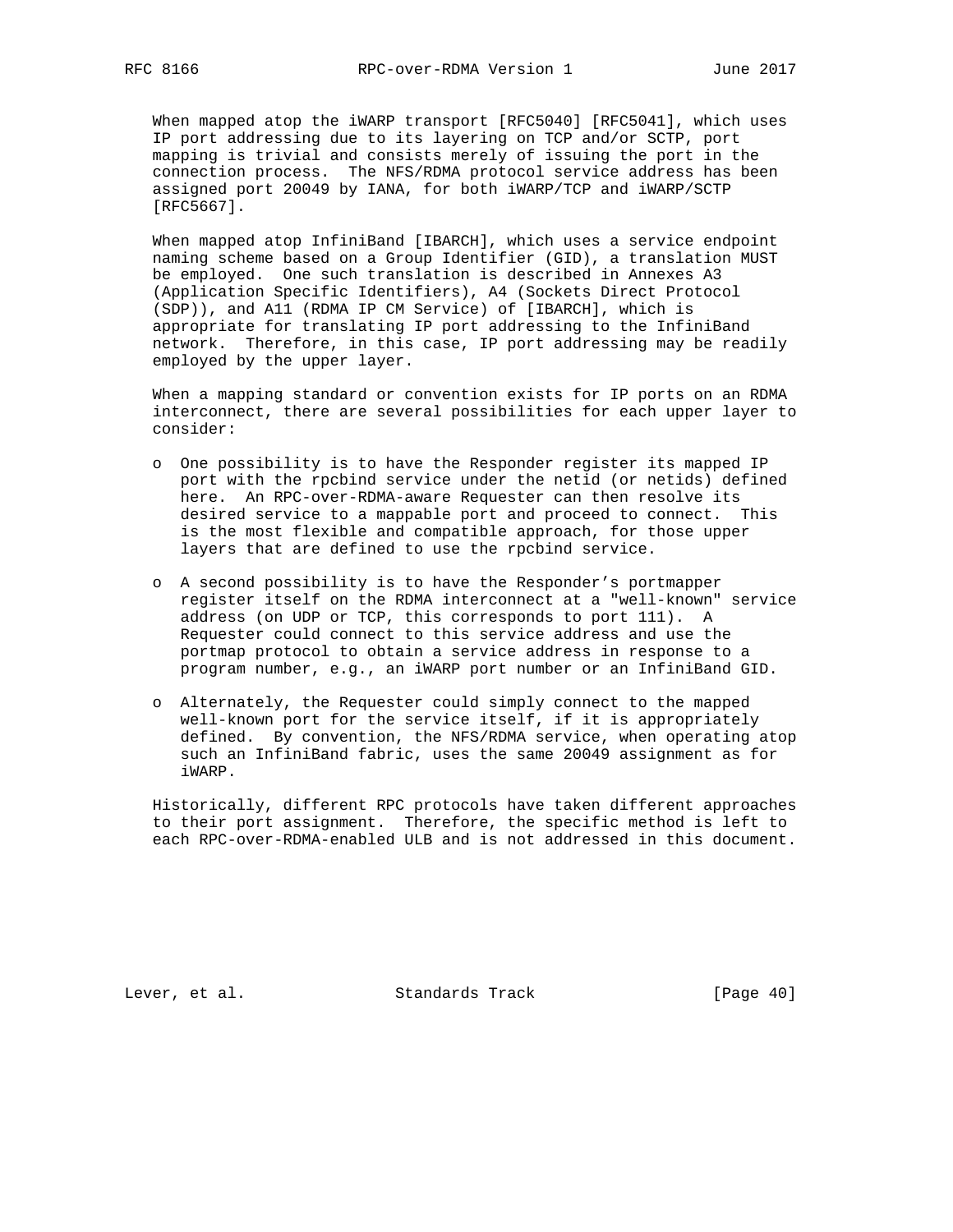In Section 9, this specification defines two new netid values, to be used for registration of upper layers atop iWARP [RFC5040] [RFC5041] and (when a suitable port translation service is available) InfiniBand [IBARCH]. Additional RDMA-capable networks MAY define their own netids, or if they provide a port translation, they MAY share the one defined in this document.

6. ULB Specifications

 An ULP is typically defined independently of any particular RPC transport. An ULB (ULB) specification provides guidance that helps the ULP interoperate correctly and efficiently over a particular transport. For RPC-over-RDMA version 1, a ULB may provide:

- o A taxonomy of XDR data items that are eligible for DDP
- o Constraints on which upper-layer procedures may be reduced and on how many chunks may appear in a single RPC request
- o A method for determining the maximum size of the reply Payload stream for all procedures in the ULP
- o An rpcbind port assignment for operation of the RPC Program and Version on an RPC-over-RDMA transport

 Each RPC Program and Version tuple that utilizes RPC-over-RDMA version 1 needs to have a ULB specification.

# 6.1. DDP-Eligibility

 An ULB designates some XDR data items as eligible for DDP. As an RPC-over-RDMA message is formed, DDP-eligible data items can be removed from the Payload stream and placed directly in the receiver's memory.

 An XDR data item should be considered for DDP-eligibility if there is a clear benefit to moving the contents of the item directly from the sender's memory to the receiver's memory. Criteria for DDP eligibility include:

- o The XDR data item is frequently sent or received, and its size is often much larger than typical inline thresholds.
- o If the XDR data item is a result, its maximum size must be predictable in advance by the Requester.

Lever, et al. Standards Track [Page 41]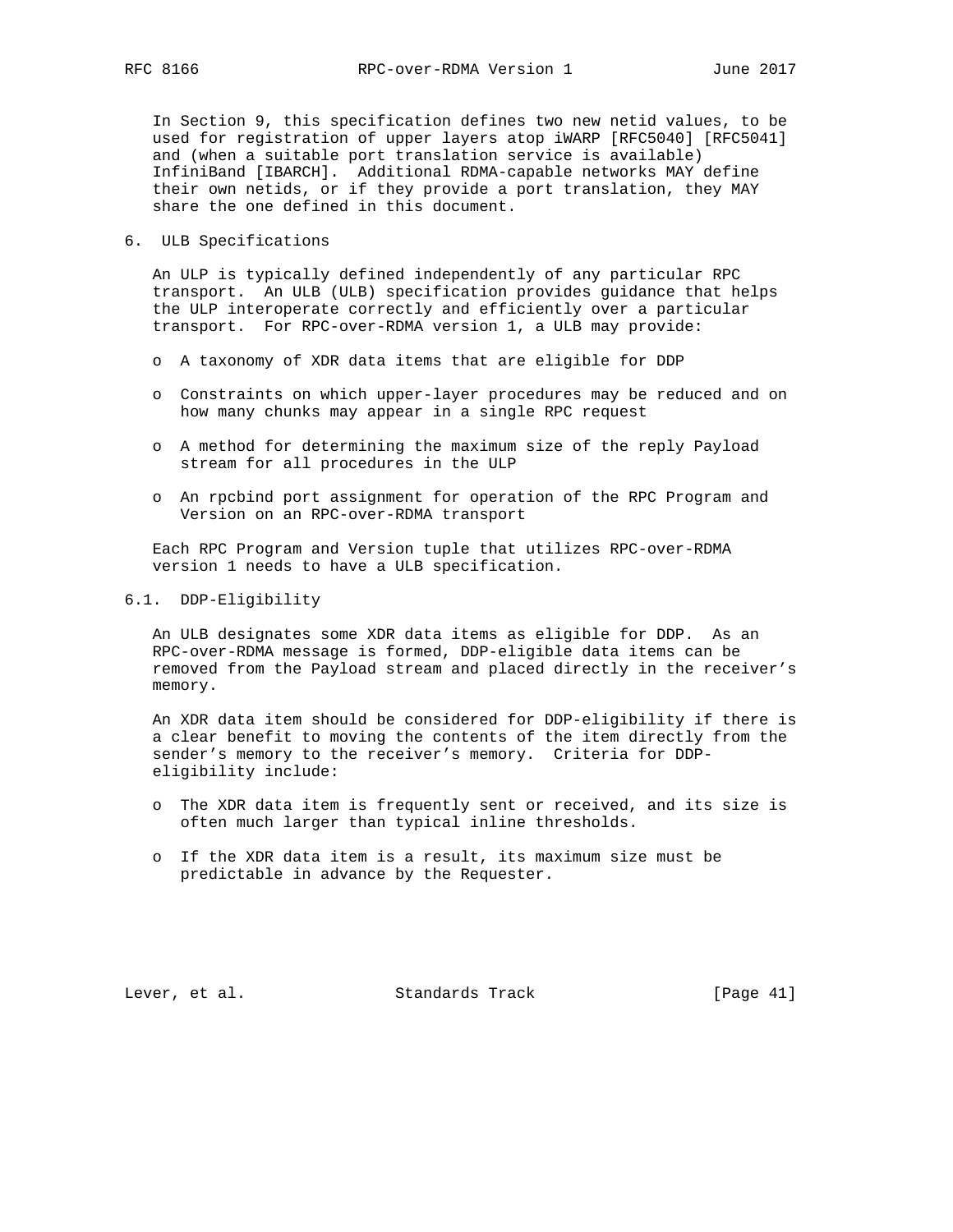- - o Transport-level processing of the XDR data item is not needed. For example, the data item is an opaque byte array, which requires no XDR encoding and decoding of its content.
	- o The content of the XDR data item is sensitive to address alignment. For example, a data copy operation would be required on the receiver to enable the message to be parsed correctly, or to enable the data item to be accessed.
	- o The XDR data item does not contain DDP-eligible data items.

 In addition to defining the set of data items that are DDP-eligible, a ULB may also limit the use of chunks to particular upper-layer procedures. If more than one data item in a procedure is DDP eligible, the ULB may also limit the number of chunks that a Requester can provide for a particular upper-layer procedure.

 Senders MUST NOT reduce data items that are not DDP-eligible. Such data items MAY, however, be moved as part of a Position Zero Read chunk or a Reply chunk.

 The programming interface by which an upper-layer implementation indicates the DDP-eligibility of a data item to the RPC transport is not described by this specification. The only requirements are that the receiver can re-assemble the transmitted RPC-over-RDMA message into a valid XDR stream, and that DDP-eligibility rules specified by the ULB are respected.

 There is no provision to express DDP-eligibility within the XDR language. The only definitive specification of DDP-eligibility is a ULB.

In general, a DDP-eligibility violation occurs when:

- o A Requester reduces a non-DDP-eligible argument data item. The Responder MUST NOT process this RPC Call message and MUST report the violation as described in Section 4.5.2.
- o A Responder reduces a non-DDP-eligible result data item. The Requester MUST terminate the pending RPC transaction and report an appropriate permanent error to the RPC consumer.
- o A Responder does not reduce a DDP-eligible result data item into an available Write chunk. The Requester MUST terminate the pending RPC transaction and report an appropriate permanent error to the RPC consumer.

Lever, et al. Standards Track [Page 42]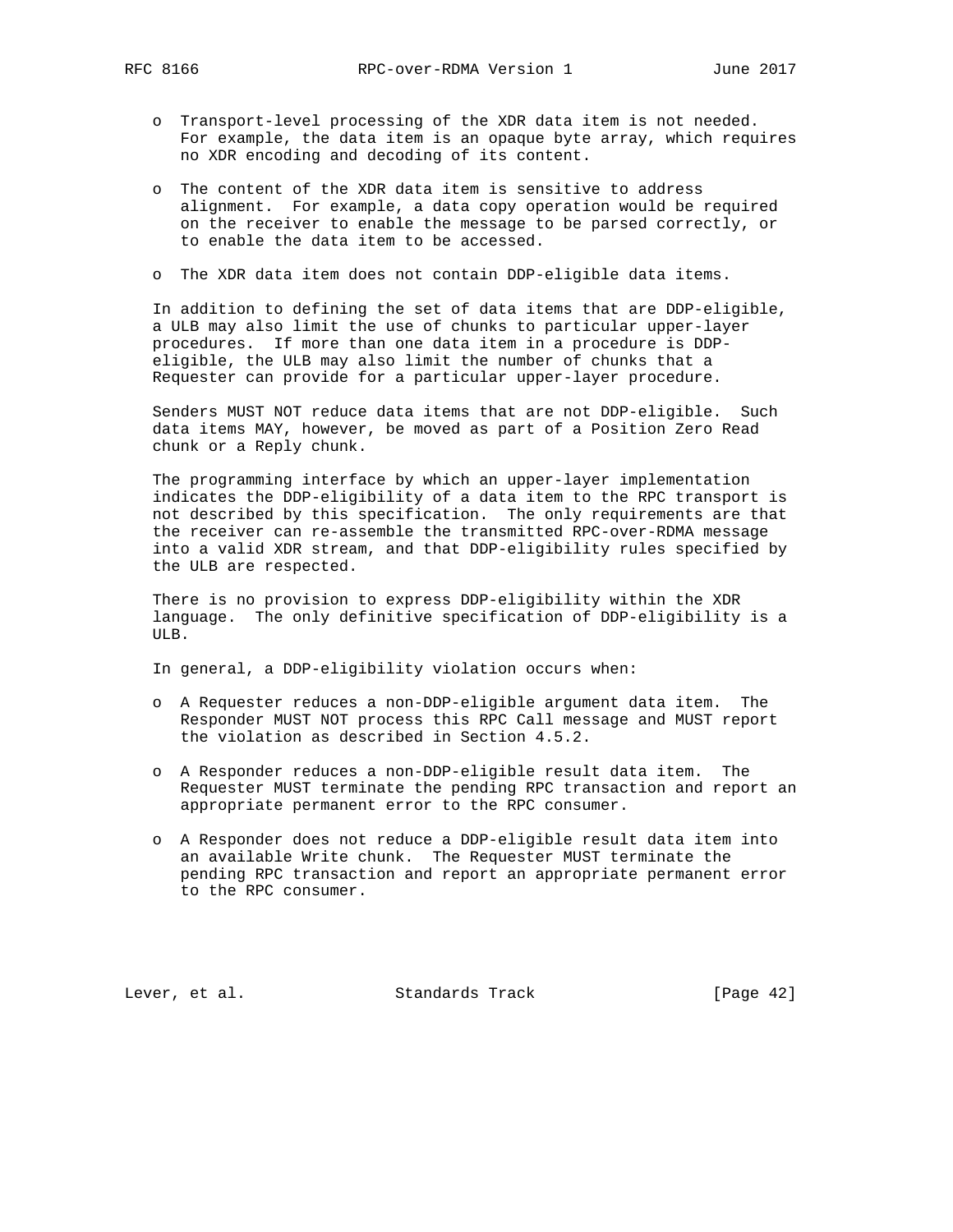### 6.2. Maximum Reply Size

 A Requester provides resources for both an RPC Call message and its matching RPC Reply message. A Requester forms the RPC Call message itself; thus, the Requester can compute the exact resources needed.

 A Requester must allocate resources for the RPC Reply message (an RPC-over-RDMA credit, a Receive buffer, and possibly a Write list and Reply chunk) before the Responder has formed the actual reply. To accommodate all possible replies for the procedure in the RPC Call message, a Requester must allocate reply resources based on the maximum possible size of the expected RPC Reply message.

 If there are procedures in the ULP for which there is no clear reply size maximum, the ULB needs to specify a dependable means for determining the maximum.

### 6.3. Additional Considerations

There may be other details provided in a ULB.

- o An ULB may recommend inline threshold values or other transport related parameters for RPC-over-RDMA version 1 connections bearing that ULP.
- o An ULP may provide a means to communicate these transport-related parameters between peers. Note that RPC-over-RDMA version 1 does not specify any mechanism for changing any transport-related parameter after a connection has been established.
- o Multiple ULPs may share a single RPC-over-RDMA version 1 connection when their ULBs allow the use of RPC-over-RDMA version 1 and the rpcbind port assignments for the Protocols allow connection sharing. In this case, the same transport parameters (such as inline threshold) apply to all Protocols using that connection.

 Each ULB needs to be designed to allow correct interoperation without regard to the transport parameters actually in use. Furthermore, implementations of ULPs must be designed to interoperate correctly regardless of the connection parameters in effect on a connection.

### 6.4. ULP Extensions

 An RPC Program and Version tuple may be extensible. For instance, there may be a minor versioning scheme that is not reflected in the RPC version number, or the ULP may allow additional features to be specified after the original RPC Program specification was ratified.

Lever, et al. Standards Track [Page 43]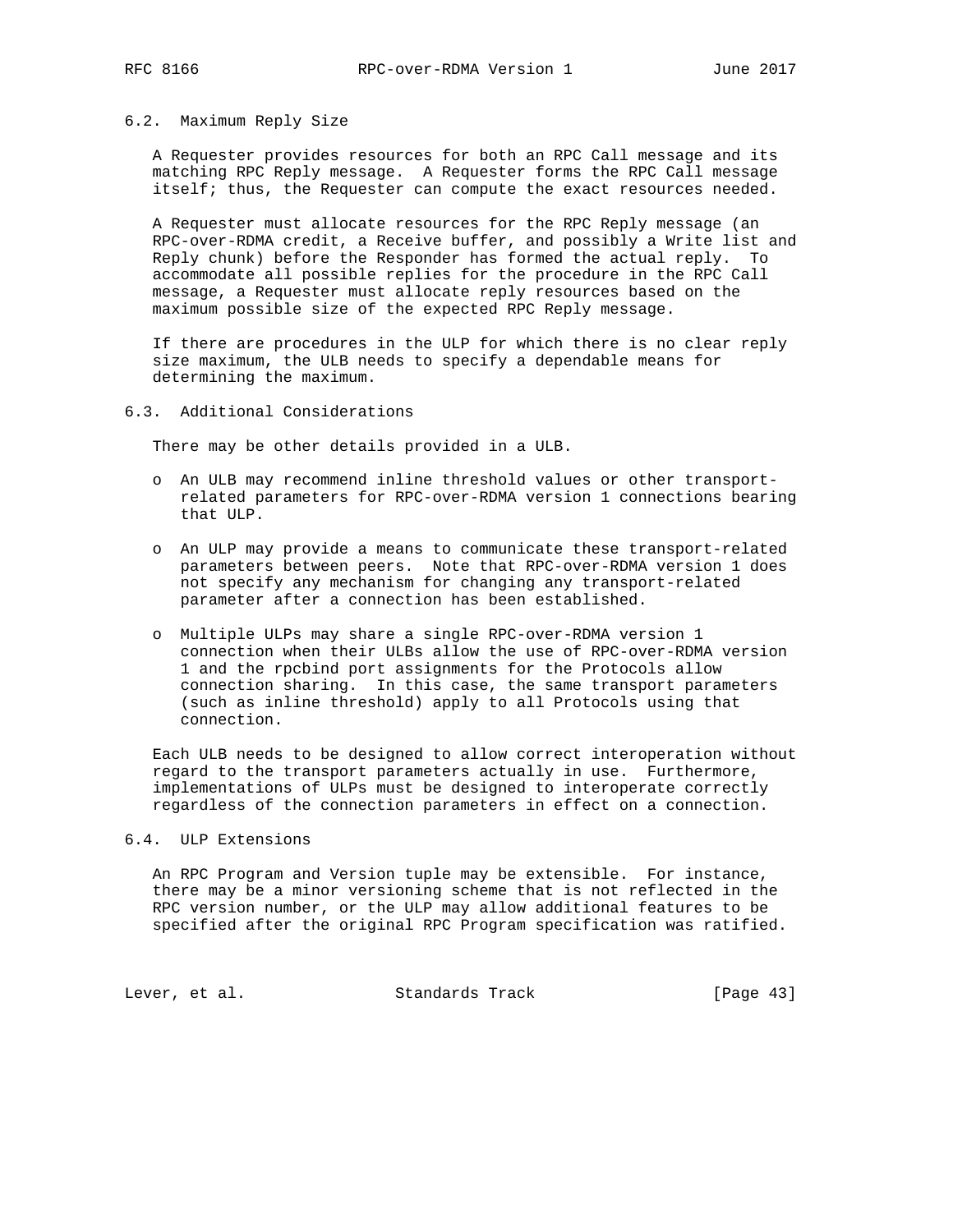ULBs are provided for interoperable RPC Programs and Versions by extending existing ULBs to reflect the changes made necessary by each addition to the existing XDR.

7. Protocol Extensibility

 The RPC-over-RDMA header format is specified using XDR, unlike the message header used with RPC-over-TCP. To maintain a high degree of interoperability among implementations of RPC-over-RDMA, any change to this XDR requires a protocol version number change. New versions of RPC-over-RDMA may be published as separate protocol specifications without updating this document.

 The first four fields in every RPC-over-RDMA header must remain aligned at the same fixed offsets for all versions of the RPC-over- RDMA protocol. The version number must be in a fixed place to enable implementations to detect protocol version mismatches.

 For version mismatches to be reported in a fashion that all future version implementations can reliably decode, the rdma\_proc field must remain in a fixed place, the value of ERR\_VERS must always remain the same, and the field placement in struct rpc\_rdma\_errvers must always remain the same.

# 7.1. Conventional Extensions

 Introducing new capabilities to RPC-over-RDMA version 1 is limited to the adoption of conventions that make use of existing XDR (defined in this document) and allowed abstract RDMA operations. Because no mechanism for detecting optional features exists in RPC-over-RDMA version 1, implementations must rely on ULPs to communicate the existence of such extensions.

 Such extensions must be specified in a Standards Track RFC with appropriate review by the NFSv4 Working Group and the IESG. An example of a conventional extension to RPC-over-RDMA version 1 is the specification of backward direction message support to enable NFSv4.1 callback operations, described in [RFC8167].

8. Security Considerations

# 8.1. Memory Protection

 A primary consideration is the protection of the integrity and confidentiality of local memory by an RPC-over-RDMA transport. The use of an RPC-over-RDMA transport protocol MUST NOT introduce vulnerabilities to system memory contents nor to memory owned by user processes.

Lever, et al. Standards Track [Page 44]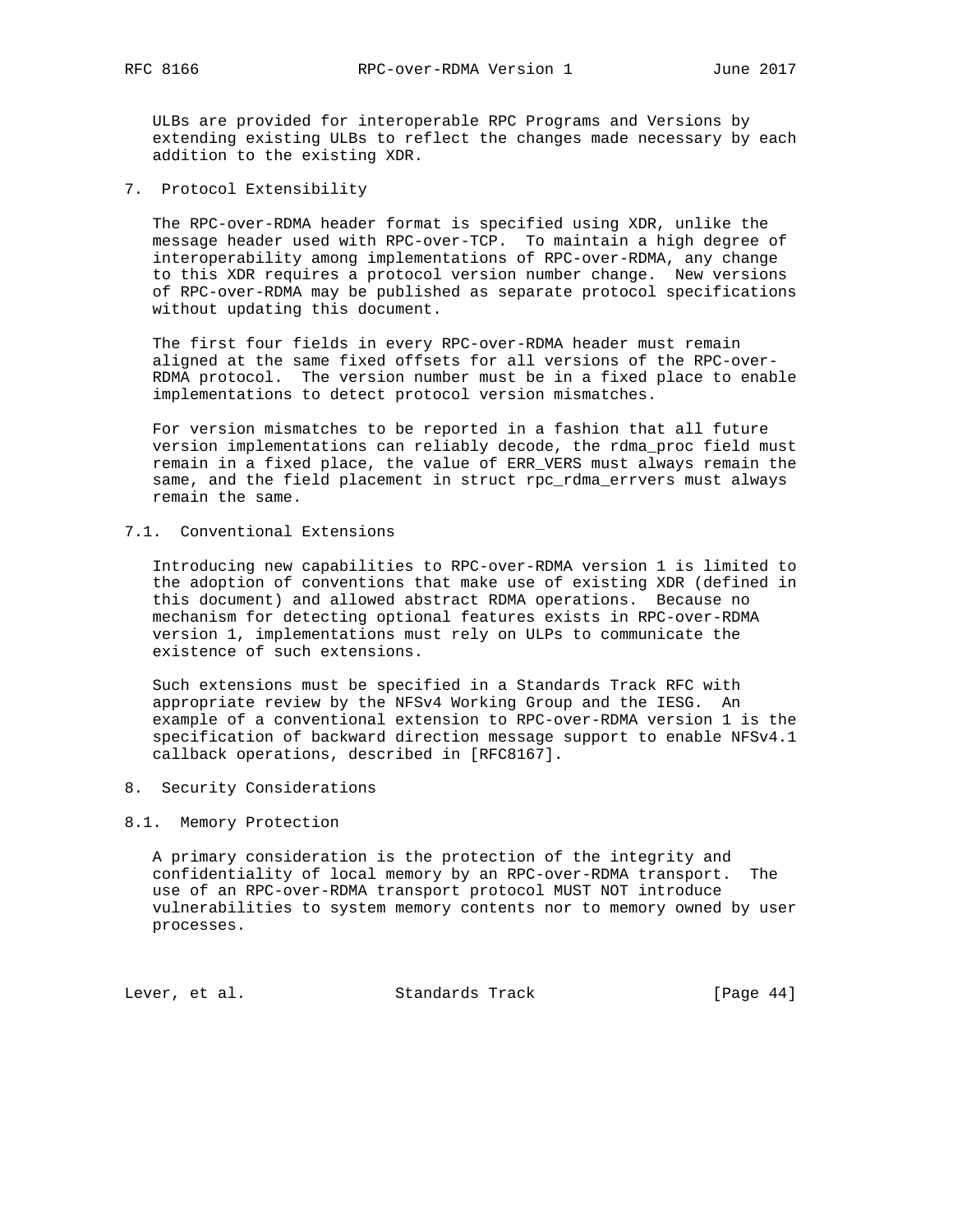It is REQUIRED that any RDMA provider used for RPC transport be conformant to the requirements of [RFC5042] in order to satisfy these protections. These protections are provided by the RDMA layer specifications, and in particular, their security models.

# 8.1.1. Protection Domains

 The use of Protection Domains to limit the exposure of memory regions to a single connection is critical. Any attempt by an endpoint not participating in that connection to reuse memory handles needs to result in immediate failure of that connection. Because ULP security mechanisms rely on this aspect of Reliable Connection behavior, strong authentication of remote endpoints is recommended.

# 8.1.2. Handle Predictability

 Unpredictable memory handles should be used for any operation requiring advertised memory regions. Advertising a continuously registered memory region allows a remote host to read or write to that region even when an RPC involving that memory is not under way. Therefore, implementations should avoid advertising persistently registered memory.

# 8.1.3. Memory Protection

 Requesters should register memory regions for remote access only when they are about to be the target of an RPC operation that involves an RDMA Read or Write.

 Registered memory regions should be invalidated as soon as related RPC operations are complete. Invalidation and DMA unmapping of memory regions should be complete before message integrity checking is done and before the RPC consumer is allowed to continue execution and use or alter the contents of a memory region.

 An RPC transaction on a Requester might be terminated before a reply arrives if the RPC consumer exits unexpectedly (for example, it is signaled or a segmentation fault occurs). When an RPC terminates abnormally, memory regions associated with that RPC should be invalidated appropriately before the regions are released to be reused for other purposes on the Requester.

# 8.1.4. Denial of Service

 A detailed discussion of denial-of-service exposures that can result from the use of an RDMA transport is found in Section 6.4 of [RFC5042].

Lever, et al. Standards Track [Page 45]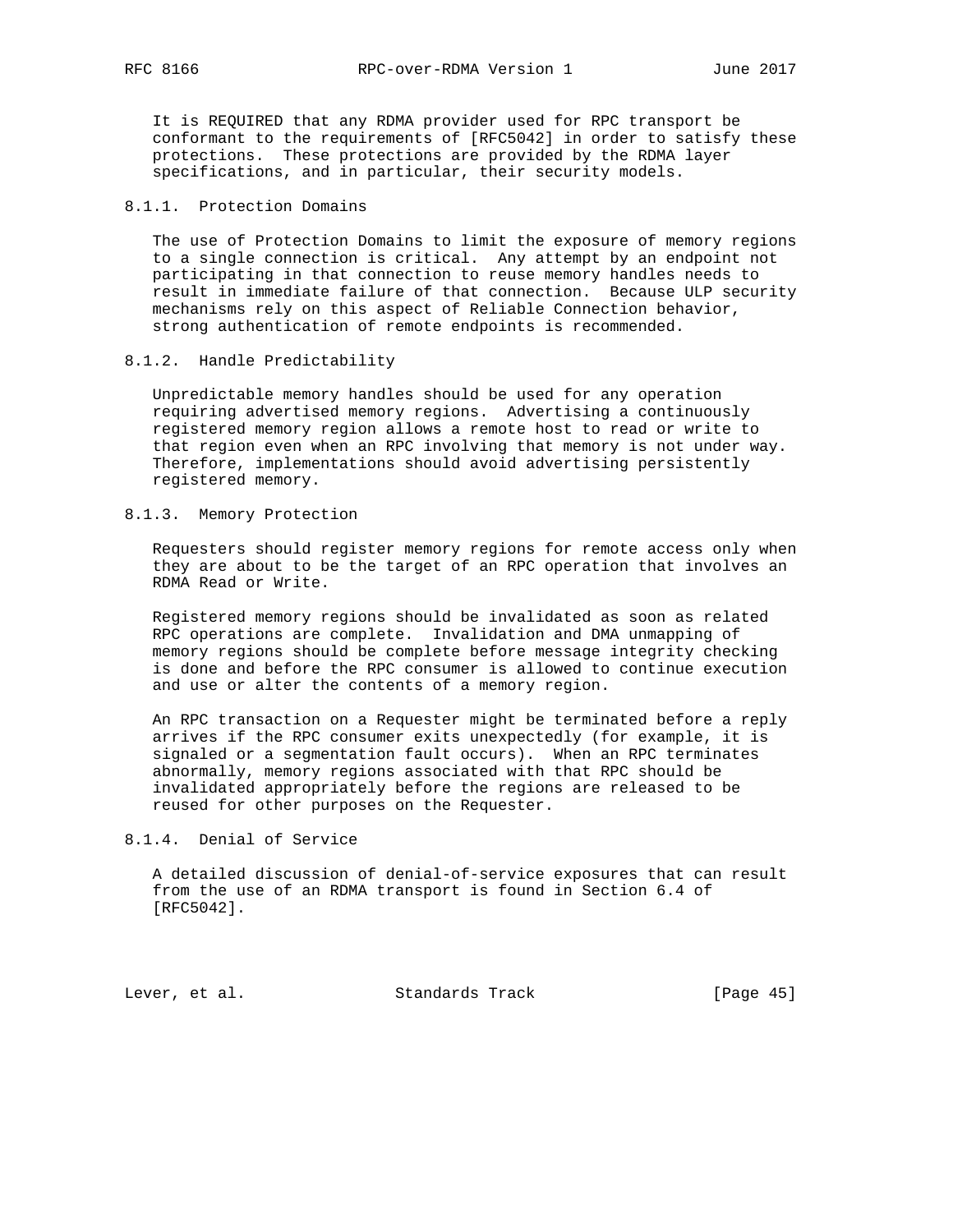A Responder is not obliged to pull Read chunks that are unreasonably large. The Responder can use an RDMA\_ERROR response to terminate RPCs with unreadable Read chunks. If a Responder transmits more data than a Requester is prepared to receive in a Write or Reply chunk, the RDMA Network Interface Cards (RNICs) typically terminate the connection. For further discussion, see Section 4.5. Such repeated chunk errors can deny service to other users sharing the connection from the errant Requester.

 An RPC-over-RDMA transport implementation is not responsible for throttling the RPC request rate, other than to keep the number of concurrent RPC transactions at or under the number of credits granted per connection. This is explained in Section 3.3.1. A sender can trigger a self denial of service by exceeding the credit grant repeatedly.

 When an RPC has been canceled due to a signal or premature exit of an application process, a Requester may invalidate the RPC's Write and Reply chunks. Invalidation prevents the subsequent arrival of the Responder's reply from altering the memory regions associated with those chunks after the memory has been reused.

 On the Requester, a malfunctioning application or a malicious user can create a situation where RPCs are continuously initiated and then aborted, resulting in Responder replies that terminate the underlying RPC-over-RDMA connection repeatedly. Such situations can deny service to other users sharing the connection from that Requester.

8.2. RPC Message Security

 ONC RPC provides cryptographic security via the RPCSEC\_GSS framework [RFC7861]. RPCSEC\_GSS implements message authentication (rpc\_gss\_svc\_none), per-message integrity checking (rpc\_gss\_svc\_integrity), and per-message confidentiality (rpc\_gss\_svc\_privacy) in the layer above RPC-over-RDMA. The latter two services require significant computation and movement of data on each endpoint host. Some performance benefits enabled by RDMA transports can be lost.

8.2.1. RPC-over-RDMA Protection at Lower Layers

 For any RPC transport, utilizing RPCSEC\_GSS integrity or privacy services has performance implications. Protection below the RPC transport is often more appropriate in performance-sensitive deployments, especially if it, too, can be offloaded. Certain configurations of IPsec can be co-located in RDMA hardware, for example, without change to RDMA consumers and little loss of data

Lever, et al. Standards Track [Page 46]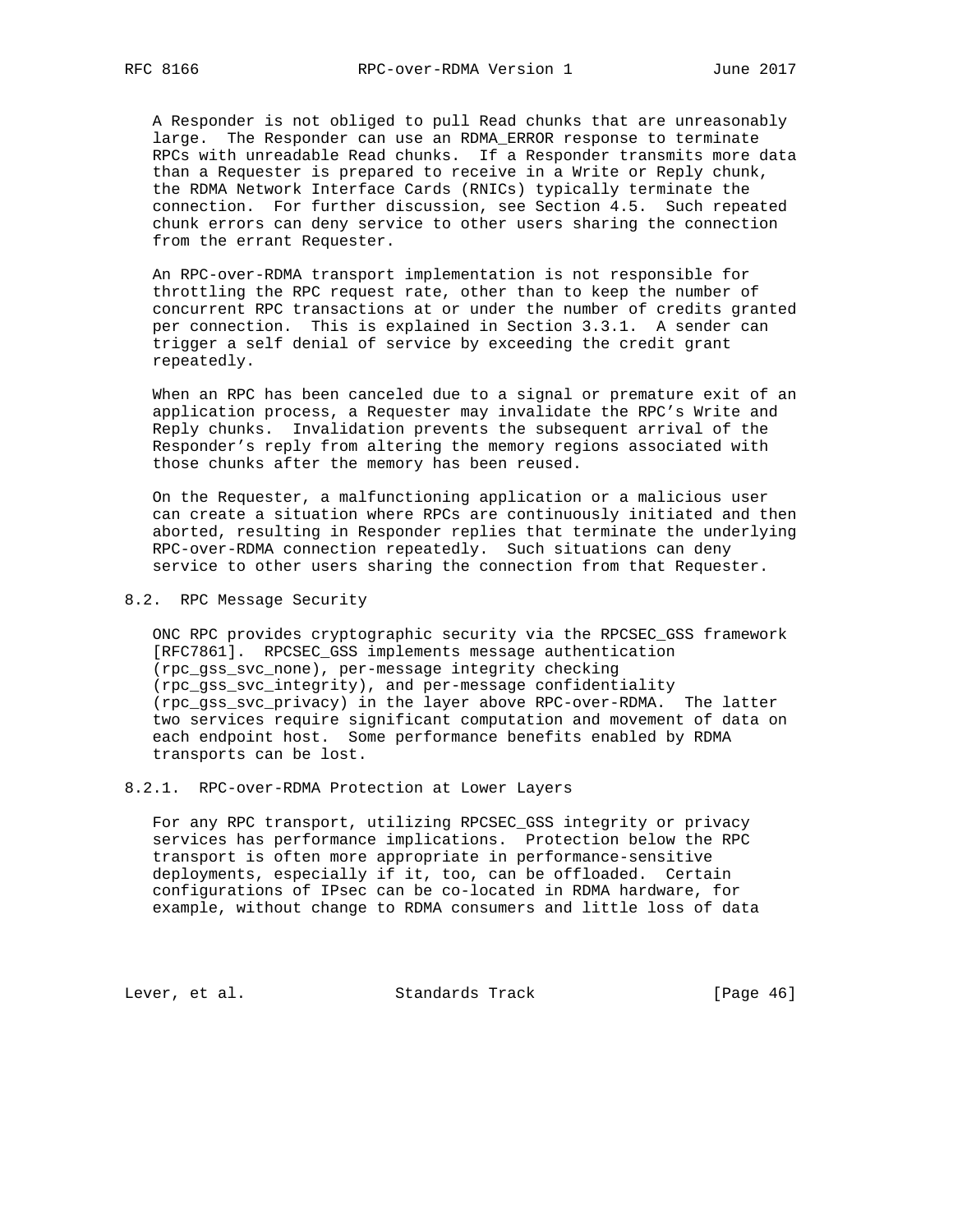movement efficiency. Such arrangements can also provide a higher degree of privacy by hiding endpoint identity or altering the frequency at which messages are exchanged, at a performance cost.

 The use of protection in a lower layer MAY be negotiated through the use of an RPCSEC\_GSS security flavor defined in [RFC7861] in conjunction with the Channel Binding mechanism [RFC5056] and IPsec Channel Connection Latching [RFC5660]. Use of such mechanisms is REQUIRED where integrity or confidentiality is desired and where efficiency is required.

# 8.2.2. RPCSEC\_GSS on RPC-over-RDMA Transports

 Not all RDMA devices and fabrics support the above protection mechanisms. Also, per-message authentication is still required on NFS clients where multiple users access NFS files. In these cases, RPCSEC\_GSS can protect NFS traffic conveyed on RPC-over-RDMA connections.

 RPCSEC\_GSS extends the ONC RPC protocol [RFC5531] without changing the format of RPC messages. By observing the conventions described in this section, an RPC-over-RDMA transport can convey RPCSEC\_GSS protected RPC messages interoperably.

 As part of the ONC RPC protocol, protocol elements of RPCSEC\_GSS that appear in the Payload stream of an RPC-over-RDMA message (such as control messages exchanged as part of establishing or destroying a security context or data items that are part of RPCSEC\_GSS authentication material) MUST NOT be reduced.

# 8.2.2.1. RPCSEC GSS Context Negotiation

 Some NFS client implementations use a separate connection to establish a Generic Security Service (GSS) context for NFS operation. These clients use TCP and the standard NFS port (2049) for context establishment. To enable the use of RPCSEC\_GSS with NFS/RDMA, an NFS server MUST also provide a TCP-based NFS service on port 2049.

8.2.2.2. RPC-over-RDMA with RPCSEC\_GSS Authentication

 The RPCSEC\_GSS authentication service has no impact on the DDP eligibility of data items in a ULP.

 However, RPCSEC\_GSS authentication material appearing in an RPC message header can be larger than, say, an AUTH\_SYS authenticator. In particular, when an RPCSEC\_GSS pseudoflavor is in use, a Requester

Lever, et al. Standards Track [Page 47]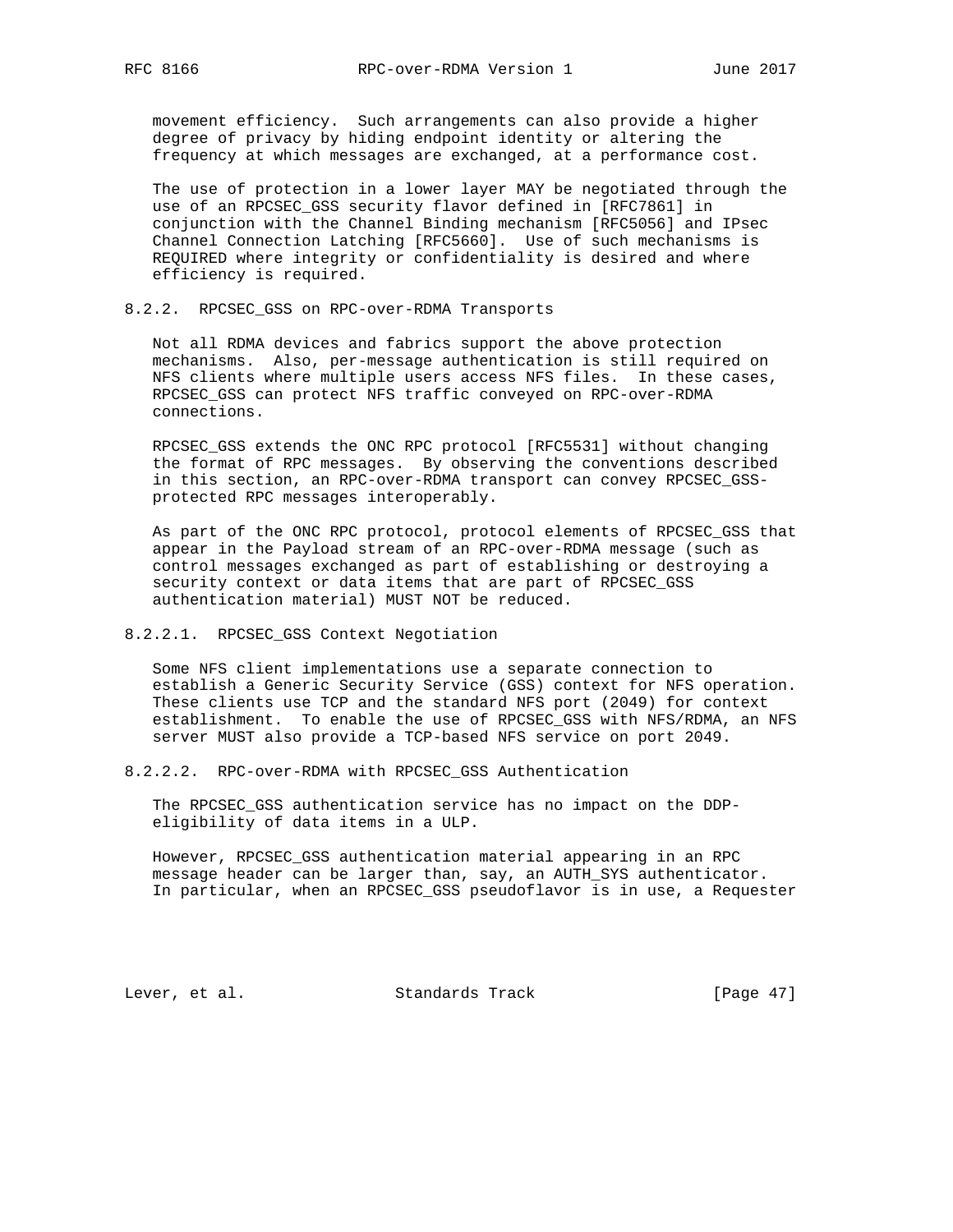needs to accommodate a larger RPC credential when marshaling RPC Call messages and needs to provide for a maximum size RPCSEC\_GSS verifier when allocating reply buffers and Reply chunks.

 RPC messages, and thus Payload streams, are made larger as a result. ULP operations that fit in a Short Message when a simpler form of authentication is in use might need to be reduced, or conveyed via a Long Message, when RPCSEC\_GSS authentication is in use. It is more likely that a Requester provides both a Read list and a Reply chunk in the same RPC-over-RDMA header to convey a Long Call and provision a receptacle for a Long Reply. More frequent use of Long Messages can impact transport efficiency.

# 8.2.2.3. RPC-over-RDMA with RPCSEC\_GSS Integrity or Privacy

 The RPCSEC\_GSS integrity service enables endpoints to detect modification of RPC messages in flight. The RPCSEC\_GSS privacy service prevents all but the intended recipient from viewing the cleartext content of RPC arguments and results. RPCSEC\_GSS integrity and privacy services are end-to-end. They protect RPC arguments and results from application to server endpoint, and back.

 The RPCSEC\_GSS integrity and encryption services operate on whole RPC messages after they have been XDR encoded for transmit, and before they have been XDR decoded after receipt. Both sender and receiver endpoints use intermediate buffers to prevent exposure of encrypted data or unverified cleartext data to RPC consumers. After verification, encryption, and message wrapping has been performed, the transport layer MAY use RDMA data transfer between these intermediate buffers.

 The process of reducing a DDP-eligible data item removes the data item and its XDR padding from the encoded XDR stream. XDR padding of a reduced data item is not transferred in an RPC-over-RDMA message. After reduction, the Payload stream contains fewer octets than the whole XDR stream did beforehand. XDR padding octets are often zero bytes, but they don't have to be. Thus, reducing DDP-eligible items affects the result of message integrity verification or encryption.

 Therefore, a sender MUST NOT reduce a Payload stream when RPCSEC\_GSS integrity or encryption services are in use. Effectively, no data item is DDP-eligible in this situation, and Chunked Messages cannot be used. In this mode, an RPC-over-RDMA transport operates in the same manner as a transport that does not support DDP.

Lever, et al. Standards Track [Page 48]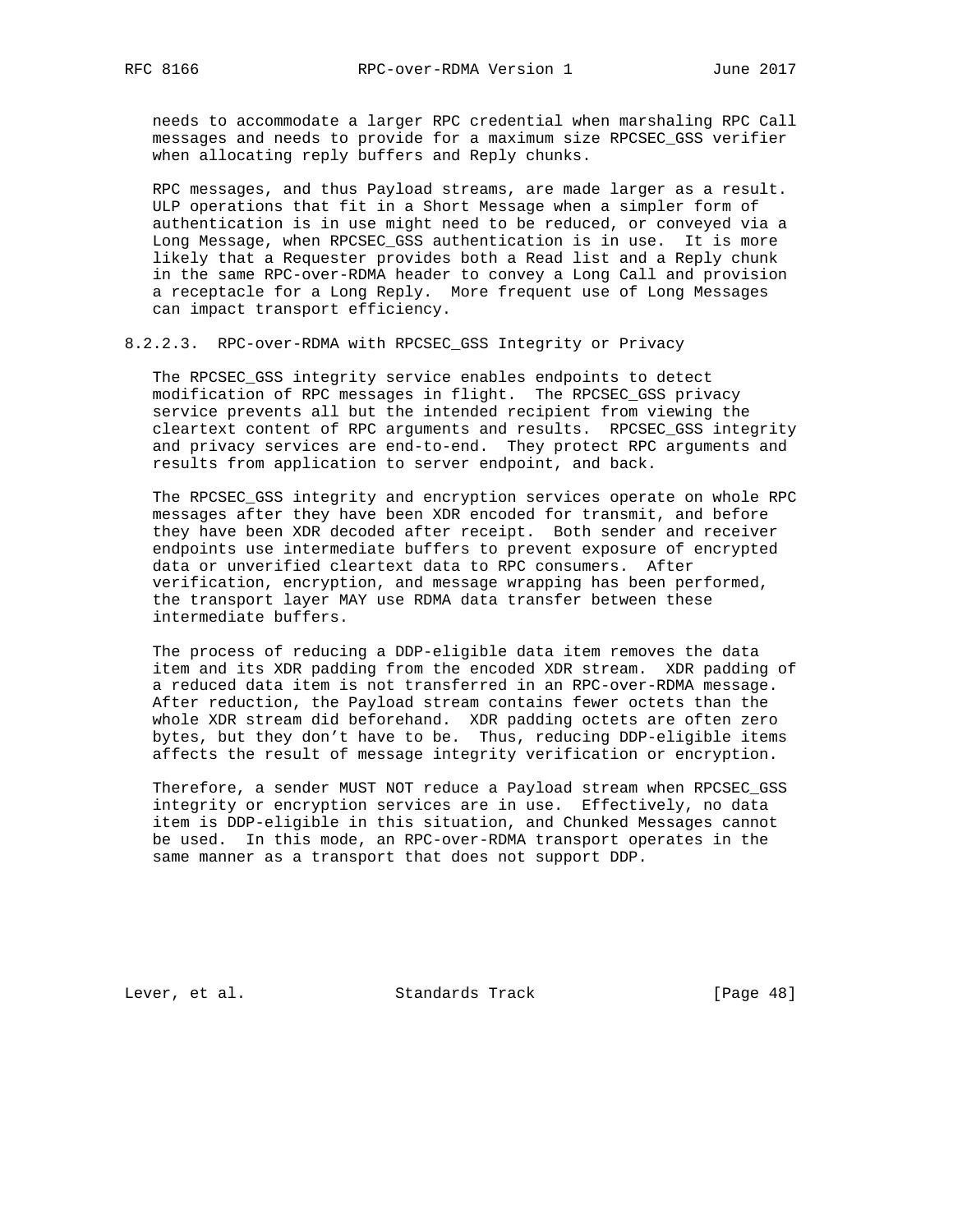When an RPCSEC\_GSS integrity or privacy service is in use, a Requester provides both a Read list and a Reply chunk in the same RPC-over-RDMA header to convey a Long Call and provision a receptacle for a Long Reply.

## 8.2.2.4. Protecting RPC-over-RDMA Transport Headers

 Like the base fields in an ONC RPC message (XID, call direction, and so on), the contents of an RPC-over-RDMA message's Transport stream are not protected by RPCSEC GSS. This exposes XIDs, connection credit limits, and chunk lists (but not the content of the data items they refer to) to malicious behavior, which could redirect data that is transferred by the RPC-over-RDMA message, result in spurious retransmits, or trigger connection loss.

 In particular, if an attacker alters the information contained in the chunk lists of an RPC-over-RDMA header, data contained in those chunks can be redirected to other registered memory regions on Requesters. An attacker might alter the arguments of RDMA Read and RDMA Write operations on the wire to similar effect. If such alterations occur, the use of RPCSEC\_GSS integrity or privacy services enable a Requester to detect unexpected material in a received RPC message.

 Encryption at lower layers, as described in Section 8.2.1, protects the content of the Transport stream. To address attacks on RDMA protocols themselves, RDMA transport implementations should conform to [RFC5042].

## 9. IANA Considerations

 A set of RPC netids for resolving RPC-over-RDMA services is specified by this document. This is unchanged from [RFC5666].

 The RPC-over-RDMA transport has been assigned an RPC netid, which is an rpcbind [RFC1833] string used to describe the underlying protocol in order for RPC to select the appropriate transport framing, as well as the format of the service addresses and ports.

The following netid registry strings are defined for this purpose:

 NC\_RDMA "rdma" NC\_RDMA6 "rdma6"

 The "rdma" netid is to be used when IPv4 addressing is employed by the underlying transport, and "rdma6" for IPv6 addressing. The netid assignment policy and registry are defined in [RFC5665].

Lever, et al. Standards Track [Page 49]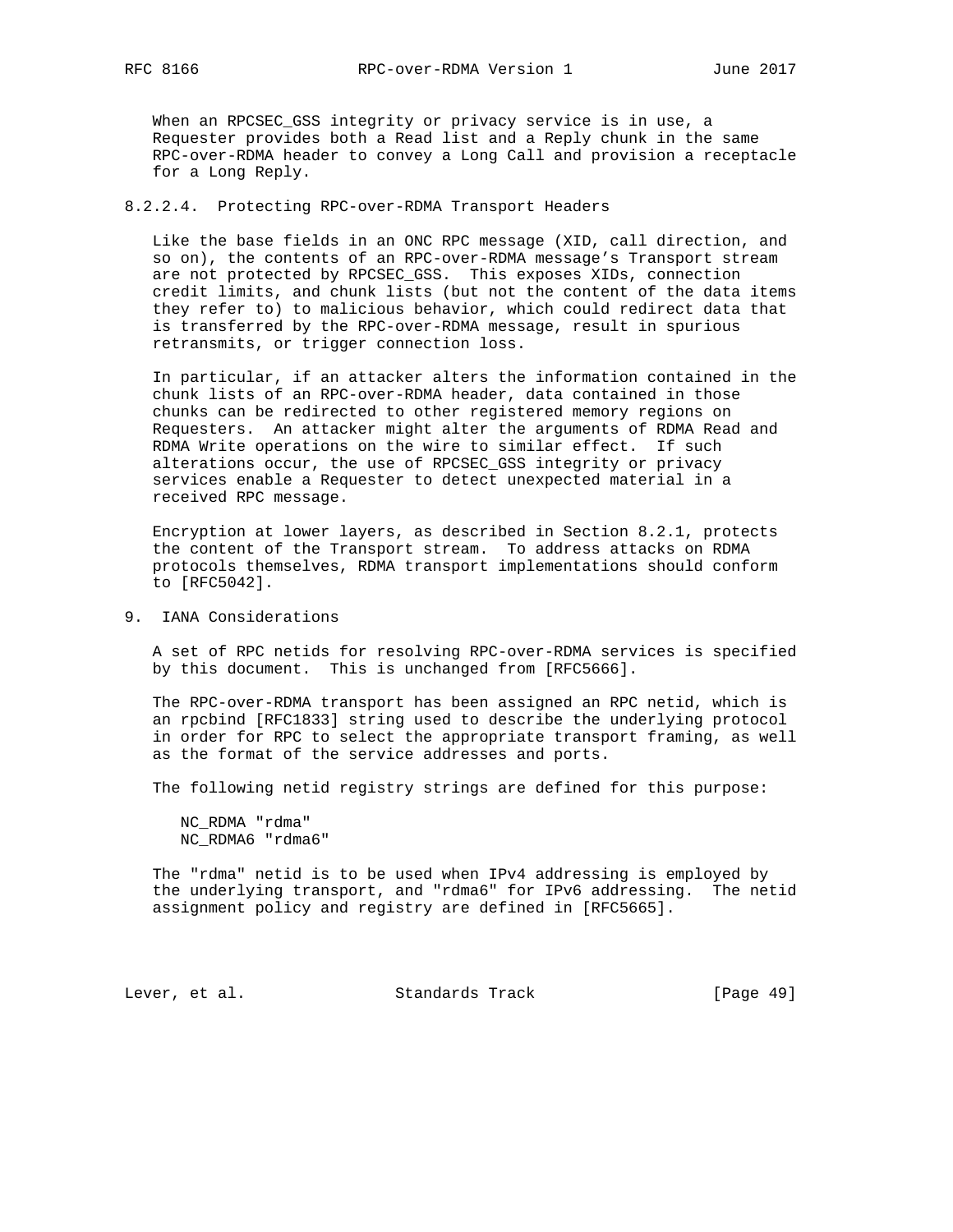These netids MAY be used for any RDMA network that satisfies the requirements of Section 2.3.2 and that is able to identify service endpoints using IP port addressing, possibly through use of a translation service as described in Section 5.

 The use of the RPC-over-RDMA protocol has no effect on RPC Program numbers or existing registered port numbers. However, new port numbers MAY be registered for use by RPC-over-RDMA-enabled services, as appropriate to the new networks over which the services will operate.

 For example, the NFS/RDMA service defined in [RFC5667] has been assigned the port 20049 in the "Service Name and Transport Protocol Port Number Registry". This is distinct from the port number defined for NFS on TCP, which is assigned the port 2049 in the same registry. NFS clients use the same RPC Program number for NFS (100003) when using either transport [RFC5531] (see the "Remote Procedure Call (RPC) Program Numbers" registry).

- 10. References
- 10.1. Normative References
	- [RFC1833] Srinivasan, R., "Binding Protocols for ONC RPC Version 2", RFC 1833, DOI 10.17487/RFC1833, August 1995, <http://www.rfc-editor.org/info/rfc1833>.
	- [RFC2119] Bradner, S., "Key words for use in RFCs to Indicate Requirement Levels", BCP 14, RFC 2119, DOI 10.17487/RFC2119, March 1997, <http://www.rfc-editor.org/info/rfc2119>.
	- [RFC4506] Eisler, M., Ed., "XDR: External Data Representation Standard", STD 67, RFC 4506, DOI 10.17487/RFC4506, May 2006, <http://www.rfc-editor.org/info/rfc4506>.
	- [RFC5042] Pinkerton, J. and E. Deleganes, "Direct Data Placement Protocol (DDP) / Remote Direct Memory Access Protocol (RDMAP) Security", RFC 5042, DOI 10.17487/RFC5042, October 2007, <http://www.rfc-editor.org/info/rfc5042>.
	- [RFC5056] Williams, N., "On the Use of Channel Bindings to Secure Channels", RFC 5056, DOI 10.17487/RFC5056, November 2007, <http://www.rfc-editor.org/info/rfc5056>.
	- [RFC5531] Thurlow, R., "RPC: Remote Procedure Call Protocol Specification Version 2", RFC 5531, DOI 10.17487/RFC5531, May 2009, <http://www.rfc-editor.org/info/rfc5531>.

| Standards Track<br>Lever, et al. | [Page 50] |
|----------------------------------|-----------|
|----------------------------------|-----------|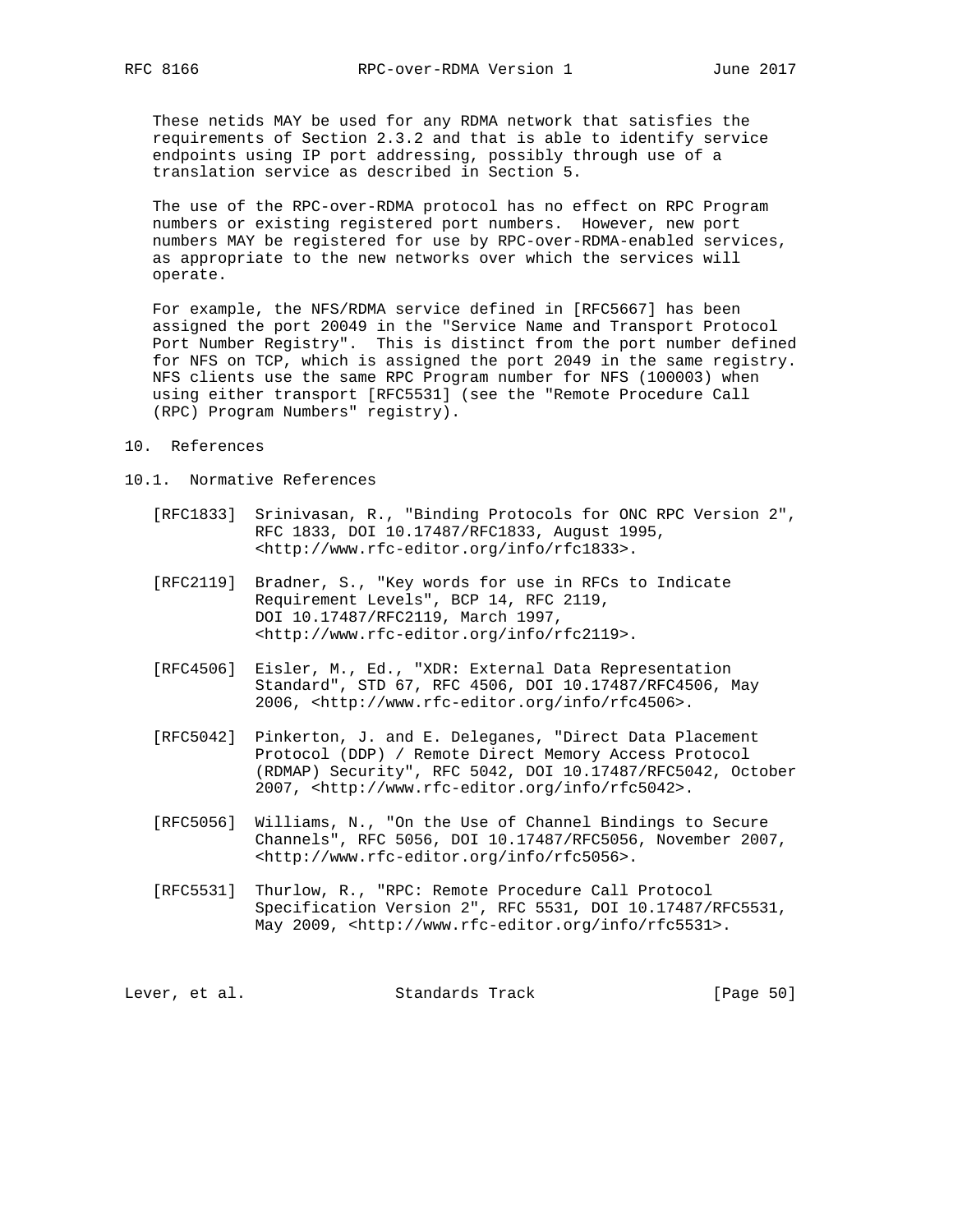- [RFC5660] Williams, N., "IPsec Channels: Connection Latching", RFC 5660, DOI 10.17487/RFC5660, October 2009, <http://www.rfc-editor.org/info/rfc5660>.
- [RFC5665] Eisler, M., "IANA Considerations for Remote Procedure Call (RPC) Network Identifiers and Universal Address Formats", RFC 5665, DOI 10.17487/RFC5665, January 2010, <http://www.rfc-editor.org/info/rfc5665>.
- [RFC7861] Adamson, A. and N. Williams, "Remote Procedure Call (RPC) Security Version 3", RFC 7861, DOI 10.17487/RFC7861, November 2016, <http://www.rfc-editor.org/info/rfc7861>.
- [RFC8174] Leiba, B., "Ambiguity of Uppercase vs Lowercase in RFC 2119 Key Words", BCP 14, RFC 8174, DOI 10.17487/RFC8174, May 2017, <http://www.rfc-editor.org/info/rfc8174>.
- 10.2. Informative References
	- [IBARCH] InfiniBand Trade Association, "InfiniBand Architecture Specification Volume 1", Release 1.3, March 2015, <http://www.infinibandta.org/content/ pages.php?pg=technology\_download>.
	- [RFC768] Postel, J., "User Datagram Protocol", STD 6, RFC 768, DOI 10.17487/RFC0768, August 1980, <http://www.rfc-editor.org/info/rfc768>.
	- [RFC793] Postel, J., "Transmission Control Protocol", STD 7, RFC 793, DOI 10.17487/RFC0793, September 1981, <http://www.rfc-editor.org/info/rfc793>.
	- [RFC1094] Nowicki, B., "NFS: Network File System Protocol specification", RFC 1094, DOI 10.17487/RFC1094, March 1989, <http://www.rfc-editor.org/info/rfc1094>.
	- [RFC1813] Callaghan, B., Pawlowski, B., and P. Staubach, "NFS Version 3 Protocol Specification", RFC 1813, DOI 10.17487/RFC1813, June 1995, <http://www.rfc-editor.org/info/rfc1813>.
	- [RFC5040] Recio, R., Metzler, B., Culley, P., Hilland, J., and D. Garcia, "A Remote Direct Memory Access Protocol Specification", RFC 5040, DOI 10.17487/RFC5040, October 2007, <http://www.rfc-editor.org/info/rfc5040>.

Lever, et al. Standards Track [Page 51]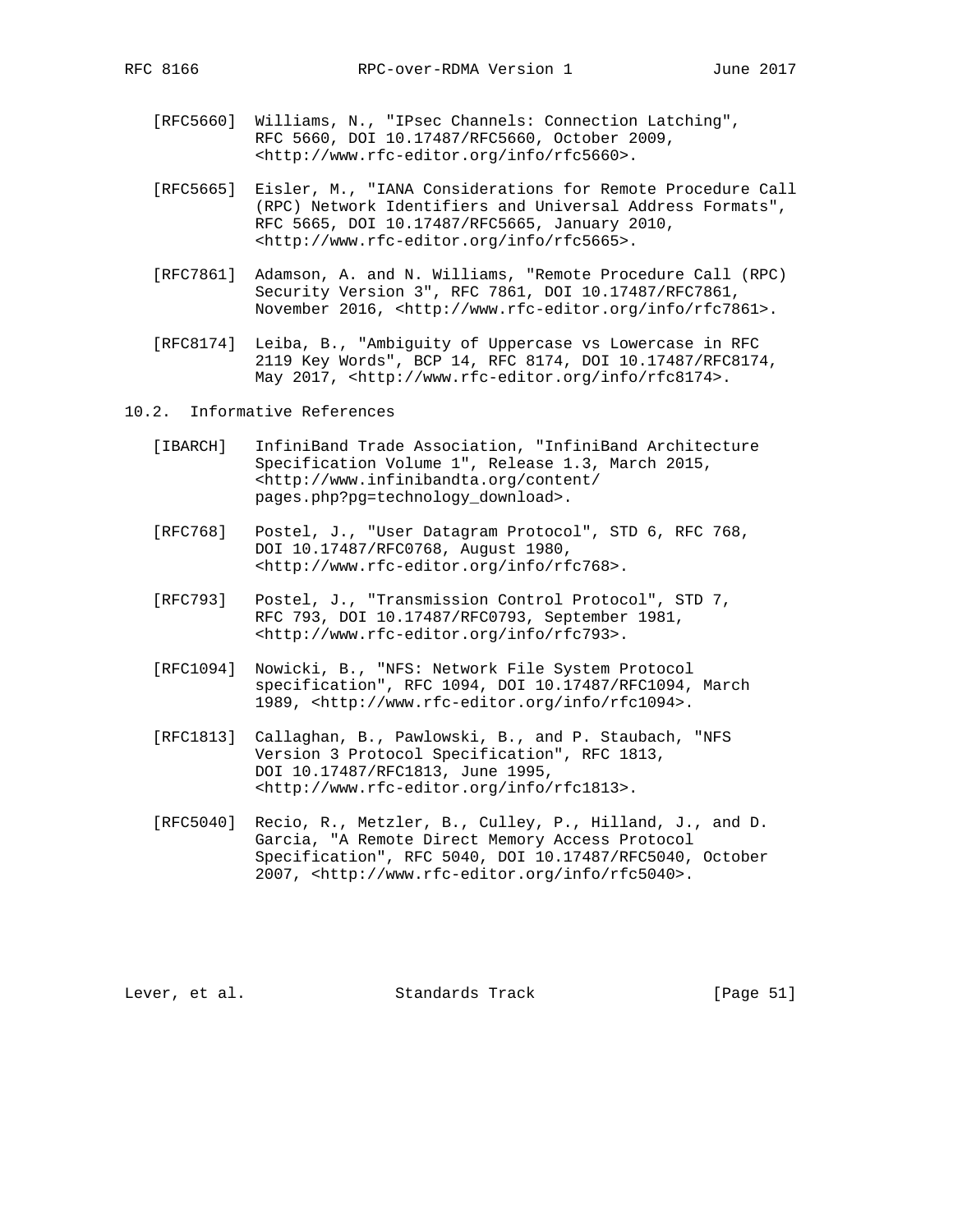- [RFC5041] Shah, H., Pinkerton, J., Recio, R., and P. Culley, "Direct Data Placement over Reliable Transports", RFC 5041, DOI 10.17487/RFC5041, October 2007, <http://www.rfc-editor.org/info/rfc5041>.
- [RFC5532] Talpey, T. and C. Juszczak, "Network File System (NFS) Remote Direct Memory Access (RDMA) Problem Statement", RFC 5532, DOI 10.17487/RFC5532, May 2009, <http://www.rfc-editor.org/info/rfc5532>.
- [RFC5661] Shepler, S., Ed., Eisler, M., Ed., and D. Noveck, Ed., "Network File System (NFS) Version 4 Minor Version 1 Protocol", RFC 5661, DOI 10.17487/RFC5661, January 2010, <http://www.rfc-editor.org/info/rfc5661>.
- [RFC5662] Shepler, S., Ed., Eisler, M., Ed., and D. Noveck, Ed., "Network File System (NFS) Version 4 Minor Version 1 External Data Representation Standard (XDR) Description", RFC 5662, DOI 10.17487/RFC5662, January 2010, <http://www.rfc-editor.org/info/rfc5662>.
- [RFC5666] Talpey, T. and B. Callaghan, "Remote Direct Memory Access Transport for Remote Procedure Call", RFC 5666, DOI 10.17487/RFC5666, January 2010, <http://www.rfc-editor.org/info/rfc5666>.
- [RFC5667] Talpey, T. and B. Callaghan, "Network File System (NFS) Direct Data Placement", RFC 5667, DOI 10.17487/RFC5667, January 2010, <http://www.rfc-editor.org/info/rfc5667>.
- [RFC7530] Haynes, T., Ed. and D. Noveck, Ed., "Network File System (NFS) Version 4 Protocol", RFC 7530, DOI 10.17487/RFC7530, March 2015, <http://www.rfc-editor.org/info/rfc7530>.
- [RFC8167] Lever, C., "Bidirectional Remote Procedure Call on RPC over-RDMA Transports", RFC 8167, DOI 10.17487/RFC8167, June 2017, <http://www.rfc-editor.org/info/rfc8167>.

Lever, et al. Standards Track [Page 52]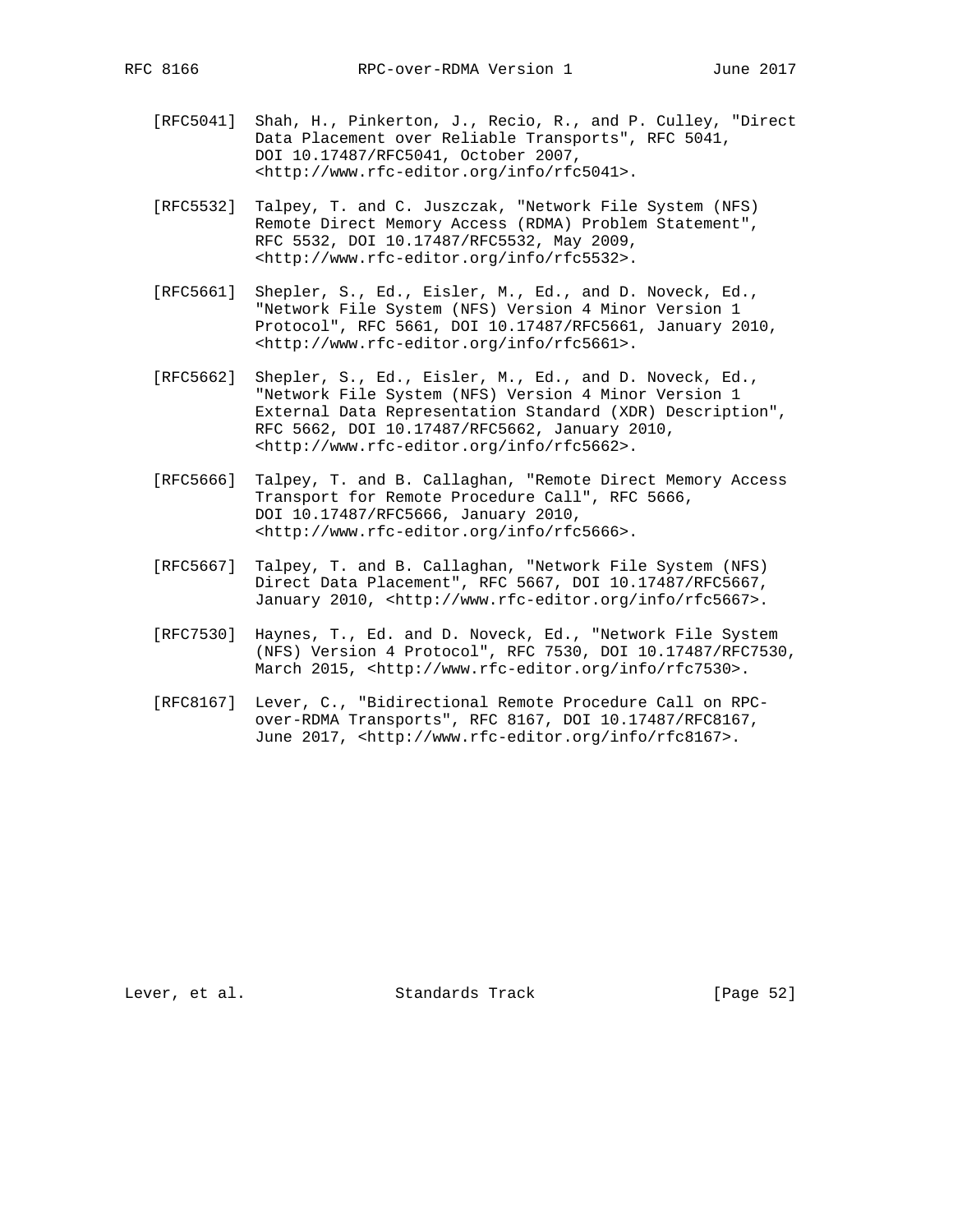Appendix A. Changes from RFC 5666

A.1. Changes to the Specification

 The following alterations have been made to the RPC-over-RDMA version 1 specification. The section numbers below refer to [RFC5666].

- o Section 2 has been expanded to introduce and explain key RPC [RFC5531], XDR [RFC4506], and RDMA [RFC5040] terminology. These terms are now used consistently throughout the specification.
- o Section 3 has been reorganized and split into subsections to help readers locate specific requirements and definitions.
- o Sections 4 and 5 have been combined to improve the organization of this information.
- o The optional Connection Configuration Protocol has never been implemented. The specification of CCP has been deleted from this specification.
- o A section consolidating requirements for ULBs has been added.
- o An XDR extraction mechanism is provided, along with full copyright, matching the approach used in [RFC5662].
- o The "Security Considerations" section has been expanded to include a discussion of how RPC-over-RDMA security depends on features of the underlying RDMA transport.
- o A subsection describing the use of RPCSEC\_GSS [RFC7861] with RPC over-RDMA version 1 has been added.
- A.2. Changes to the Protocol

 Although the protocol described herein interoperates with existing implementations of [RFC5666], the following changes have been made relative to the protocol described in that document:

 o Support for the Read-Read transfer model has been removed. Read- Read is a slower transfer model than Read-Write. As a result, implementers have chosen not to support it. Removal of Read-Read simplifies explanatory text, and the RDMA\_DONE procedure is no longer part of the protocol.

Lever, et al. Standards Track [Page 53]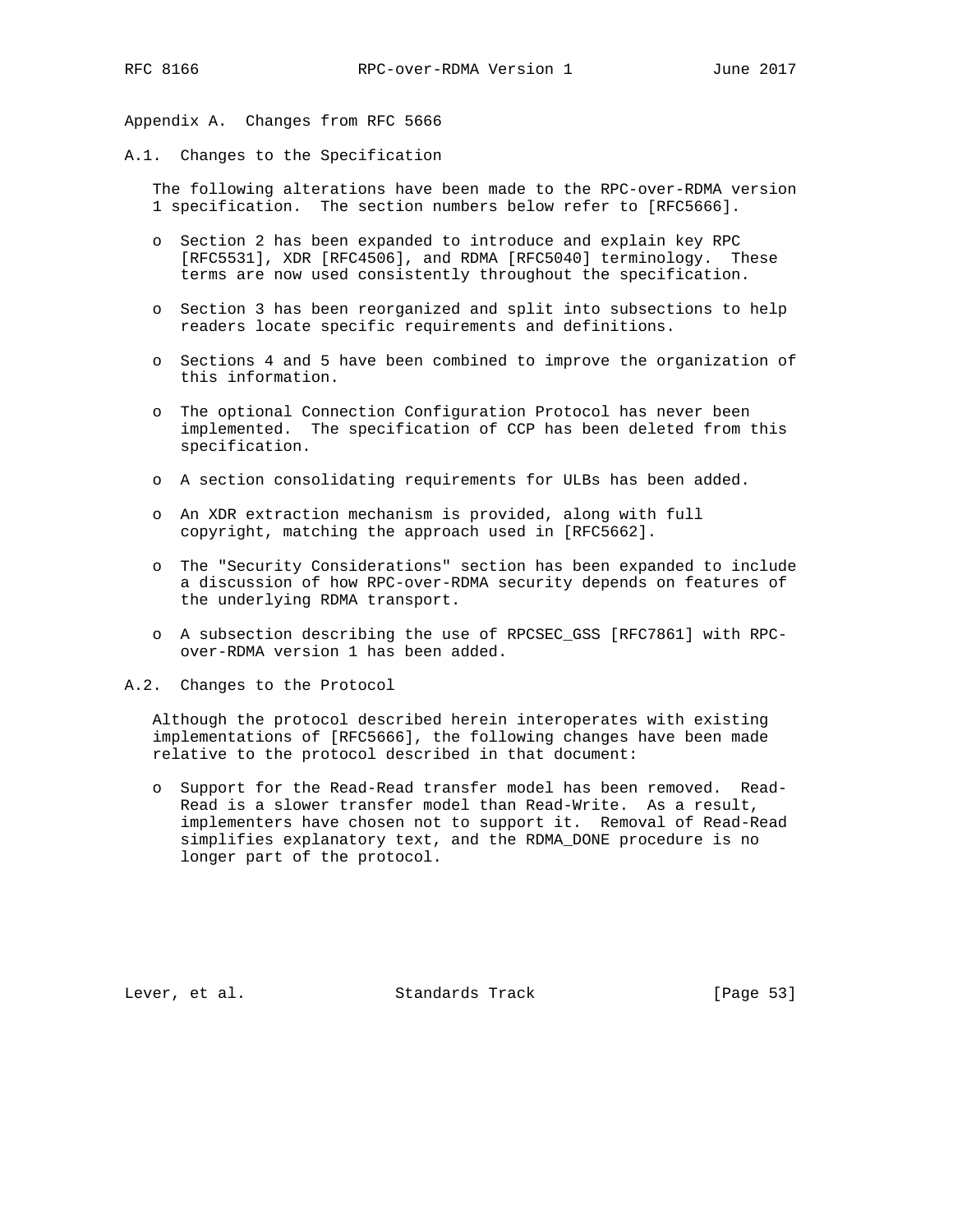- o The specification of RDMA\_MSGP in [RFC5666] is not adequate, although some incomplete implementations exist. Even if an adequate specification were provided and an implementation were produced, benefit for protocols such as NFSv4.0 [RFC7530] is doubtful. Therefore, the RDMA\_MSGP message type is no longer supported.
- o Technical issues with regard to handling RPC-over-RDMA header errors have been corrected.
- o Specific requirements related to implicit XDR roundup and complex XDR data types have been added.
- o Explicit guidance is provided related to sizing Write chunks, managing multiple chunks in the Write list, and handling unused Write chunks.
- o Clear guidance about Send and Receive buffer sizes has been introduced. This enables better decisions about when a Reply chunk must be provided.

Acknowledgments

 The editor gratefully acknowledges the work of Brent Callaghan and Tom Talpey on the original RPC-over-RDMA Version 1 specification [RFC5666].

 Dave Noveck provided excellent review, constructive suggestions, and consistent navigational guidance throughout the process of drafting this document. Dave also contributed much of the organization and content of Section 7 and helped the authors understand the complexities of XDR extensibility.

 The comments and contributions of Karen Deitke, Dai Ngo, Chunli Zhang, Dominique Martinet, and Mahesh Siddheshwar are accepted with great thanks. The editor also wishes to thank Bill Baker, Greg Marsden, and Matt Benjamin for their support of this work.

 The extract.sh shell script and formatting conventions were first described by the authors of the NFSv4.1 XDR specification [RFC5662].

 Special thanks go to Transport Area Director Spencer Dawkins, NFSV4 Working Group Chair and Document Shepherd Spencer Shepler, and NFSV4 Working Group Secretary Thomas Haynes for their support.

Lever, et al. Standards Track [Page 54]